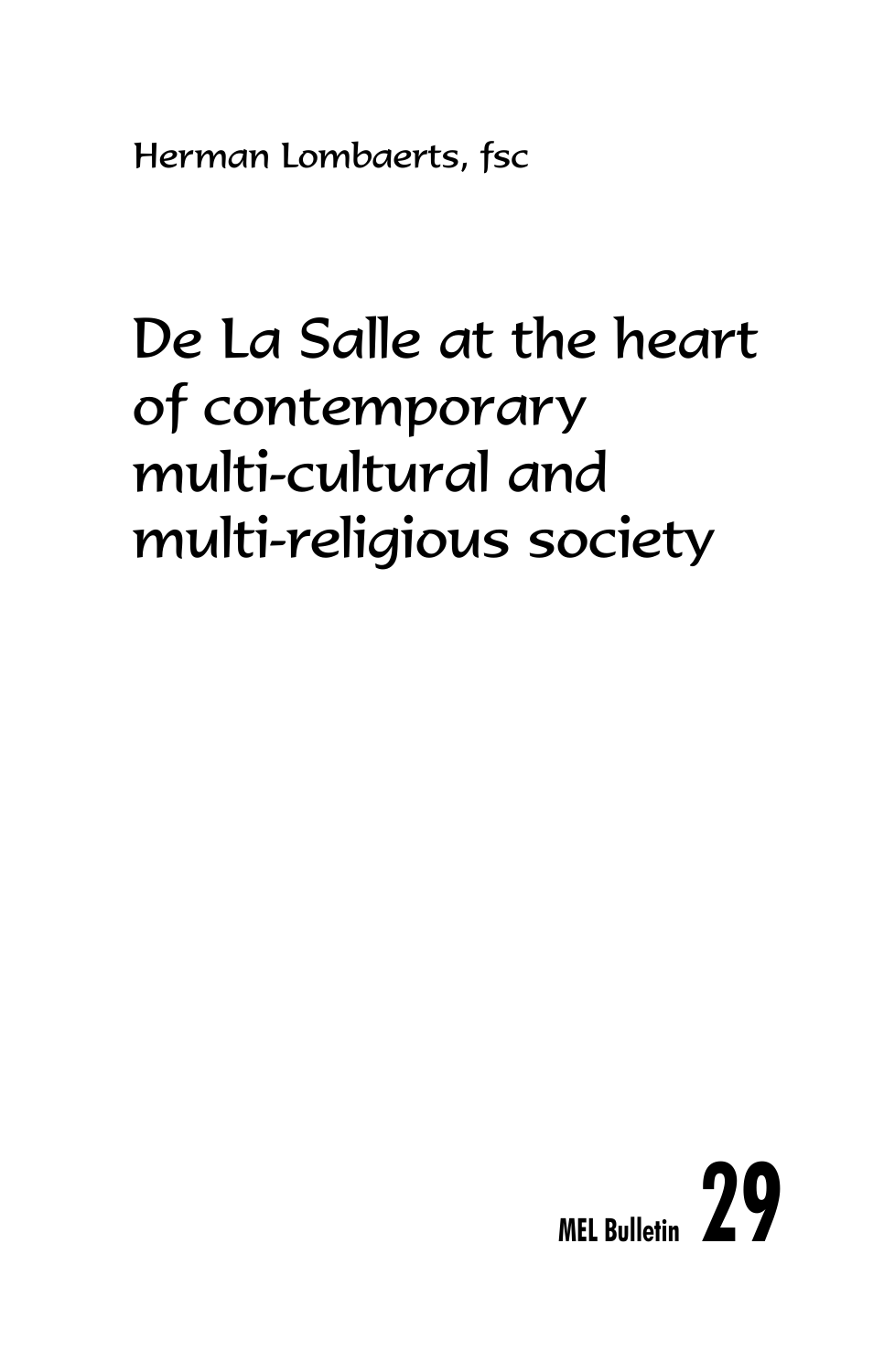Contributors to this Bulletin:

Bros. Herman Lombaerts, Editor Jean-Claude Hérault Ange Michel Peter Iorlano Guy Mouëzy Joan Lluis Casanovas Camille Véger Louis Boudaud Paul Fromy Raymond Hirtz Jaime Calderon Oscar Azmitia Gerald M. Mangalam Antony Arulsamy Joseph Fernando Arockiadoss Lauwrence Manuel Victor Gil John D'Cruz Jorge Gallardo de Alba

Translator: Bro. Keith J. Watson

Brothers of the Christian Schools Via Aurelia 476 00165 Rome, Italy

July 2006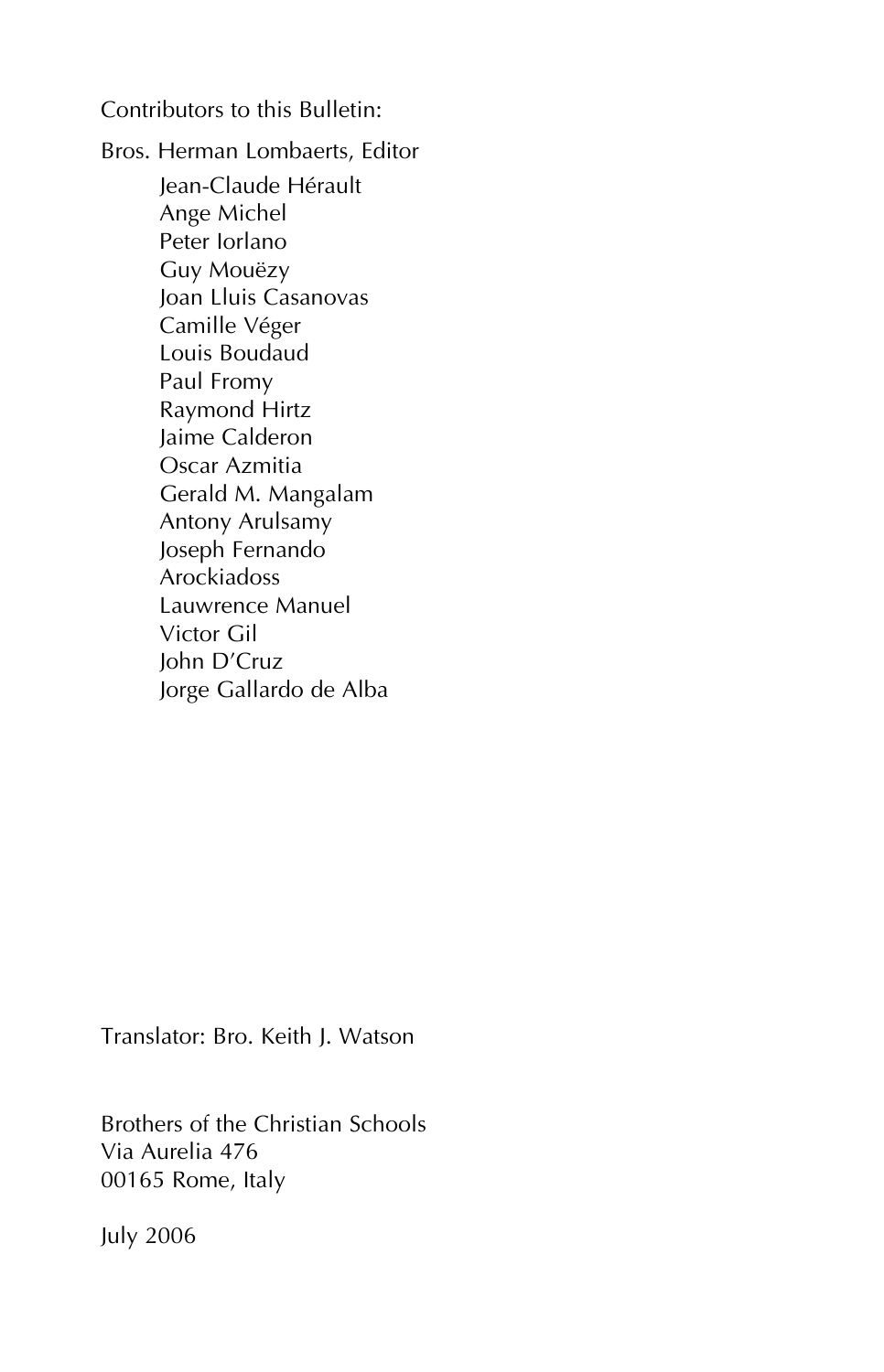There is nothing more difficult than finding the ideal title for a book. The coordinator of the present work saw himself forced to look for one that would be faithful to what was being outlined in the book and that is why it is a bit long. He has chosen a title which is descriptive, extensive and restrained, as if wishing to omit nothing important. When you find yourself with an extensive, diverse, multi-cultural and multi-religious public as your target, you need to avoid affectation, non-universal symbolism and poetic resources which are not appropriate for all your potential readers.

We are dealing with *La Salle*, yes, as an Institute, as a Congregation, as a social entity but perhaps some would say from the outset that we are dealing rather with concrete Lasallians, individuals bringing dreams and prophecies, flesh and blood heroes who, having learned from our beginnings are beckoning to us from the other bank. Those who are speaking to us are Brothers but, in almost every case, they represent the faces of hundreds of Lasallians who, day after day, forge the dreamed-of reality.

*At the heart*, as essential nucleus, as motor of life and of meeting, as theological place, as indispensable organ for the mission, because it is true that we can camp in many places since it is easy to dig oneself in and live in a secure and placid land. The presences which are revealed to us here place themselves even in the epicenter of the earthquake, in the eye of the hurricane, in the clamour of battle, at the limits of the conventional.

*Of contemporary society*, because it is not a question of describing the history of a distant past, but rather of living a present-day story, of incarnating La Salle in the complicated bony structure of the world of today. It is the here and now, fragile, ambivalent, alien to certification and quality controls, in constant change and yet most faithful to the original intuitions of the founding legend of the Institute, with equal difficulties, uncertainties and ups and downs.

A *multi-cultural and multi-religious* society, sometimes because of past historical phenomena, in some cases because of necessi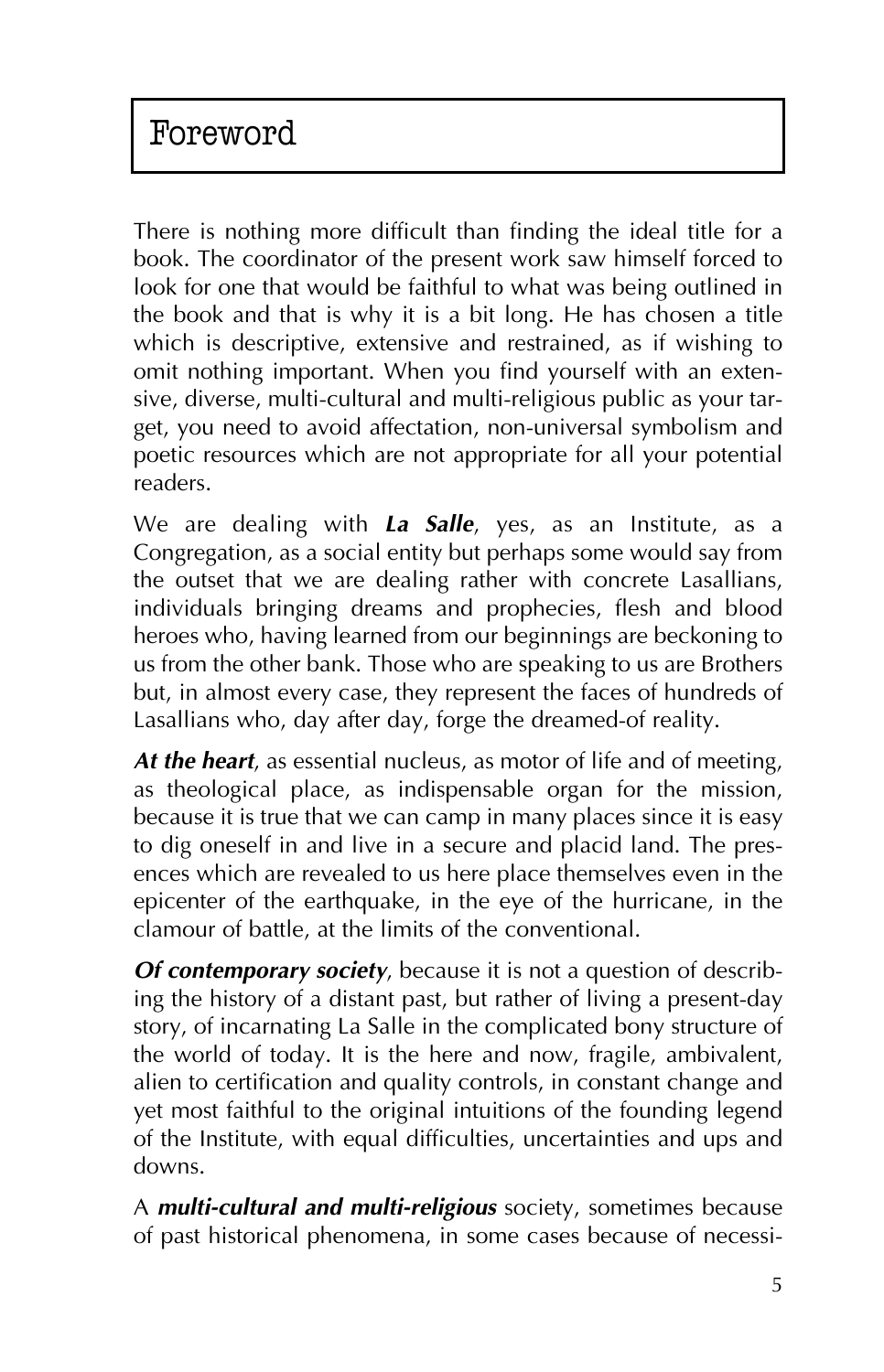ty, in others because of a political choice and as a result of globalization and injustice in the majority of present day situations. These phenomena are not new in history but never before have they been found so universally widespread. This is the context in which the experiences being described for us are situated.

These experiences, frequently narrated in the first person, have been selected and organized by Br. Herman Lombaerts who is an expert investigator on this topic. Furthermore, it is to him that we are indebted for the introductory chapter and the conclusion. His wise clarifications and intuitions dispose the reader towards making a critical reading, towards striking up a dialogue starting out from the reality of each individual, towards putting himself, like the Institute itself, in a pilgrim situation of learning, towards going beyond the anecdote, towards discovering the significance of the mission and drawing up new premises and conclusions facing its vitality.

As Br. Herman rightly observes, these situations openly reflect the diversity of the Lasallian mission. There are two mistakes which are to be avoided: thinking that these are the only revealing actions of the said diversity, and more especially thinking that these represent the only valid, orthodox and faithful manner of spreading the Lasallian mission. We need to ask ourselves in all cases, including those described, whether this mission of the Church and of the Institute is one of Salvation and worthy of the name.

Finally, given the profusion and diffusion of initiatives and options which are "out of the ordinary", we must insist that it is not an attempt to discredit, trivialize or undervalue the apostolic action being developed in other environments, more in line with formal classical education, because we all know well what matters in the end.

## **Br. Alfonso Novillo**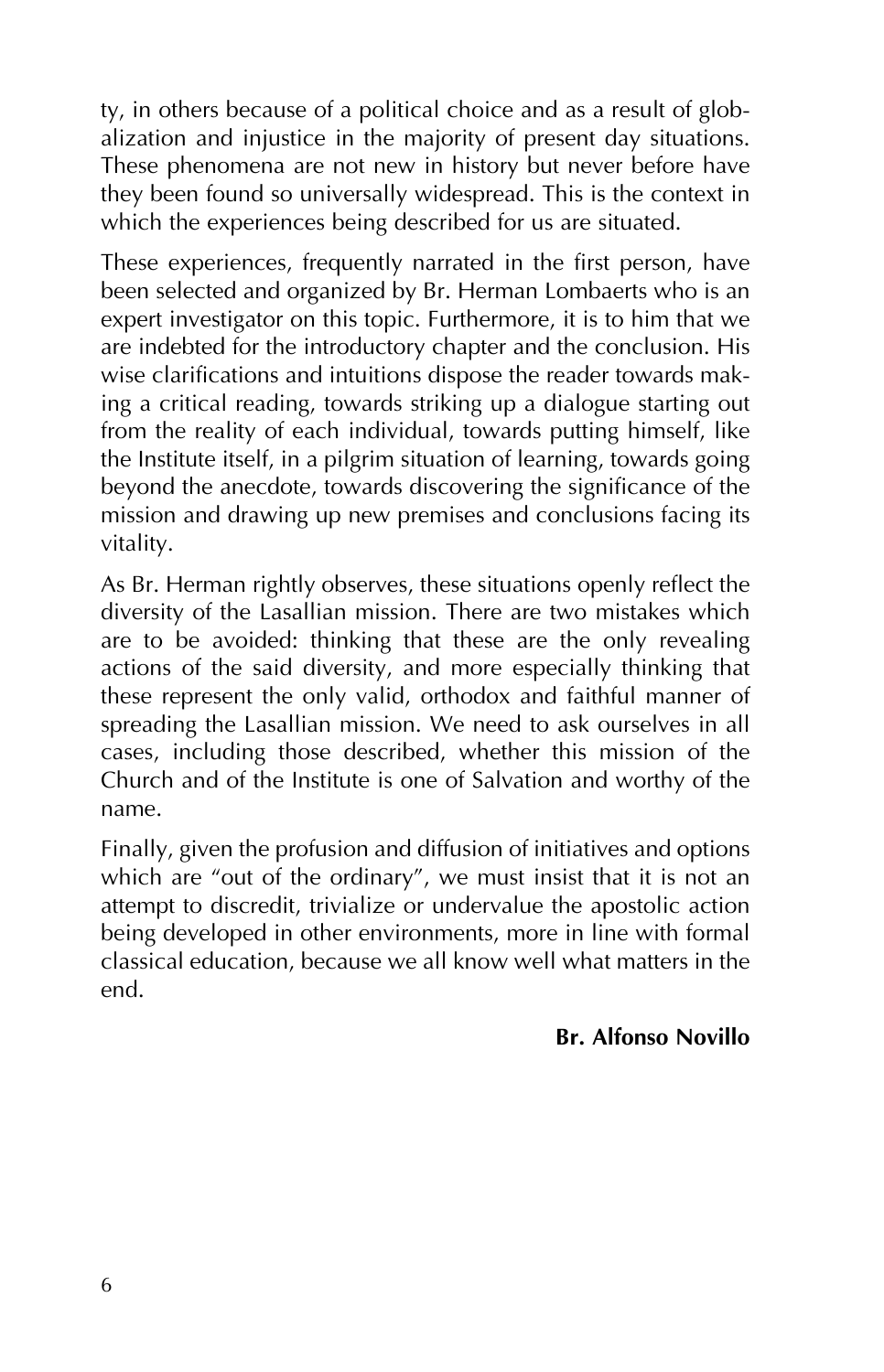## 1. Introduction

Progressively, largely following the French Revolution at the end of the  $18<sup>th</sup>$  century and Secularisation at the beginning of the  $20<sup>th</sup>$ (1904-1905), both of which changed the face of Catholic France, the deployment of the works of the Institute was diversified through Brothers being sent to different corners of the world. Today the Lasallian network is integrated into socio-cultural, economic and openly pluralist political realities, in many contradictory respects in the modern world. With time, the international experience has turned out to be exceptionally enriching in understanding differently the educational mission and responsibility of the Institute. But, how can works entailing a 'universal' commitment be held together, while being involved at the same time in dominant and dominated societies, where certain ones are enriched at the expense of other people, and where others remain paralysed by never-ending oppression and exploitation? The dramatic problems of poverty and social justice were a special warning to the 42nd General Chapter leading it to invite the Brothers to take initiatives showing a firm and visible commitment to the service of the poor and to children and young people suffering inhuman living conditions. The same General Chapter set up an entity to observe the evolution of contemporary society, to raise consciousness of those problems to which an Institute such as ours is supposed to be especially sensitive, and to spur on to strategies of action and adequate initiatives<sup>1</sup>.

In this connection, contacts with other cultures and non-Christian religions offer possibilities for better glimpsing the contribution of an Institute like ours. Historically, the unique situation in France, the cradle of a very original charism, had to be left so that the educational mission could be enriched with new dimensions prophetic in a different way. On the other hand, the pioneering commitments indicate gaps inviting the Institute in its entirety to discern better or differently the needs of today's younger genera-

<sup>&</sup>lt;sup>1</sup> The Institute of the F.S.C. and Education today. Five colloquia for a better understanding. *Bulletin of the Institute of the Brothers of the Christian Schools*, N°. 245, 1999.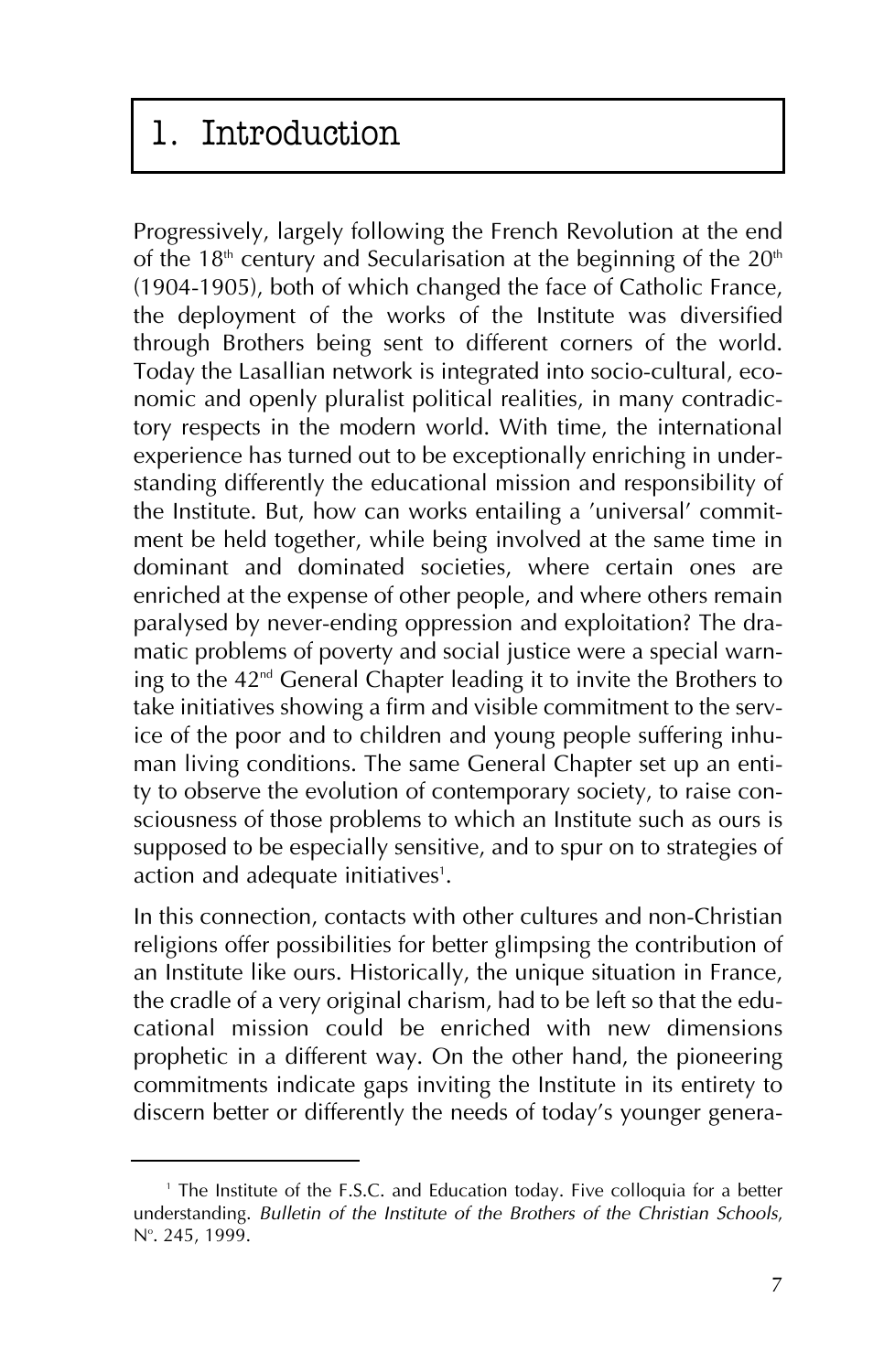tions. If on one side, in this is recognised the approach of John Baptist de La Salle vis-à-vis child victims seeking social and professional integration in an inhuman and degrading urban context, on the other, involvement in non-Christian and culturally different milieus, calls into question the presuppositions at the start of the Institute, at the service of a Christianity and a Catholicism monopolising the European world.

In recent times, the liberal availability of electronic technology has deregulated the very structure of inter-generational socialisation. The family as well as the school, as privileged institutions for the transmission of culture and religion, find themselves disarmed by the impact of a society, pluralist in every sense, radically open and accessible to all, a place of apprenticeship touching every aspect of life. Especially in Europe, religious traditions seem to have lost their obvious authority with practising believers being in a minority position. In a pluralist world, contemporary man, proud of his individuality, wants to be autonomous. Even if the big sacred moments in life are still celebrated with traditional religious rites, everyday life is no longer organised according to the customary Christian rhythm. Many young people have distanced themselves, strangers to the religious and cultural world of their grandparents. If, at first sight, as far as European society is affected, this situation gives rise to a panic reaction and a pessimistic diagnosis, sociological research stresses that, even if incontestable changes are becoming established, there is no doubt that a relative stability in values and sensitivity about the purpose of life is being maintained<sup>2</sup>. The coordinates of the educational mission, these days, call for a different logic and a form of integration distinct from what was done with so much confidence in the past.

Anxious to pay close attention to the pioneering involvement of certain Brothers in highly significant milieus, Brother Nicolas Capelle wanted to draw fruit from both their experience and their reflections and to make them accessible to the whole Institute. He wanted to highlight the extent to which a multicultural and multireligious context creates specific conditions inviting the Brothers and their collaborators to reinterpret the historical charism of the Institute. It was in this sense that he asked them to sum up their "Lasallian wisdom" by replying to four questions:

<sup>2</sup> Cf. *Atlas of European Values*, Den Haag, 2005.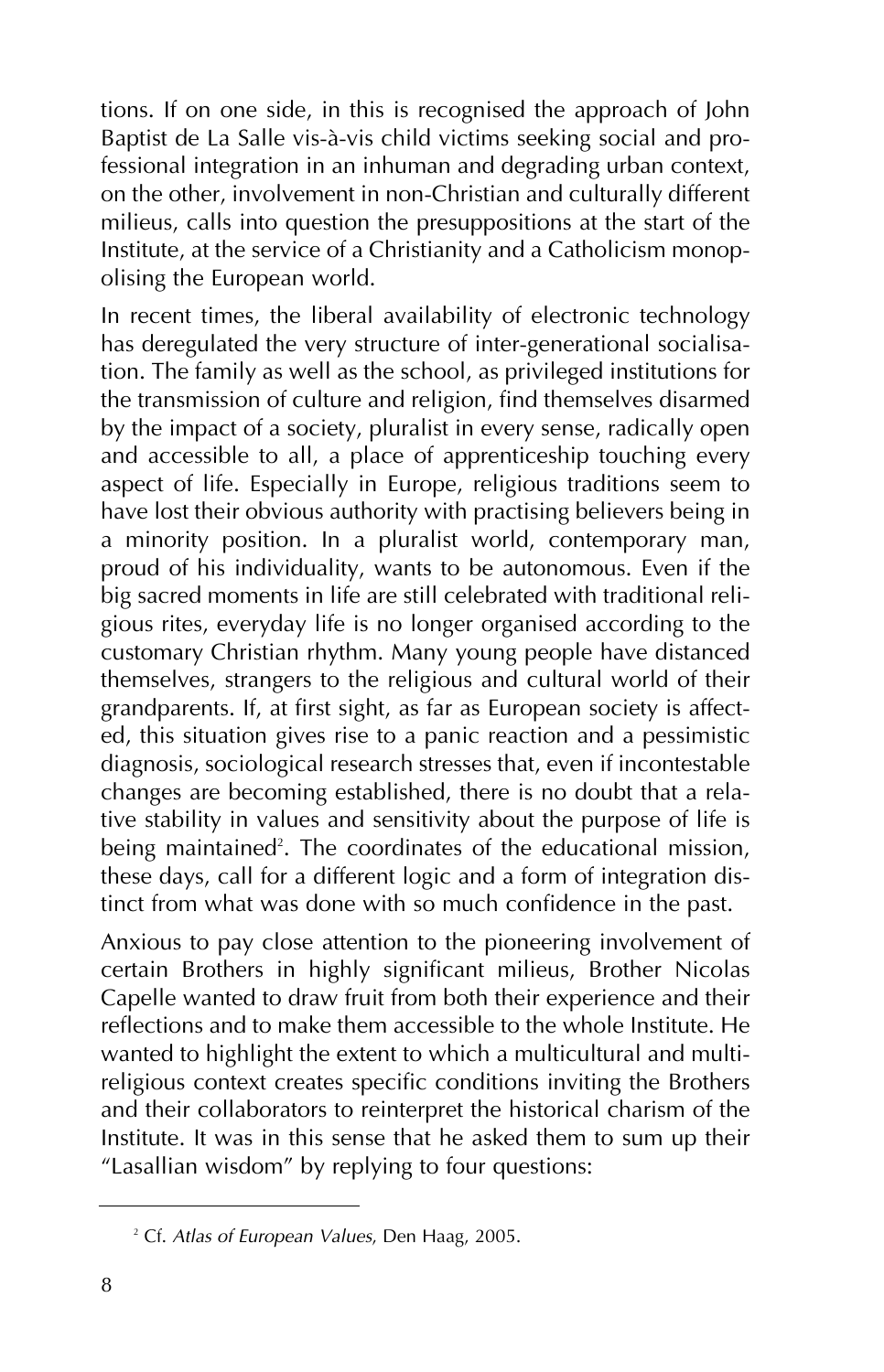- 1. What are the multicultural and/or multi-religious realities you have had to face up to?
- 2. In what were your educational action and your evangelising action enriched or hindered, in terms of attitudes, methods and values?
- 3. In view of this and to preserve its uniqueness, to what favourable conditions should Lasallian Education be open, and what should it avoid?
- 4. From your experience what are the particular contributions of Lasallian Education in multi-religious and multicultural societies?

The attentive reader will note that three questions are personalised: "your" experience, "your" action… One question concerns "Lasallian education" in its own specifics. Then it is left to respondents to clarify the precise sense they are giving to a particular synopsis.

In reading the responses, it is striking that the authors often are speaking for themselves rather than developing a theoretical and normative approach. A personal experience has led them to make a contribution in a very precise situation. Their personal story, an incisive awareness, decisive encounters have led them to negotiate with the leaders of the Institute, with friends or colleagues, with persons suffering or stigmatised by contemporary society, to forge new ties of solidarity, to set afoot well-targeted actions. Having had the experience, these Brothers emphasise that the step and the restricted commitment have helped them to discover a new and authentic element in their Lasallian vocation. What looked like being an adventure outside the beaten paths, sometimes a "dissident" one, was shown in time to be a providential situation, an expression of a prophetic fidelity.

In that is discovered, on the part of the Lasallian Institute, the other side of the cultural and religious change that has operated in society for about fifty years. It is no longer the a-personal institution managing persons' lives and their involvement as if they were replaceable employees. The rapid evolution of situations demands insight in perception, great flexibility, not to say specialised skills to be able to discern on the spot and personally the issues of the requirements and contingencies and to choose with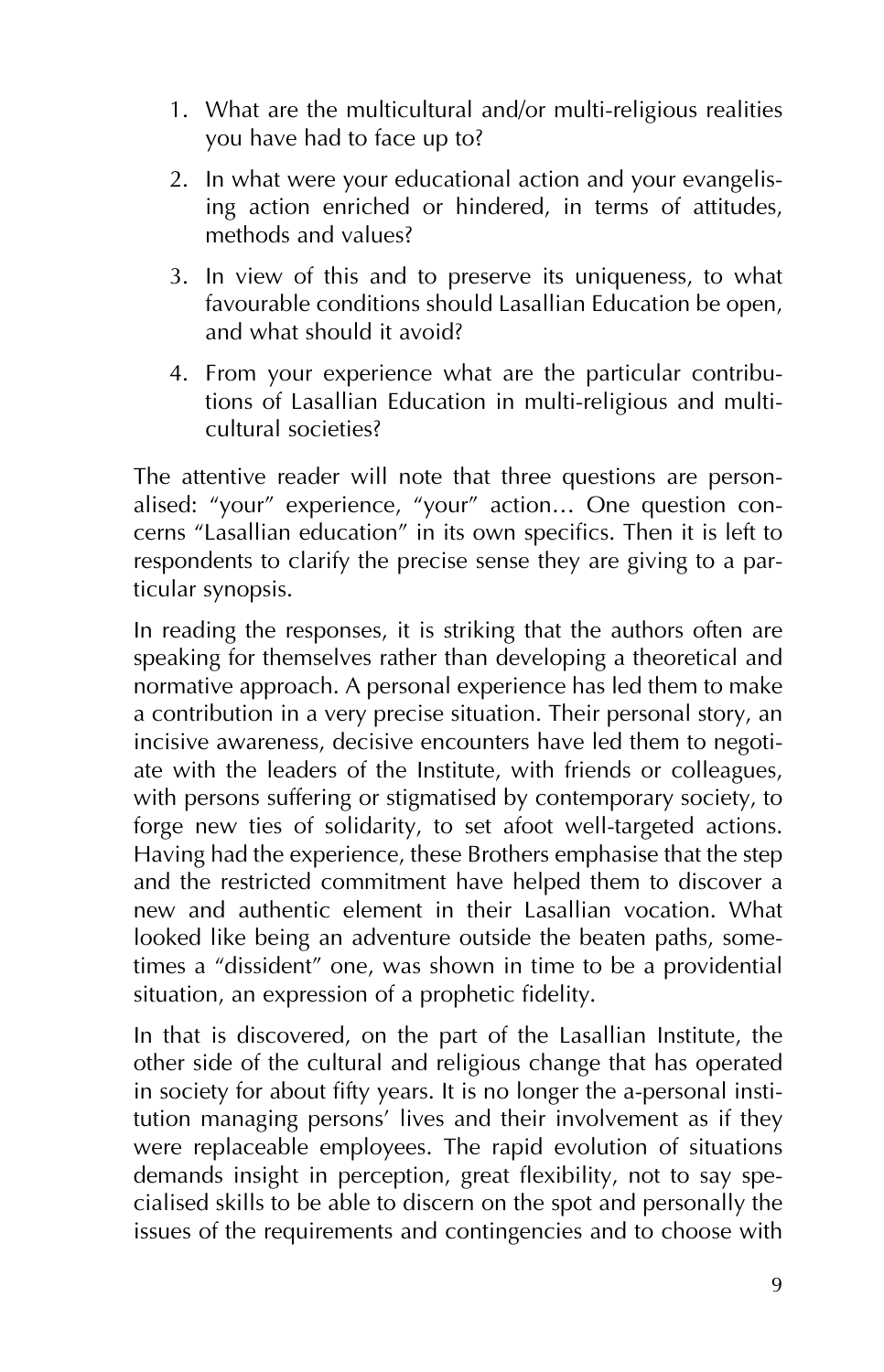knowledge of the facts the steps to take according to an intelligent interpretation of the said 'mission'. The Brothers illustrate to what extent each of them is living a personal story linked in a unique way to a very particular involvement, saying a lot about meaning, expressing a surprising and unexpected richness for the community as a whole.

The Institute is invited to place itself in the school of these experiences, listening to the stories of commitment of these Brothers. They affect the very issue of its historical and symbolic role in society and in the Church. From the very first generation, of course, the Brothers have made an impression on their pupils and the parents, their collaborators, and the social environment by virtue of their personal and gratuitous devotedness, but within a well-tried model and ritualised practice peculiar to the classic Lasallian school. In the course of the  $20<sup>th</sup>$  century, the conditions for integration in a social, cultural and religious reality have really changed. This dossier shows how much the quality and competence of the Brother and partners make decisions on the specific content as well as the form the educational mission can take these days. It is incumbent on them to interpret concrete situations and to define their actions. On all these levels Lasallian educators have to take risks.

The text of a Brother from New York City is a good illustration of what is at stake. Being within a multicultural and multi-religious milieu has important consequences. It is not a matter of adapting a universal educational project to some particular circumstances. Their involvement and a new hierarchy of priorities cause anthropological, pedagogical and theological concepts to emerge in response to unexpected questionings.

*The last forty years of my life, I have lived and worked in multicultural and multi-religious neighborhoods in New York City. My neighbors have been from Latin American countries such as Puerto Rico, Dominican Republic and Haiti and from African countries such as Ethiopia, Libya and Kenya. They have practices of all the different religions of the world, especially Moslem, Hindu, Anglican, Baptist, Presbyterian and Catholic. I have always been a minority when you consider the percents of different cultures and religions in the South Bronx section of New York City.*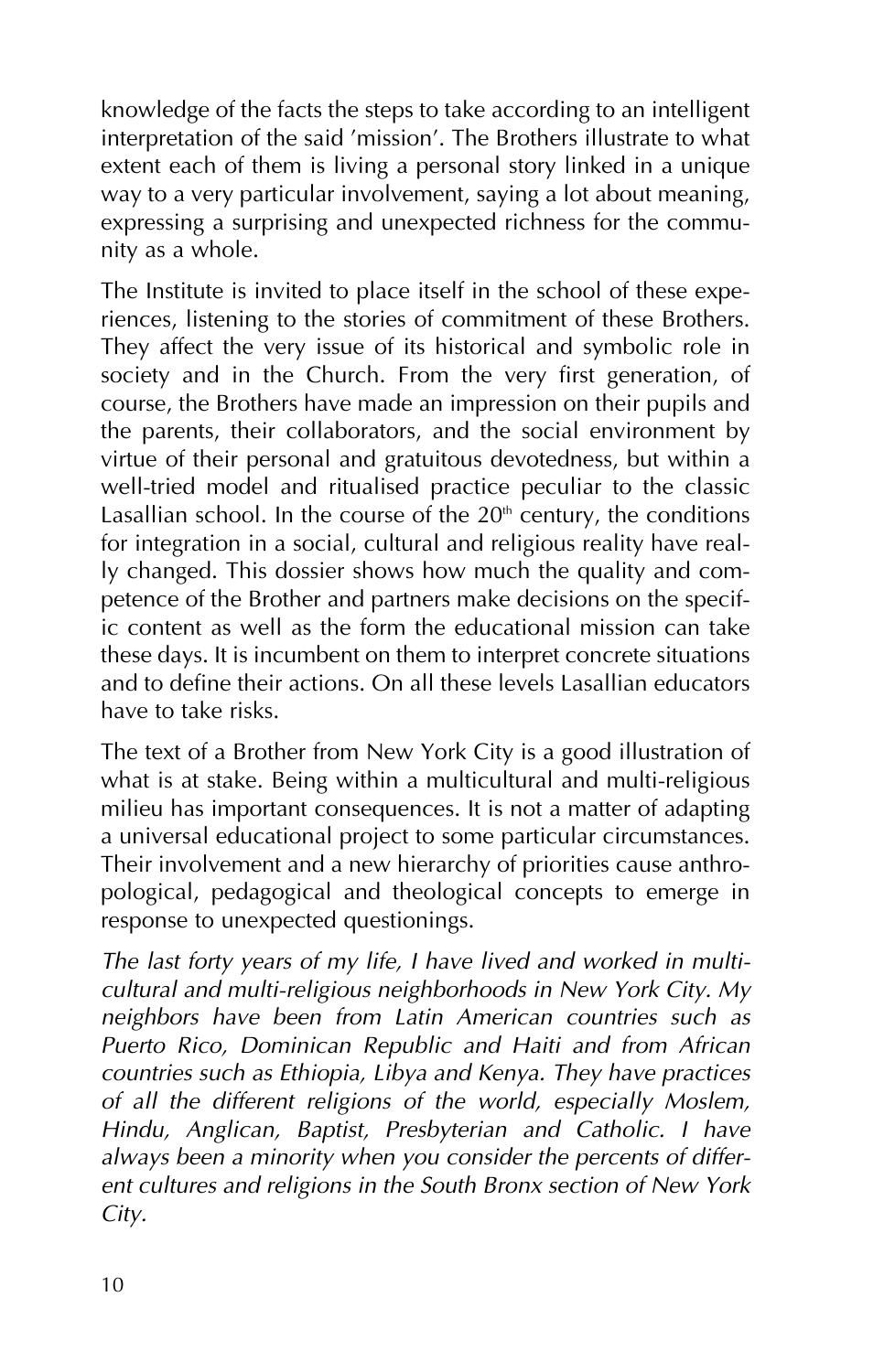*The attitudes, behaviors, methods and values of the people I have worked with have never hampered my educative actions and commitment. These are all part of the reality I have worked with. My work is not to spread my culture or make converts to the Catholic religion, but rather to meet human needs of education, jobs and human development. Meeting human needs is evangelical to me. Helping adults to be literate and to get a job helps them to be more self-sufficient and to care for their families and be the kind of people God wants them to be. This is human empowerment.*

*In order to be effective this process must consider and build on the attitudes, behaviors, methods and values of the people being helped. Lasallian Educational Mission must learn from the Feast of the Epiphany that Jesus is for all men and women. All are meant to be saved. The mission must encompass all religions and cultures. As different cultures meet more and more on the battlefield, there is a greater need for Lasallian enterprises where religion can collaborate rather than conflict. The Lasallian Educational Mission could teach the world that meeting human needs is evangelical. It could teach that cultural and religious differences are on the surface of reality and that deeper we are brothers, sisters, and one under God.*

The authoritarian and reproductive image of the  $18<sup>th</sup>$  century Lasallian school has been profoundly modified by virtue of the choice of a place of insertion with its living and working conditions, different requirements of the public and personal questionings. The Brothers justify their presence, indeed, with reference to their Christian, Lasallian roots. But, at the same time, they strive to define the divergent aspects, to outstrip certain dogmatic presuppositions and to be open to the sensitivities and convictions of the other. Progressively, trusting in the multicultural and multi-religious milieu, influenced by their experience, journeying with persons belonging to other cultural and religious worlds, the Brothers are evolving towards a new interpretation of the "Lasallian educational mission". Is there anything to be astonished at in this? It is life itself leading them into new paths.

The contributions brought together in this bulletin do not guarantee an exhaustive representation of what is lived in the Institute. There are so many similar initiatives on the five continents, from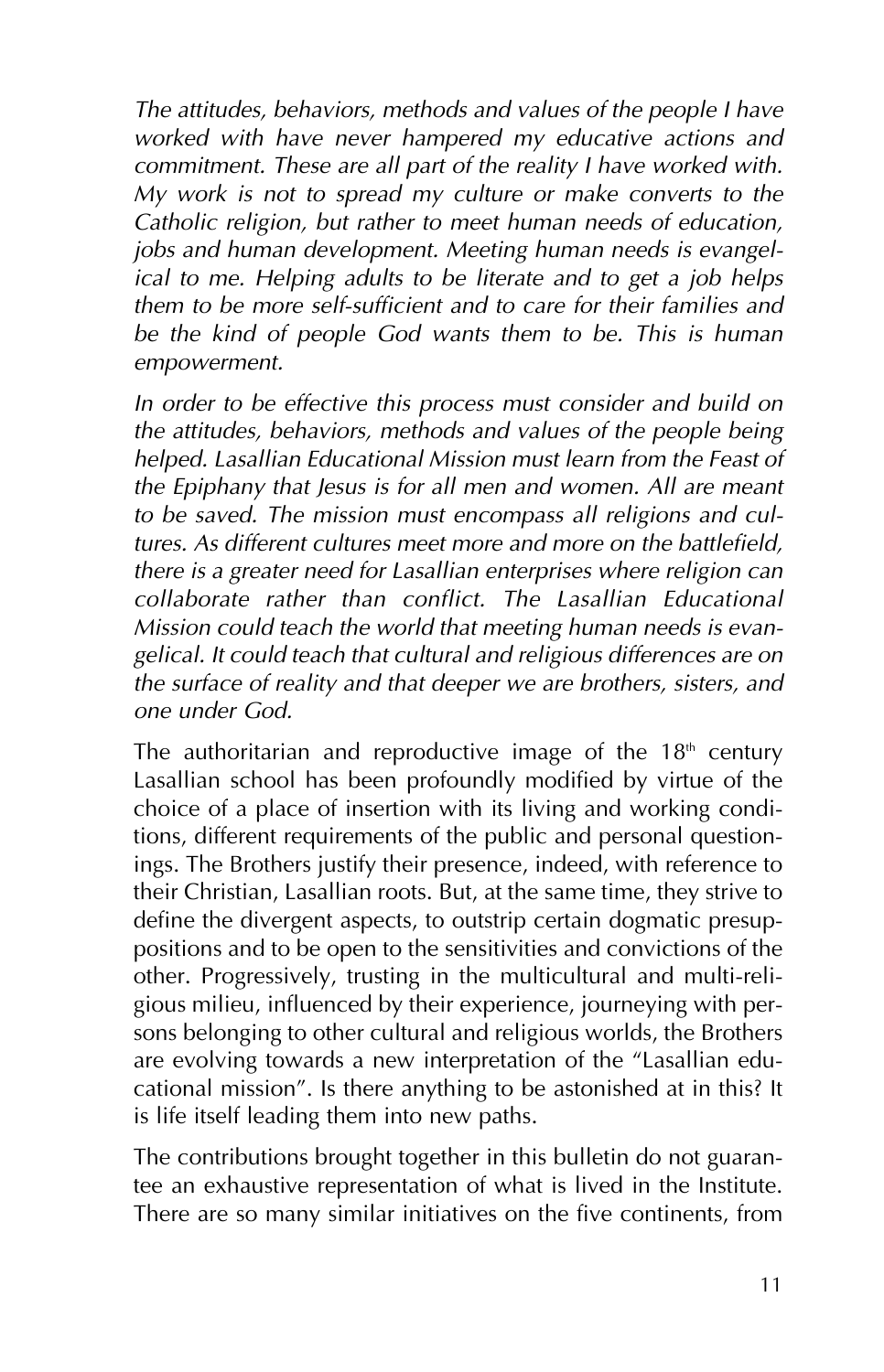North to South, from East to West. But they have a value as examples and go beyond the anecdotal level. Beyond their diversity, they give witness to a highly significant reality for the future of the Institute. We are living in a complex world. The reality of the Lasallian mission is being changed by it. Historically, the mission emerged at the heart of a European society graded into social classes. John Baptist de La Salle gave priority to literacy and the Christian and professional training of the lower classes. Traditionally, this option has always been a distinctive criterion of the Brothers, but they often consult other criteria of discernment that are more pertinent with regard to the new situations of today.

Frances Cros and Francine Vaniscotte have pinpointed it to the extent of asking if it heralds a new Lasallian identity. Must it be limited, as they suggest, to a traditional identity linked to a welltargeted public and that can be spotted by the eyes of the general public?<sup>3</sup> Or must it, as this bulletin seems to express it, be more attentive to the phenomenon of the economic and social globalisation of contemporary society, introducing a new world order? The contingencies are located elsewhere, manifest themselves differently and require a different strategy than in the past, less conditioned by the educational models of preceding centuries. And this is where we meet the conditions that cannot be ignored of an internationalised society, breaking free once and for all from the geo-political limits of the past and integrating multicultural and multi-religious characteristics.

However… we cannot pass over in silence a surprising and glaring omission: the absence of any contribution from Africa - with the exception of Egypt. Yet Africa is a continent with a huge cultural and religious diversity. Is it an oversight, a fortuitous coincidence, a lack of interest or an institutional slip? The *Institute* Bulletin No. 243 (1997)<sup>4</sup> concentrates on Muslim-Christian relations, although the traditional religions, the sects and the relations between the Church and the other Christian religions are mentioned. In the case of South Africa a demographic table gives information about the 19 religions or denominations checked out<sup>5</sup>. In

<sup>&</sup>lt;sup>3</sup> Lasallian Initiatives: towards a new identity? Final report of research carried out between 2002 and 2004, unpublished text, p. 26f.

<sup>4</sup> The Lasallian Christian school and its presence amidst other religions, pp. 44-62. <sup>5</sup> *Ibid*. p. 57.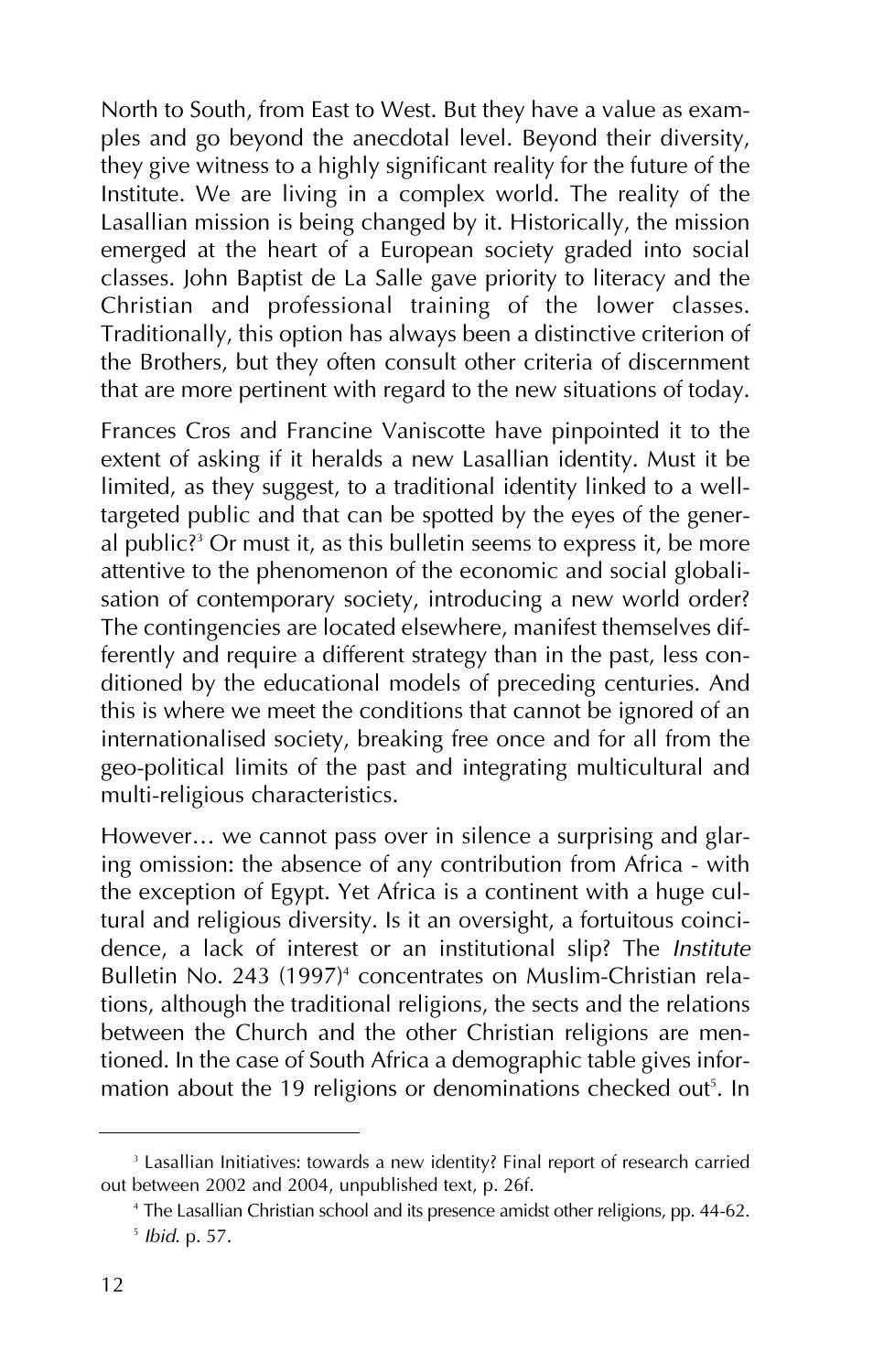a previous number of the same Bulletin, published in 1993<sup>6</sup>, it is unusual to find some information on how the "missionary" Brothers enter into dialogue with the traditional religions. It added that in Benin, 68% of Beninese practise traditional religions, 65% in the Ivory Coast, (p.32); in Rwanda, 40% are animists. There is mention that one part of Nigeria is Christian or Catholic and the other part Muslim. Inculturation becomes an issue for Brothers coming from other (western) cultures and is limited in the majority of cases to the study of African languages and the adaptation of the liturgy… The school is perceived as the place where cultures meet… For the rest, it is a matter of sowing the Christian / Catholic faith, of evangelisation, of preparing for the sacraments, of catechesis and of pastoral action. Promotion of vocations and the formation of the young Brothers is an important preoccupation. The concern is to incarnate, in depth, the religious life of the Brothers [the western monastic model] into the local cultures. And yet, the western missionaries found in Africa a culture labelled - in their own terminology - "pre-modern" (magic). The plan for their exemplary and heroic zeal is to introduce by means of education in schools, all the riches of modern knowledge, organised according to rational principles and the scientific spirit of the western world. How is it that this juxtaposition (deeply felt and experienced by the Africans) does not surface as a problem and preoccupation in the themes tackled in the Bulletins cited when Brother Joseph Cornet is internationally esteemed for his ethnological and artistic research<sup>7</sup>? How does it happen that apparently no "dialogue" exists (so important for the Brothers confronted with non-Christian religions in the Near East or Asia)?

Is there no valid questioning? Is training carried out in a linear sense: uniquely from western Catholics (with something to offer, confident, bearing the truth) to the African (receptive, flexible, grateful)? Surely this problem must have been brought up in the context of the recruitment and formation of the young Brothers? This silence deserves to be translated into words by Lasallian Africans in the first place.

<sup>6</sup> Institute Bulletin (1993) about the Brothers of the Christian Schools in Africa.

<sup>7</sup> Read, for example, The Art of black Africa (photos Willy Kerr), Brussels, 1972; and Zaire. Peoples/Art/Culture (photography by Angelo Turconi), Antwerp, 1989.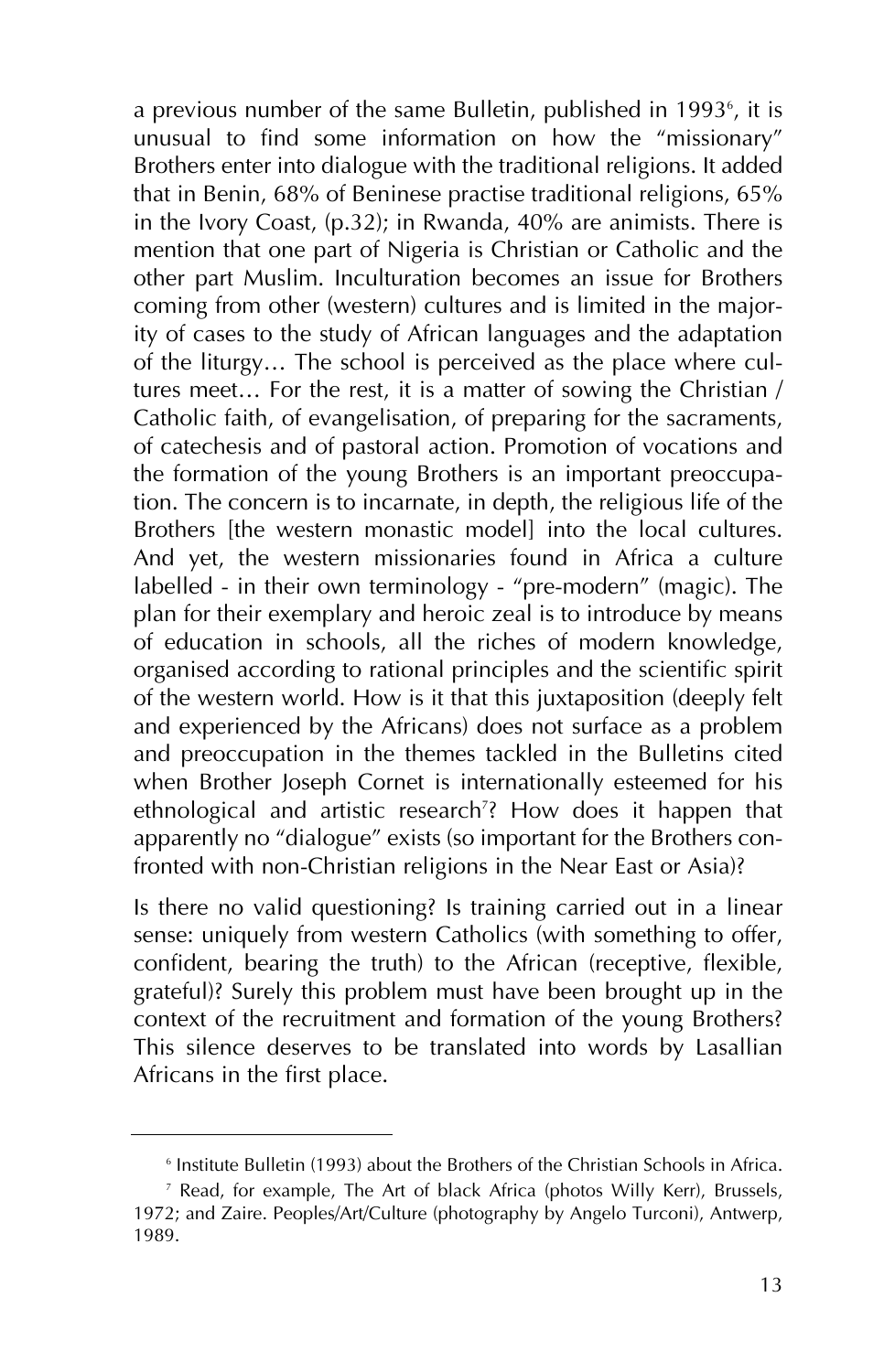In the second section the responses to the questions (sometimes abridged to avoid repetition) are presented by regions. First of all, you will be able to read the testimonies of Brothers who are involved in very particular milieus in Europe: minorities, the marginalised in a large city, the world of itinerants, the world of the worker8 . Then some Brothers explain how they live out their commitment among the Mayas, the Quechuas, the Aymaras in Bolivia and in Guatemala<sup>9</sup>. From the Near East, the responses deal with Egypt, Turkey and the university of Bethlehem. The last paragraph groups testimonies from Asia: India, Pakistan, Thailand, Malaysia and Japan.

Finally, an epilogue suggests five themes which arise out of the dossier presented here by way of introduction to a more focussed reflection.

<sup>&</sup>lt;sup>8</sup> Read also 'The Lasallian school in Belgium in a milieu with a Christian minority' *Institute Bulletin* No. 243 (1997), pp. 87-95.

<sup>9</sup> On this subject read also the reports of Australian Brothers in the *Institute Bulletin* No. 248 (2003), pp. 78-83.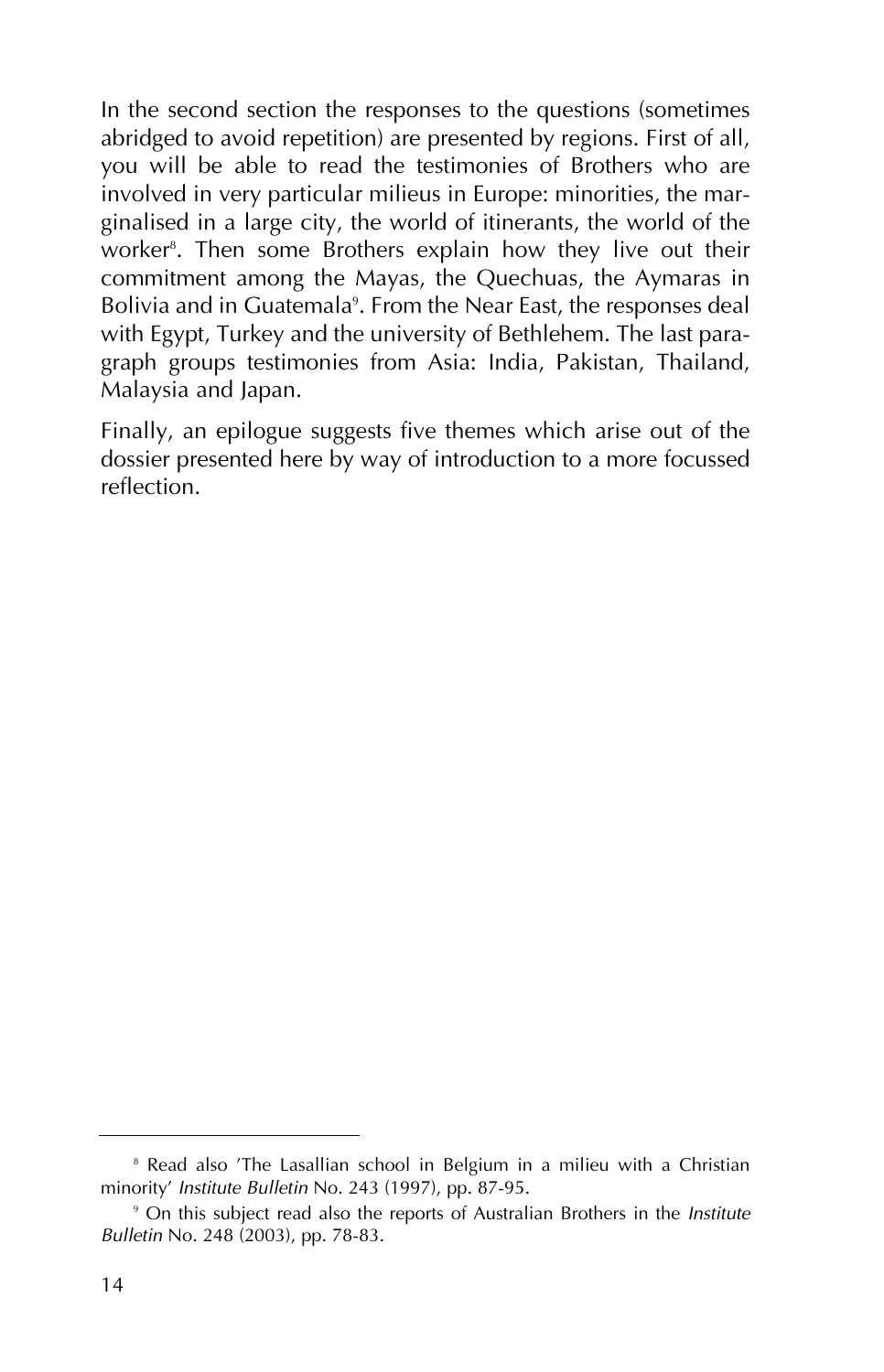# 2. The responses to the inquiry: the Lasallian world, a diversified reality

The Brothers, in describing their experience, often mention a change at the personal level, and also in their thinking about their Christian (Catholic) identity, a result of their direct implication in other cultural milieus, and of their meeting with believers of other religions. It is important to take into account the geo-political structure of the particular region in which they are, and its historical links with religion. Certain Brothers, in Europe, are involved in multicultural and multi-religious sectors of the western world, of Christian or Catholic origin, but highly secularised and more and more ideologically pluralist. They have been affected by very specific questionings or they are involved in a very heterogenous milieu with members - immigrants for the most part - of non-Christian religions. Other Brothers work in a non-western cultural world. Sociologically they form part of the Christian minority and their involvement is directed to the Muslim, Hindu, Shintoist, native or other community. These are markedly different situations, bearing the impress of very specific relations between Church and State (Europe), between political structures, culture and religion (Asia, the Near East), between an indigenous culture and the irreversible consequences of colonisation. The Lasallian tradition, by which their characteristic presence is mediated, evokes a variety of symbolic references influenced as much by the personalities of persons as by the socio-cultural and religious context.

## 2.1 Some pilot-initiatives in Europe.

Three initiatives dealing with the change of direction of an involvement are cited here. They have already been described in earlier publications<sup>10</sup>. And some Brothers and lay Lasallians in other countries, Spain for example, have taken similar initiatives<sup>11</sup>.

<sup>10</sup> The Lasallian Christian school and its presence amongst other religions, *Bulletin of the Institute of the Brothers of the Christian Schools*, No. 234, 1997, pp. 79-95.

<sup>&</sup>lt;sup>11</sup> Cf. Reports of initiatives coming from meetings of CLEE (Lasallian Commission for European Education).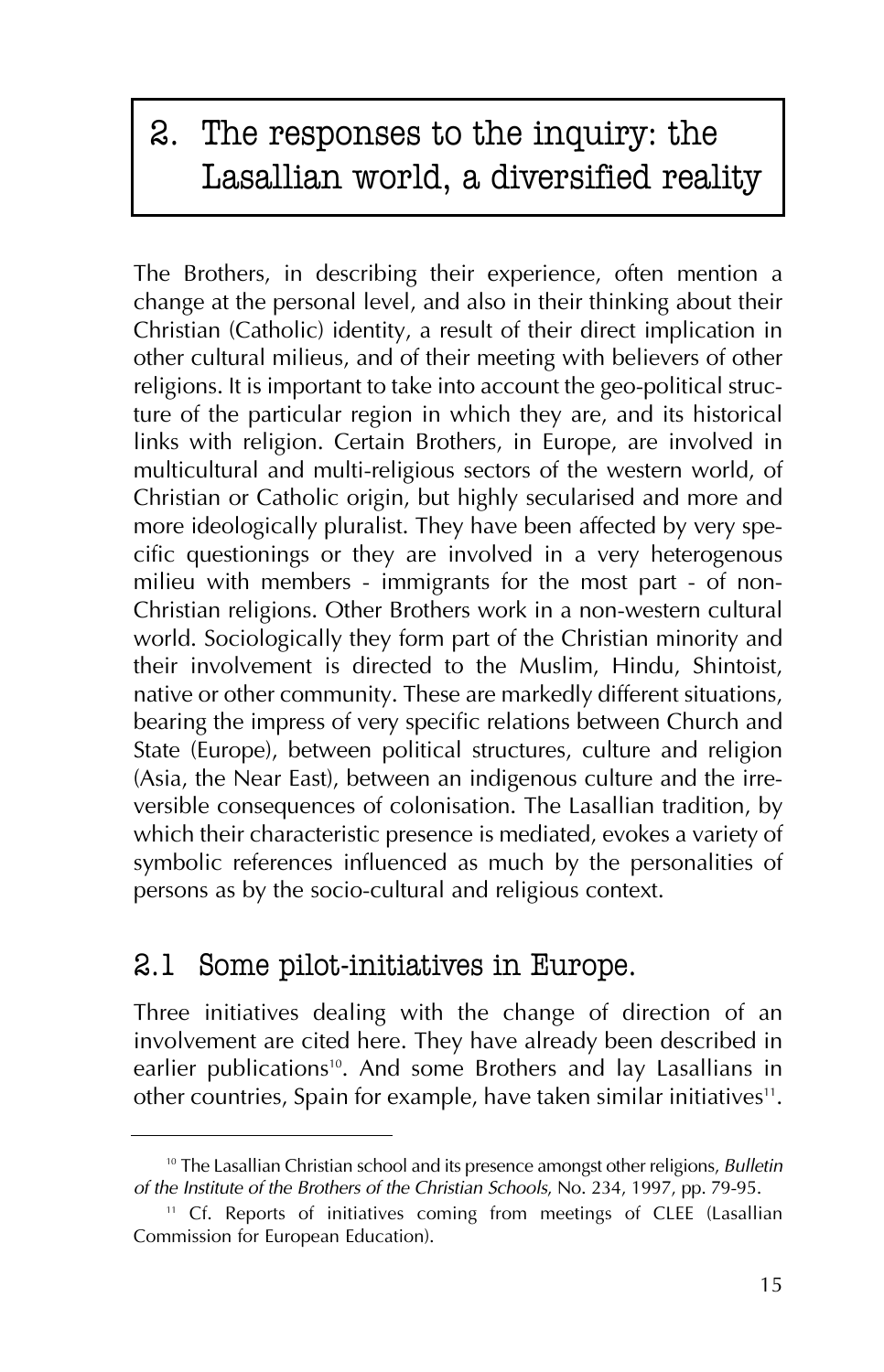What interests us here, is the impact a different arrangement of an educational presence in a particular cultural and religious setting has been able to have on the Brothers involved, and the questions that raises for the Institute.

In the course of these latter decades, encouraged by the priorities brought to the foreground by General Chapters, some Brothers have become sensitive to the symptomatic, at times heart-rending, problems in western society: people suffering from the very conditions that the most developed countries in the world have managed to set up. Migration has taken a new turn because of the contrariant entry of culture and religion, Muslim among others, into countries with a long history of Christianity. The economic and social progress of the western world and the cultural, political and material comfort acquired by the vast majority of the population has also had its victims. Persistent unemployment that cannot be contested, the disproportion between the working population and the group in retirement, the failure to eradicate destitution and the risk of structural poverty for a relatively important percentage of the population show the fragility of European society.

In the course of the centuries, some Brothers have established high quality institutions with a good reputation. At the same time there was the danger of nestling in them for good, of losing sight in some way of their symbolic value ("turning into middleclass citizens"). Hence the necessity of making an examination of conscience, all the more so as the global vision of the world-wide situation reveals in a pertinent manner certain contradictions at the very heart of an Institute representing some quite specific choices. Recalling their mission, the Brothers bear witness to this awareness and the change that took place in their lives following on from this 'conversion'. In it, they discerned the 'Lasallian' charism brought up to date in the dehumanising conditions of life for groups at great risk.

## **2.1.1 The world of minorities and of the excluded.**

The population of Cintra secondary school, in Barcelona, is a good reflection of the social composition of the area in which it is situated. This part of the city seems to attract many people excluded from the first world. It is a typical example of a population reflecting its intercultural and inter-religious mix. There are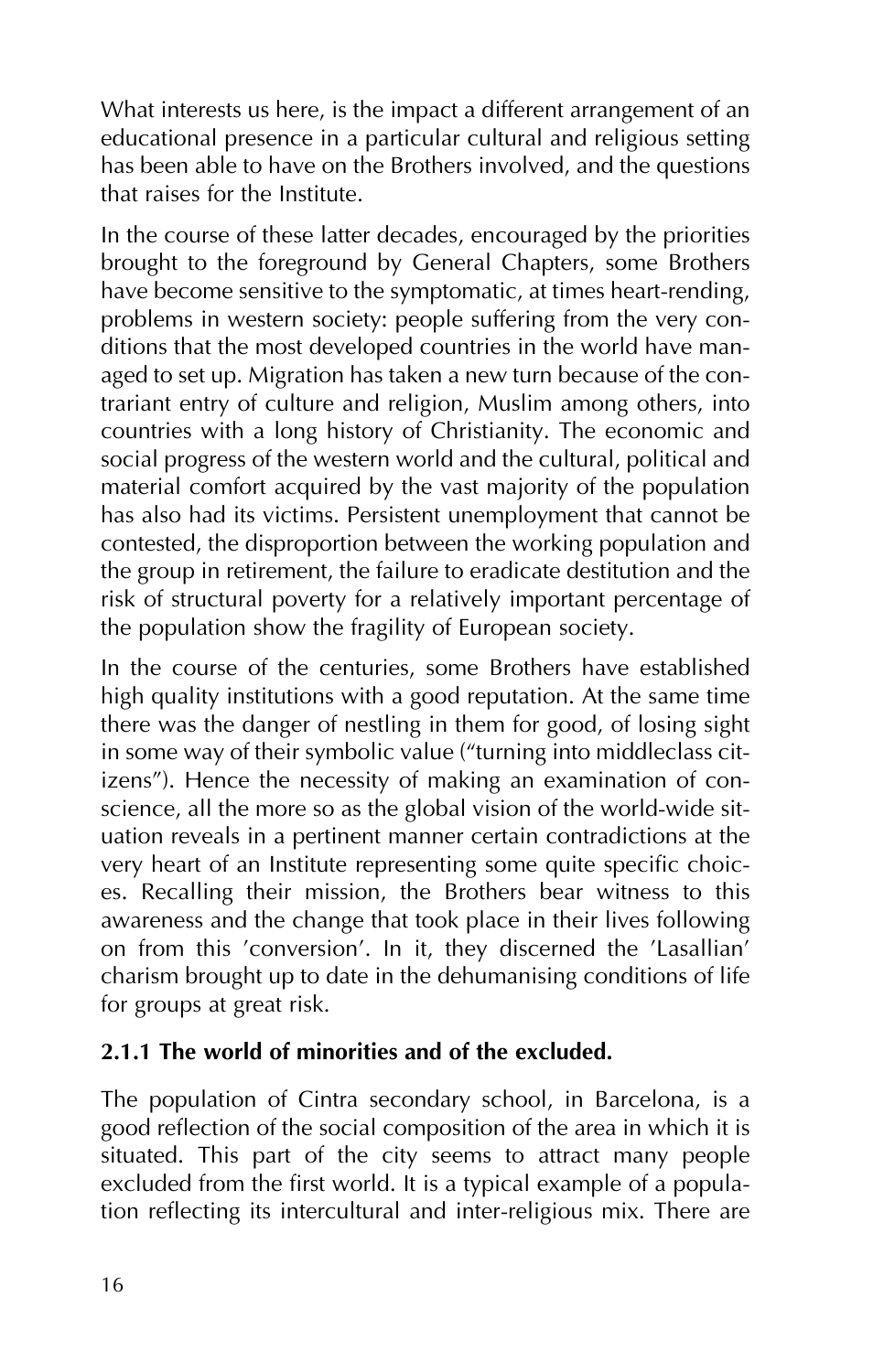met Pakistanis, Moroccans, Algerians, Gypsies also, Asians and others of Latin American and African descent.

At a mature age, Gma Joan Lluis Casanovas took a resolute direction for the rest of his life. He confided to us: I preferred to place myself on the side of the excluded, those whom no one wants, those who disrupt school life and prefer to remain on the streets rather than be bored in class. They have no confidence in school; the education system does not leave them any hope when the "nice ones" are predestined to receive good results. I detected that this paradox covered a question of justice and could not be justified. This clash led me to ask myself quite a few fundamental questions, to the point that they have affected my whole life, my prayer and my involvements.

By my association with the people with whom I live I discover and learn many new things. Prayer meetings with our brother Muslims represent an unexpected richness. Adopting the values and the way of acting, of praying, the way of existing of your brothers who are 'different', and integrating this into your own behaviour and scale of values, is a way of letting yourself be evangelised by others. There is always something new in these encounters.

I have discovered the poverty of many people who have placed their hope in the first world, risking their life to make progress, to gain more and be able to share with their own kin in distant countries. There are people who have lost their identity in this world, who struggle above all "to have" and have lost the sense of "being". They entered it, they played the game; they are up to their necks in debt without any purchasing power. There are respectable and hard-working people who have become "criminals" to be able to feed their family, or simply to survive. There are some persons who have abandoned their religious membership, or who have radicalised its tradition and whom we look upon as fanatics. Our "secularised" world has shocked them deeply; they have no understanding at all of what happens to us in the first world, nor why we are afraid to say what we believe and whom we address in prayer.

We live in a globalised world where social segregation is increasing and where, each day, there is more segregation. As Lasallians we must get to know and foresee what is happening to us in this world, and defend the poorest. Amidst the present changing in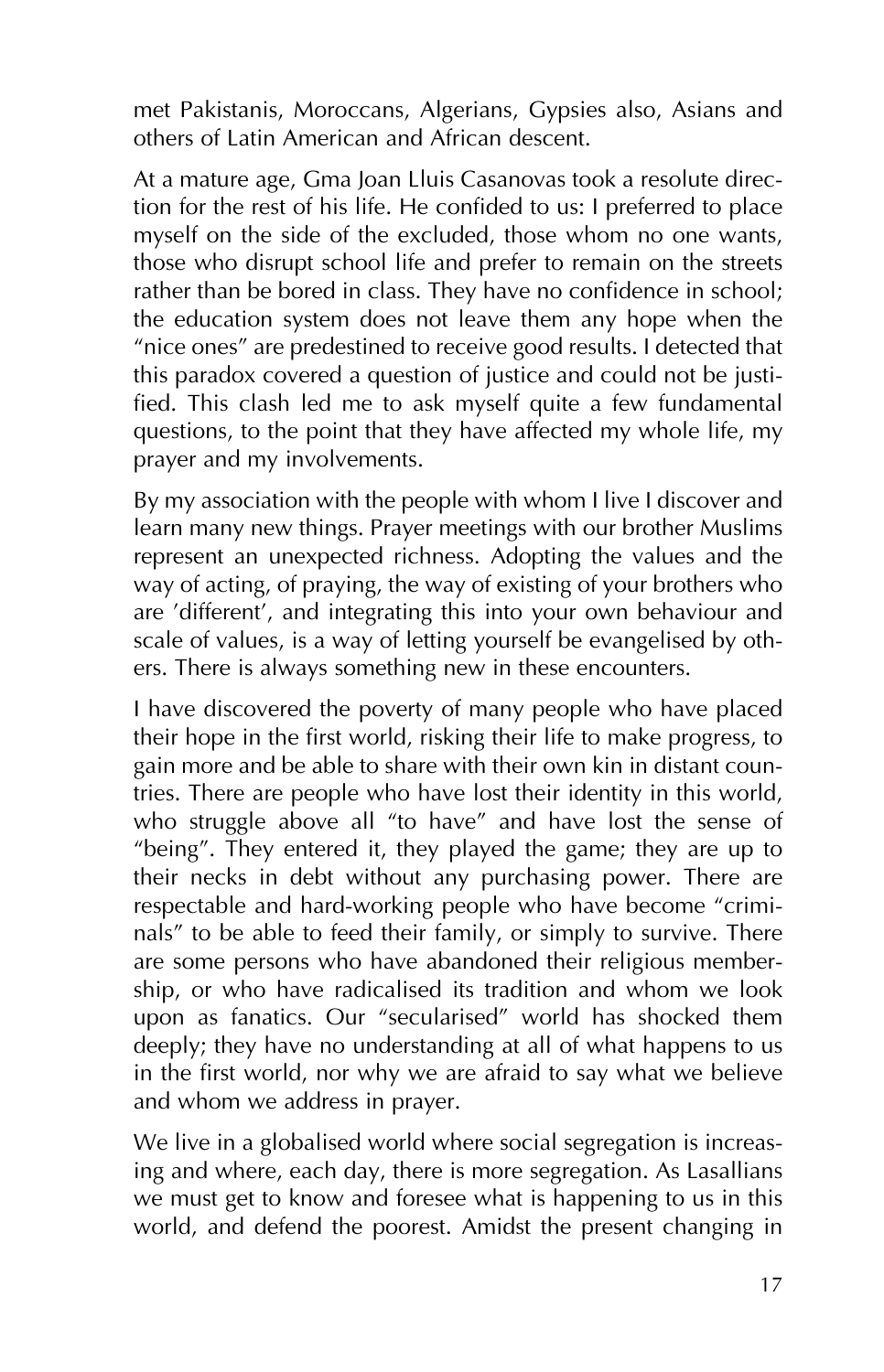values, where individualism, consumerism and intolerance dominate, it is up to us to respond with the new post-material values, such as solidarity, pacifism, the right to equality, respect for the environment, feminine values... all the while remaining mindful of the tension between the global and the local. We have to come to dialogue and reflect together in order to reach agreement on the goals of education, the specific role of the school and the family. Our purpose is to make a response to the multicultural and multi-religious educational demands that we encounter in contemporary society.

## **2.1.2 People on the move, itinerant Gypsies.**

## *Some specific cultural and religious realities:*

From 1980 until the present day, explains Brother Camille Véger, our activities teaching as a Mobile Branch School<sup>12</sup> have caused us to live in direct and almost daily contact with itinerant groups of Gypsy families whose children, deprived of school, are about 80% illiterate. The social action which has developed, in France, in their favour over the last decades has mostly taken the form of an assistance without the Gypsies really being able to contribute their voice. It makes things more human but also strengthens control, and, in a context of political assimilation, normalises the one who is perceived as being on the fringe and culturally different.

For us and for those who know them well, the Gypsies form a cultural minority with a way of life, economic activities and values entirely worthy of respect. Family cohesion and mutual aid, respect for the aged, unconditional love of children and of liberty, disinterestedness in all accumulation of wealth, the belief and interest brought to the Word of God constitute their principal values. Half are Catholics, the other half Protestants. The Gypsies whom we have taught to read and write in the Paris region are mostly of the Protestant persuasion, but this is not necessarily the case in other regions of France. As Pentecostals<sup>13</sup>

 $12$  A spacious truck furnished as a mobile classroom able to accommodate 8 to 10 pupils at a time, for 2 hours per day on average, so as to be able to teach a maximum number of Gypsies to read and write

<sup>&</sup>lt;sup>13</sup> Today, this movement has taken on an international dimension making numerous disciples among the Gypsies in all the western European countries but also in Europe and the two Americas.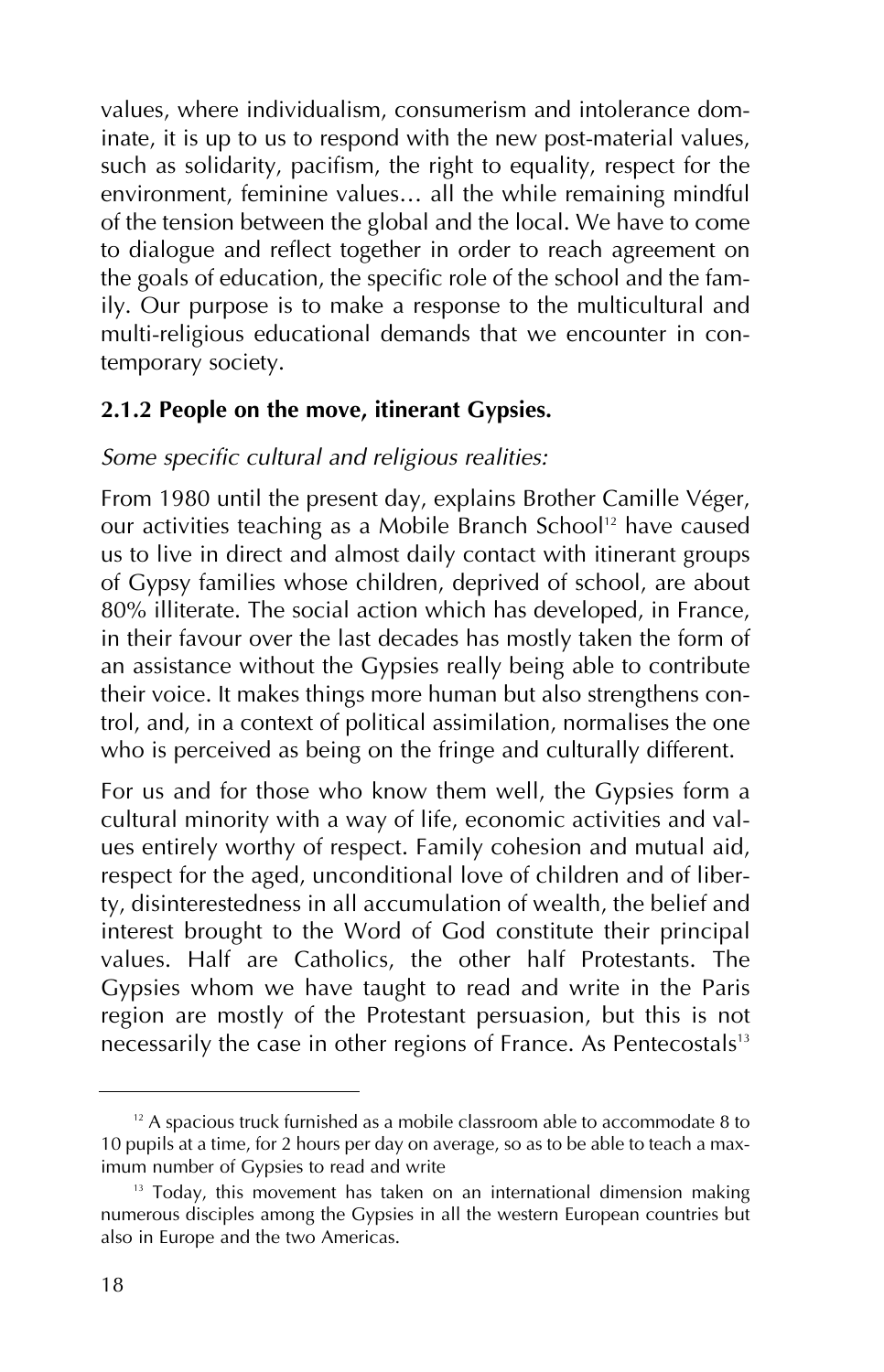with a fundamentalist tendency, Gypsy Pastors rebuff the whole ecumenical spirit.

Why leave the security of a college to go and teach reading and writing to nomad children? Let us say, to be brief, that the idea came to us at the very beginning of the 80s, in a group of Brothers gathered under the acronym SIGEVO (*Educational Service of People on the Move*) 14. This is an initiative that John Baptist de La Salle would undoubtedly not have disclaimed, if we are to judge by the letter he addressed to Brother Gabriel Drolin, in Rome, on 13 August 1704, in which he gave the following advice: *"It seems to me that being in that part of the city, where you can give instruction to poor children who lack it, is better than being in a house even to instruct the poor who can find others to teach them"*. Let me add that at this same time, the validity of this option was providentially confirmed for us by an appeal from the national Chaplaincy for Gypsies asking Brother Michel Sauvage, Regional for France, for Brothers for the education of nomad children.

Since they could not come to the ordinary school which was not in a position to accept them, the school really had to go to them. From this came the creation of the first mobile classroom which we started in September 1982<sup>15</sup>, an initiative followed by another Brother<sup>16</sup>, six months later in a neighbouring school district. Today nearly forty "mobile schools" teach reading and writing to more than 4,000 young ones on the Move each year, on the outskirts of large towns (Paris, Lyons, Toulouse, Grenoble, Lille, Bordeaux, etc…). Immersed in the People on the Move, it was in their school, first of all, that we had to learn before looking to educate them. From the status of teacher, we passed to that of the pupil who had everything to learn from those with whom he intended "to walk along for a while".

<sup>&</sup>lt;sup>14</sup> A group composed of fifteen Brothers led by Brothers Etienne PIERRE and Francis FREZEL.

<sup>&</sup>lt;sup>15</sup> The initiative was preceded by two years of familiarisation with the Gypsy milieu: study of Gypsy culture and language at the University; reading courses in nomad families and acquaintance with People on the Move starting with visits with the national Chaplain for the Gypsies.

<sup>&</sup>lt;sup>16</sup> Brother Léon Côte, organiser of several mobile branch schools in the department of Val d'Oise.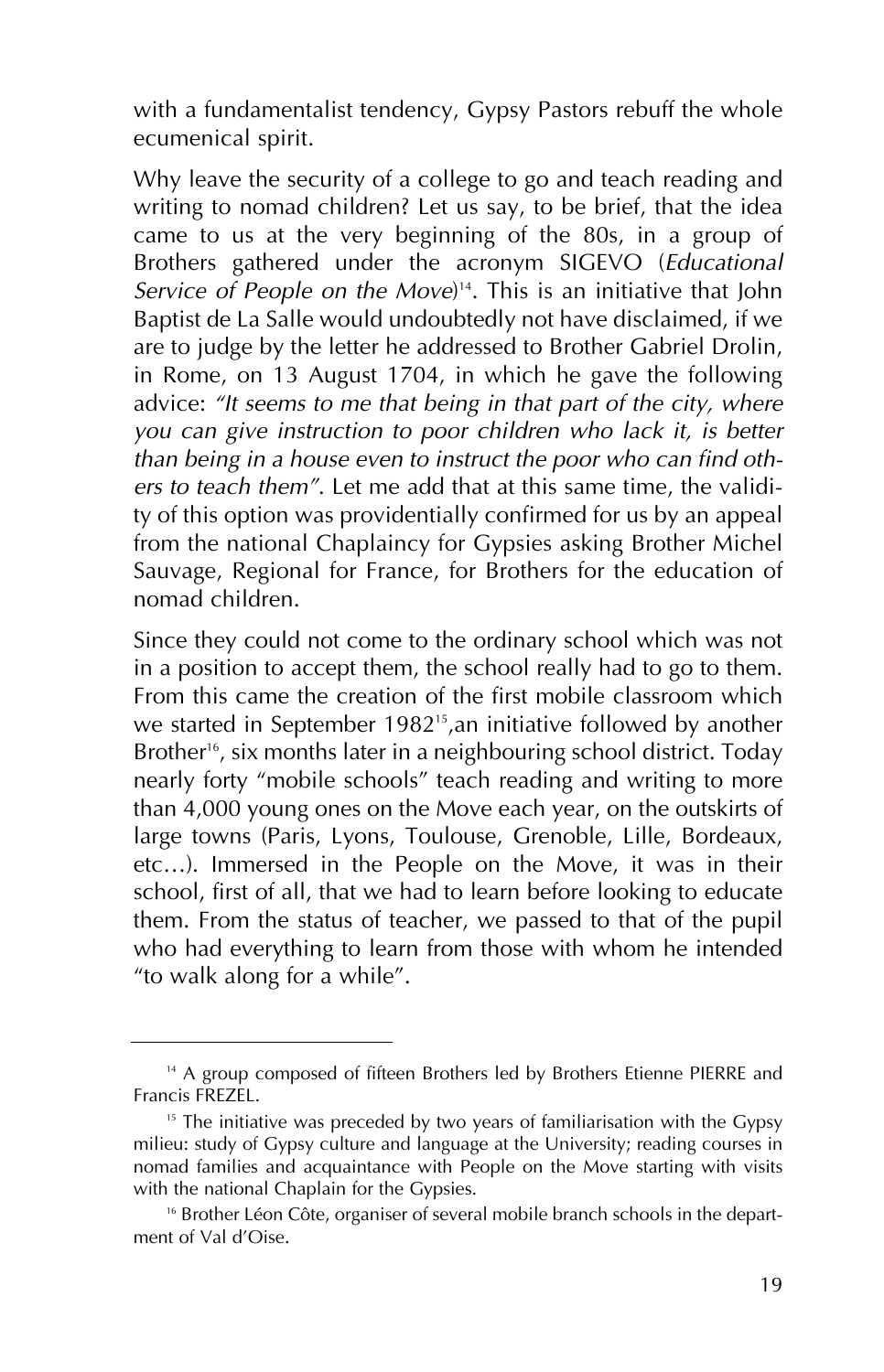## *Change and modification in our educational plan of action.*

Indeed our educational objective had to be restructured in accordance with their special culture. Relationship is at the heart of their life. The educational relationship affects contact with the clan family as much as with the children, paying attention to their culture (predominance of the oral compared with the written), their way of life, their values and family traditions (brotherhood), their notions of time and space, and their sense of solidarity.

As for methods, it goes without saying that, to be effective, the methods have to take into account the elements cited above.

1/ The urgent request to learn to read and write. Their future depended on mastering these.

2/ The introduction of a quick apprenticeship method for reading. The KIKO method was invented and tried out successfully from the 70s by Brother Etienne PIERRE. He is a pioneer as far as the education of Children on the Move is concerned. His method enabled us to gain good results in spite of the numerous difficulties encountered, due above all to their culture and social situation so far away from the world of schooling: the regular eviction of families; the absence of school pre-requisites; use of speech fairly distant from standard French; a flood of pupils difficult to distribute according to group levels; the difficulty they have to maintain sustained attention for long; refusal or fear of integrating with a normal school structure; fear of opening to the outside world.

In the end there were hundreds of new readers. It was an undeniable success but a fairly modest one compared with the extent of unmet demands. Whatever the case with these results, you cannot spare yourself the trouble of paying attention to the risks pointed out by certain people such as: creating ghetto classes with the possibility of highlighting the marginality of this population; freezing, in time, the whole evolution of these structures; omitting the evaluation of the methods used and the results obtained; and getting into a pedagogical rut shrugging off all pedagogical research.

## *Opening up the Lasallian School.*

To carry out successfully the opening of the Lasallian school to what is intercultural and to the integration of minorities, it is proper: 1/ to take into account the entirety of the child's reality, to accept them as they are and as we discover them; 2/ to live as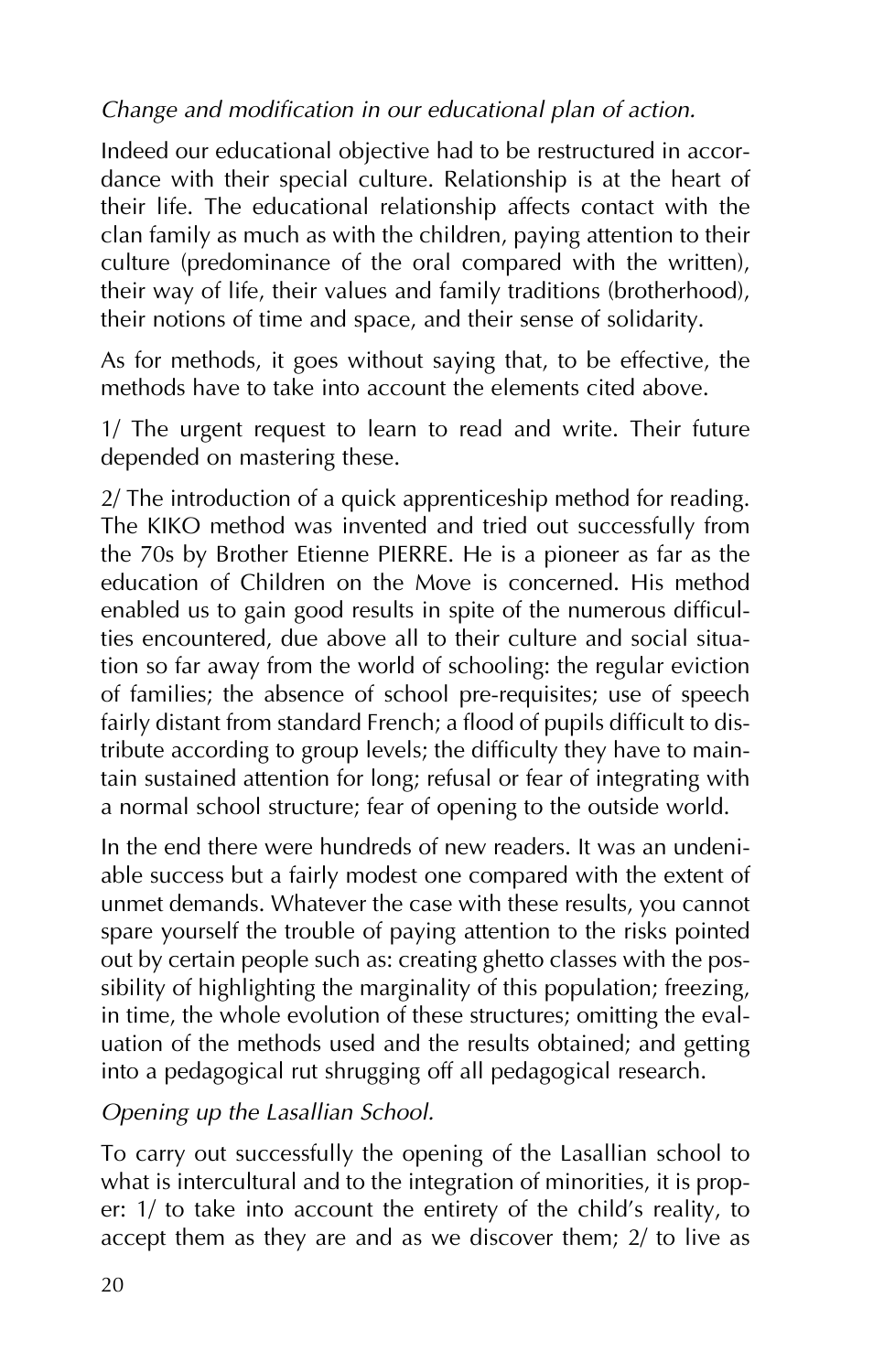close as possible to these communities and to promote their special culture; 3/ to adopt a positive and unconditional perception of the possibility of educating the child; 4/ be innovative in the matter of developing school structures, methods and appropriate programmes; 5/ take a fresh look at God the Creator who has special love for the poor and wills the progress and salvation of all.

## *The purpose of the Lasallian School.*

A last very important point deserves to be expanded, namely the one relating to the aims of the Lasallian School in its approach to the intercultural. Three questions are obvious. 1/ What is its aim for the culturally different children it accepts? 2/ Does it want, following the example of the State School, to promote a homogenous society within which each individual would be called upon to conform to a culturally uniform model? 3/ Or rather does it favour a pluralist society in which ethnic groups and minorities are considered together with their own identity and are called upon to enrich the cultural patrimony of the nation? Is it not the kind of society sought after that controls the corresponding school model?

Today, it seems to us, the debate between a standardising view and a pluralist view is far from having been settled; now, this debate is crucial. It touches on all the questions tied to integration and secularism.

## **2.1.3 Pedagogy of the working world.**

A systematised reflection on their lived experience has been provided for us by Brothers Louis Boudaud, Paul Fromy and Raymond Hirtz.

Paul Fromy sums up his experience: *I did not "churn out" a Lasallian pedagogy. I discovered the pedagogy of the worker movement*. Then he gives us the key to the personal, pedagogical and Lasallian direction he took:

I fitted progressively into the world of the worker. The war in Algeria was the detonator. I discovered under-development. I could not forget and do nothing. Being a teacher, I turned towards teaching immigrant workers, third world people in our first world, to read and write. That led me to become a semi-permanent employee in an ATSI (Association for the Support of Immigrants). With a group of young people, we turned our thoughts to what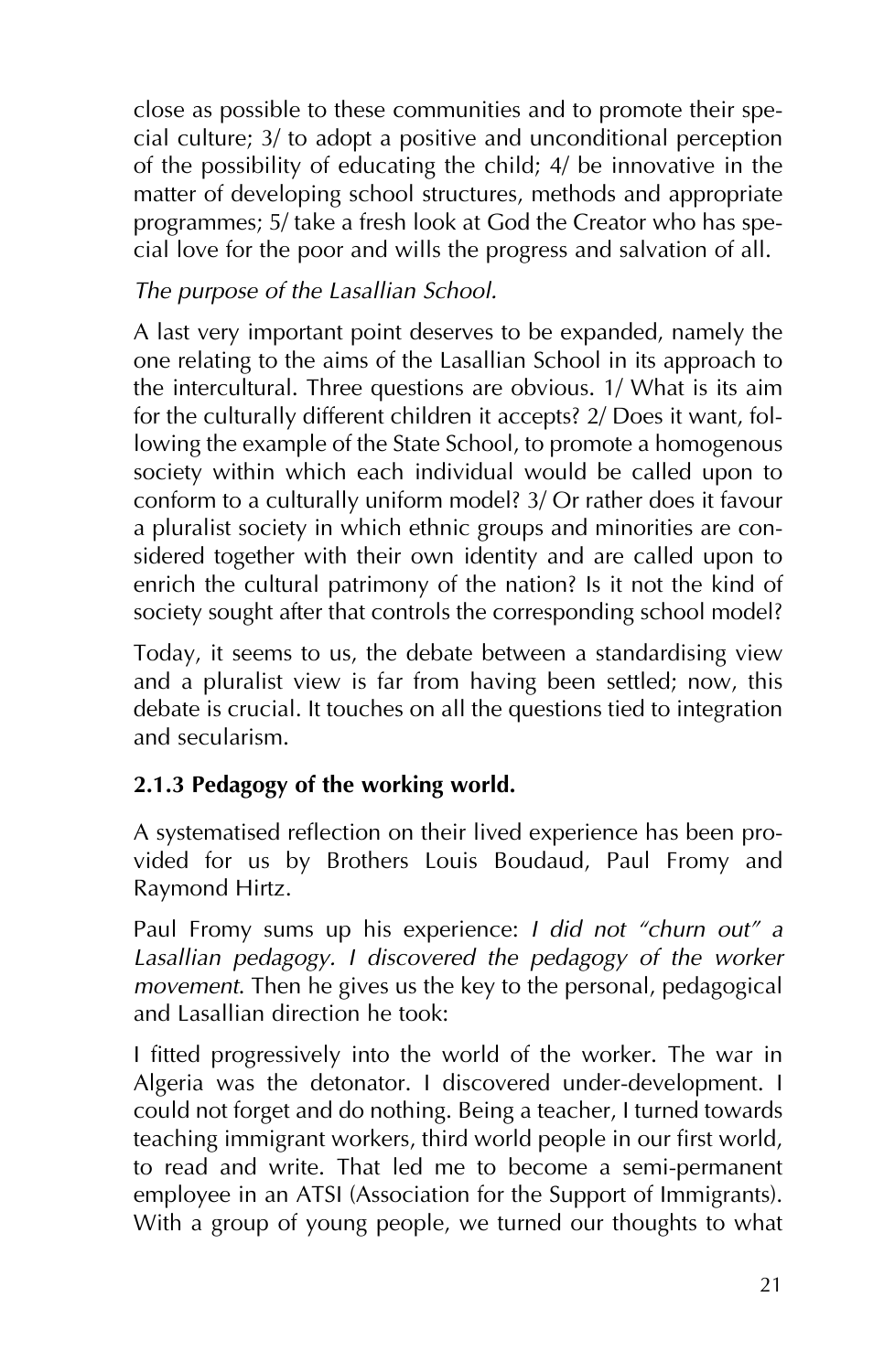was to become a pedagogy of mass education. And little by little, making contact with the unions, I discovered that militant unionists knew how to set up this pedagogy of mass education. Then, following the example of two young people, I decided to be one of them among these foreign workers. That is how for almost twenty years, I worked in the cleaning industry, nine years as a cleaner, eleven years as a permanent employee, training and coordinating teams in the cleaning union in the Paris region.

Entering the working world is to discover an unknown territory, to get into a culture that is as strange to us as the culture of the Eskimos or the Incas. In his day, Mgr ANCEL made a remarkable study of the characteristics of this culture (5 years with the workers). In broad outline, I can give a few:

- *Inductive* thinking, not deductive. It is life, action, that ensures reflection and analysis.
- Development based on action and not on intellectual transmission. Through union action men and women grow, develop and acquire a culture.
- Priority for the collective. The purpose of union action is to expand solidarity, to cause the group to move forward by relying on one another.

## *The Workers Mission… the same pedagogy… the identity of being brother…*

Through the Workers Mission, I discovered a different Church, which was not kept at arm's length by priests, but which rested on lay people, taking their responsibilities, organising sharings and celebrations and witnessing to their faith through their temporal involvements. Sharing in the education of men and women to stand on their own feet, to grow in solidarity and brotherhood, and carrying out this task within a workers' organisation, in which I have taken my place, insisting with others, on care for those excluded, for the least important… I have always felt deeply that I am "brother". Contributing, with the Workers Mission, to cause the seeds of the Kingdom of God to be discovered, sharing our commitments with other militants (Christians, Moslems, unbelievers…), and deepening the sense of these commitments… I have always felt deeply that I am "brother". Catholic action, in the working-class world, implements the same pedagogy of mass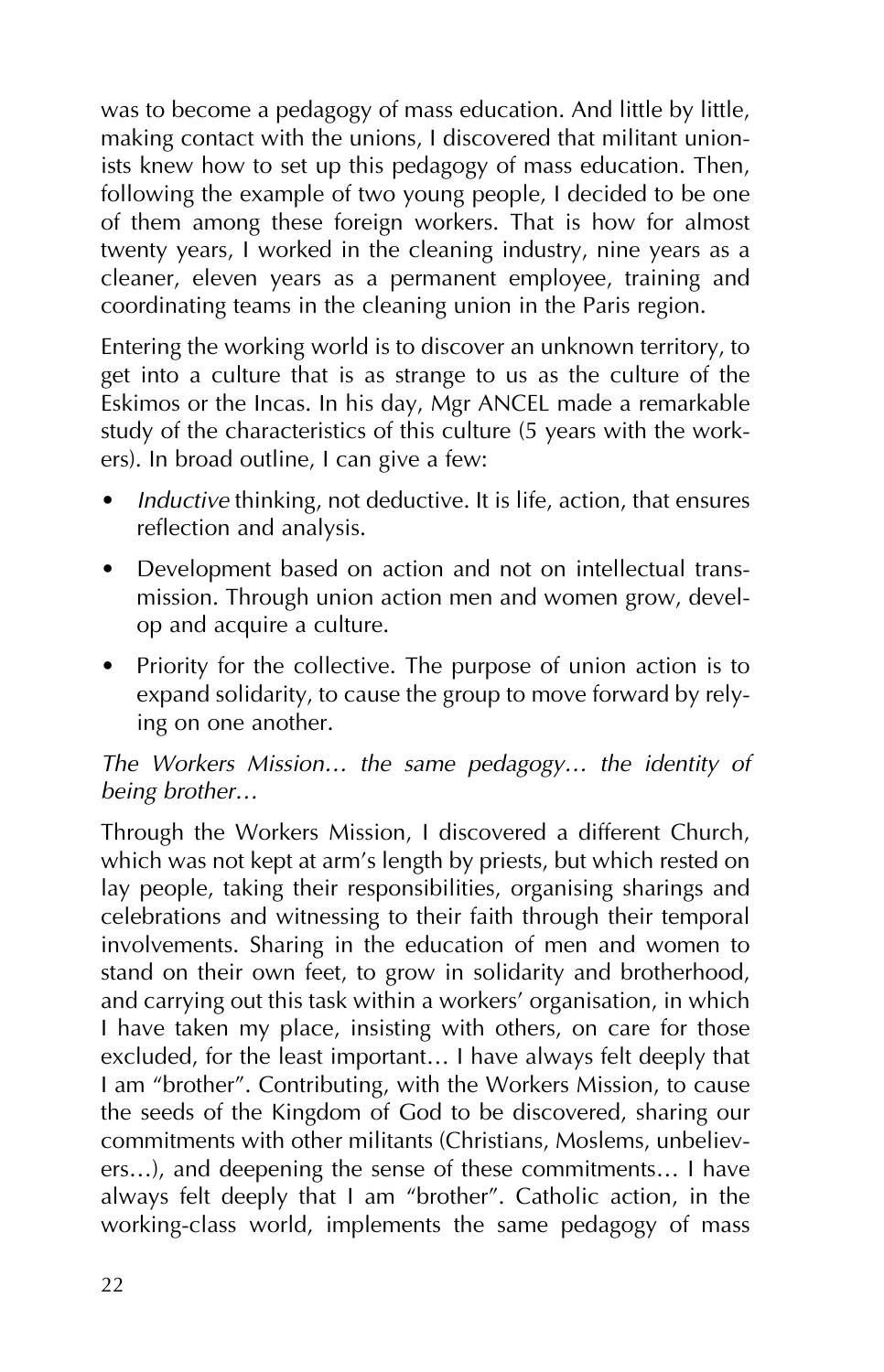education. The following text offers an instrument for discernment. It is the result of a reflection carried out in community in Nîmes in connection with the community plan. Developing a pedagogy of mass education should meet the following criteria: 1. encourage a *collective expression* of the analysis of the situation, 2. lead to a *support network*, 3. become a doer, a *leader*, 4. integrate into some *collective structures*, 5. coach in the function "memory, recall", 6. *work for a just society*, 7. give priority to the least important.

## *Being brother in the midst of 'others' present in our areas.*

Concerning cultural and inter-religious realities, Brother Louis Boudaud met them from the local areas, especially people from the Maghreb and from Africa, either from the west or the sub-Sahara, on the one hand, and on the other hand, from supporting young people on the move, especially young people from the Antilles, from Portugal, and more and more from Africa. Personally, he says, I think you have to get to know the persons before talking about education… the gospel.

From *the Antilles*, I learned that partying is very important, with music. From those from the Maghreb, I learned to be respectful of their religion and customs. From the Portuguese, the importance of the family, of Sunday, and certain values such as work. From the West Africans, it is the associative and religious side of things; the importance of keeping in touch with their origins. With the Africans from south of the Sahel, I gained a better understanding of what it is like to live in a hostel like an unmarried man not to have proper documents, to work on the black market, and in spite of all that to support the family back home. I would not like to forget the *people of our cities*, those who lack the means of leaving the cities, often the most unassuming; they teach me to be aware of hidden miseries.

For me, my involvement, my manner of being brother to the young as well as to adults is mediated through living with, being involved with, those who support them. With this priority: pay very special attention to those who are cast aside.

## *Impact of an involvement 'outside institutions'.*

Brother Raymond Hirtz, for his part, insists on the importance of his experience 'outside of institutions' for discovering an essential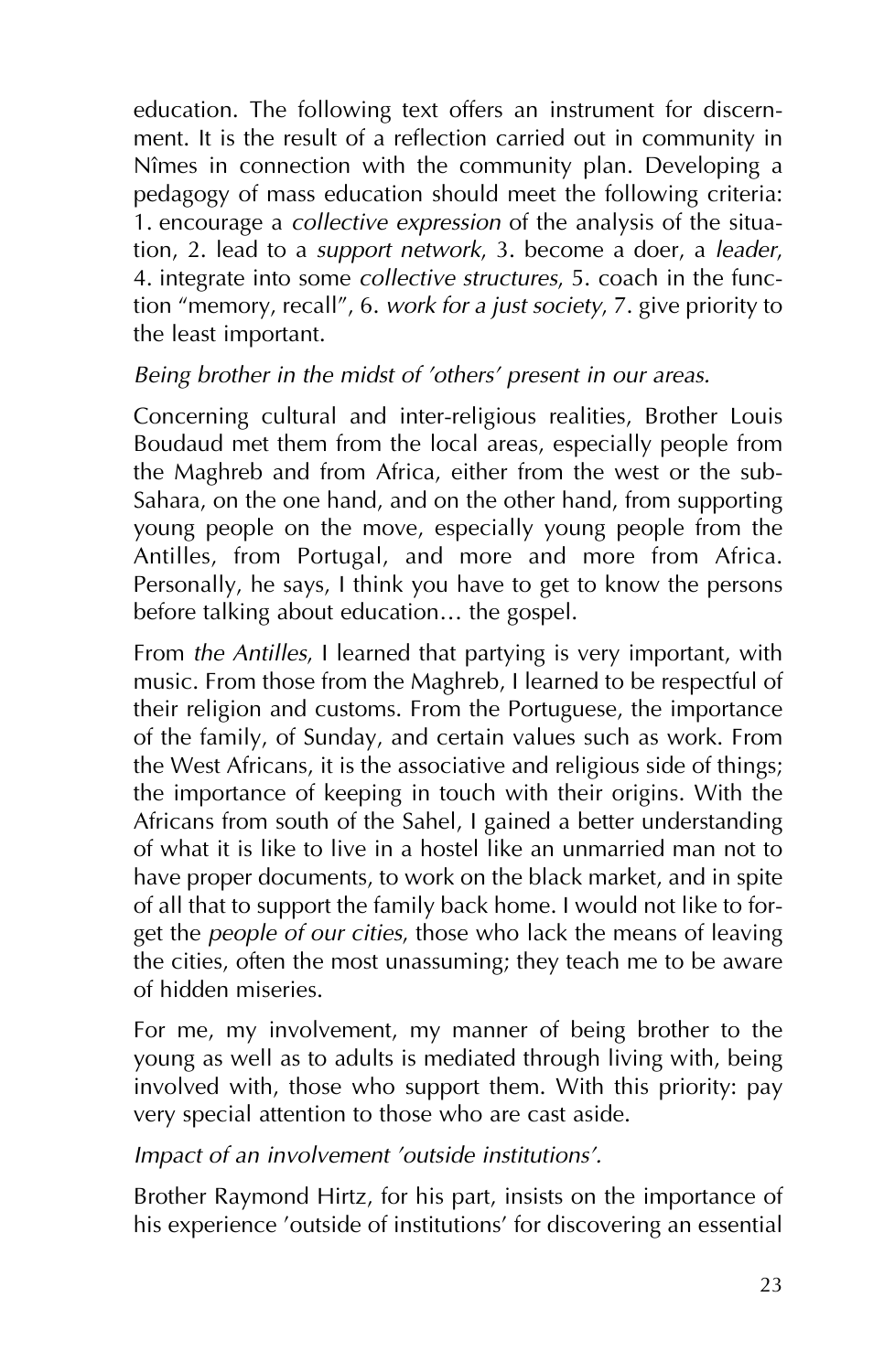dimension of the multicultural and multi-religious reality. He explains: some people would surely be astonished if I told them that it is from the Young Catholic Workers and the Association of Catholic Workers that I have a better understanding of "the Spirit of Faith". I have never felt so Lasallian as I have since I have been in Montreuil. As De La Salle had to 'become inculturated' with the poor by sharing the life of his 'poor Brothers', I have become (somewhat) inculturated into the working world and working class society - without losing, I hope, the best of my Lasallian culture. 35 years in a working class milieu and 2 stints in factories of 9 months each time - day and night - have enabled me to share and to live more closely the working class culture and, through its unions, the workers' movement. Lasallian uniqueness has its richness, which must be safeguarded, but it is not alone in having riches. Many things can be learned by associating with 'the others'; I think that the Brothers working 'outside of institutions' would have many things to say to the Institute.

By asking myself what are the multicultural and/or multi-religious realities I have had to face, I realise that the term 'face' does not convey very well the spirit in which I decided, 35 years ago, to go and live in a run-down area (Seine-St-Denis), in a town (Montreuil - has had a Communist mayor for more than 60 years), in a 'difficult' area, in a city (more than 40% immigrants - without counting those from French overseas administrative departments and territories), therefore multicultural and multi-religious and also a-religious (3 Communist cells at the time in the city). Since the arrival of the Moslems, people seem to forget that the a-religious have become more and more numerous. Multicultural does not apply only to cultures from other countries: the working class and the world of work also have their culture, with its values. Lasallians, in France, appear to me to have rather middle class reactions, mentality and culture.

My evangelising activity does not make sense unless I strive in my behaviour, methods and values to be as faithful as possible to the gospel. The Founder says that our first rule is the gospel. I think I am strongly influenced by the Lasallian spirit in my methods, behaviour and values, and in the organisations, in the union (C.G.T.) in the movements, activities, etc… My behaviour shows the effects for sure. But, it is not my first preoccupation to know if I am preserving for Lasallian education its uniqueness. From accompanying A.C.E.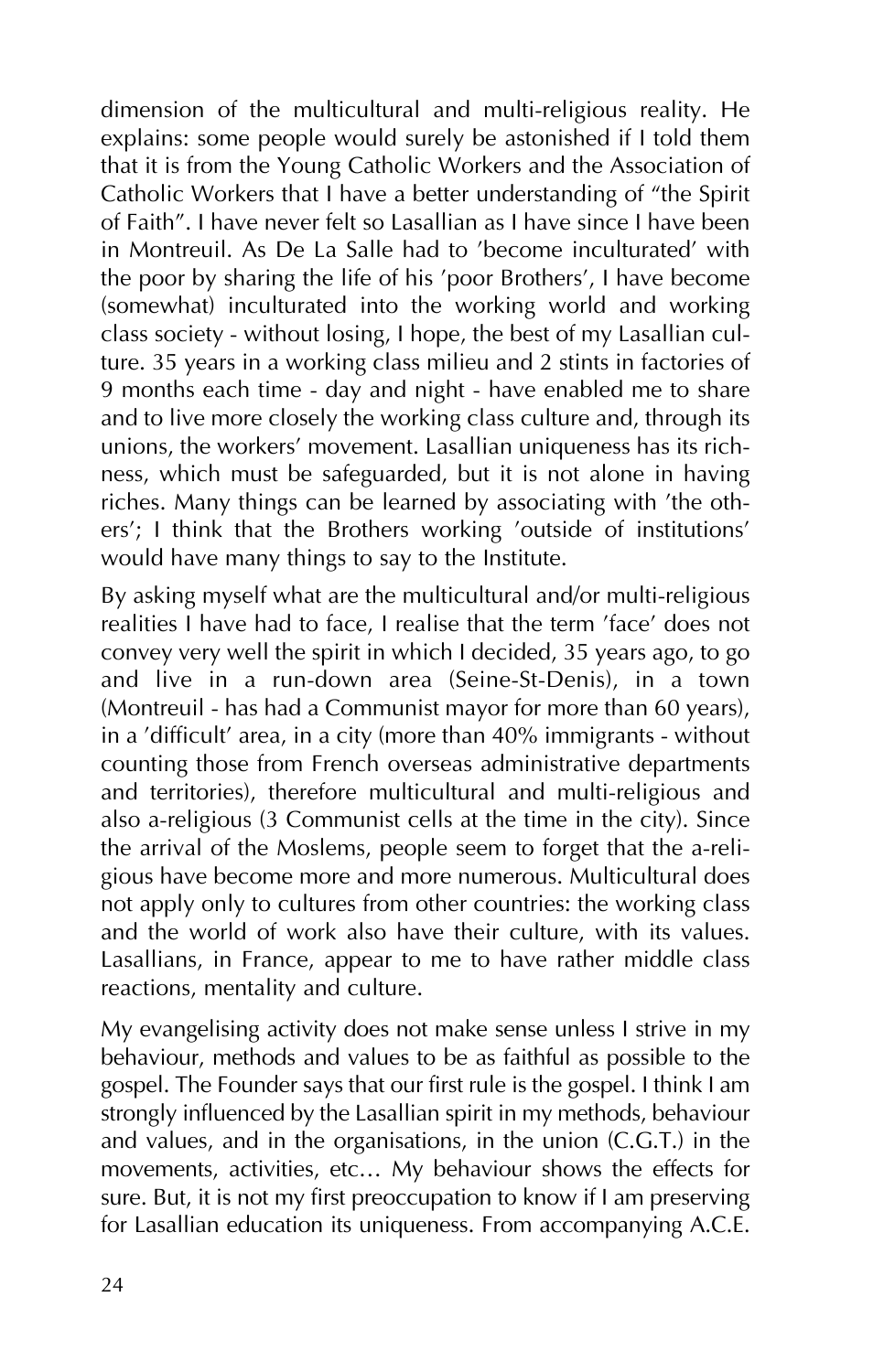and Y.C.W. teams I have been initiated into a different pedagogy from that of school, which has greatly enriched my pedagogy and my way of acting. My support for schooling benefits largely from it, but also my relations with the young.

I do not think that it is primarily a matter of Lasallian 'pedagogy' or Lasallian 'education', but of Lasallian 'behaviour' which is firstly evangelical behaviour. I have noticed that many former students who have kept up connections with Brothers who taught them in days gone by, have had occasion, to consult with those Brothers relating to problems not always connected with schooling. Lastly, I have read the following passage that sums up fairly well what I think when someone talks to me about evangelisation: "I cannot 'demonstrate' who Jesus is, but I can 'show' and sometimes 'say' who Jesus is in my life".

## 2.2 The presence of the Brothers among the Mayas, the Quechuas and the Aymaras…

## **2.2.1 Indigenous people in their own environment.**

Each native people in Latin America has its own identity, rooted in a specific culture, with reference to a typical religious universe, and with oral and written traditions. These people were influenced by a geo-political situation guaranteeing them a certain stability of life, moulded and enriched over the course of centuries. Their lot was upset in dramatic fashion by the triumphant arrival of European colonisers and evangelisers from 1492 onwards. Although, with time these contacts may have contributed to a certain emancipation, indigenous people are, right up to today, always the victims of an evolution they have been unable to bring on or influence to their own liking.

Following on from colonisation, you cannot speak of these native Latin American peoples without taking into account the connections and interactions that have developed with the other continents, the United States and Europe in particular. From the very first contacts, five centuries ago, interested persons speculated especially for financial gain and in the extraction of minerals and other resources. From all the evidence, the natural riches were destined for people in the first world. The gradual emergence of political and democratic autonomy in the  $19<sup>th</sup>$  and  $20<sup>th</sup>$  centuries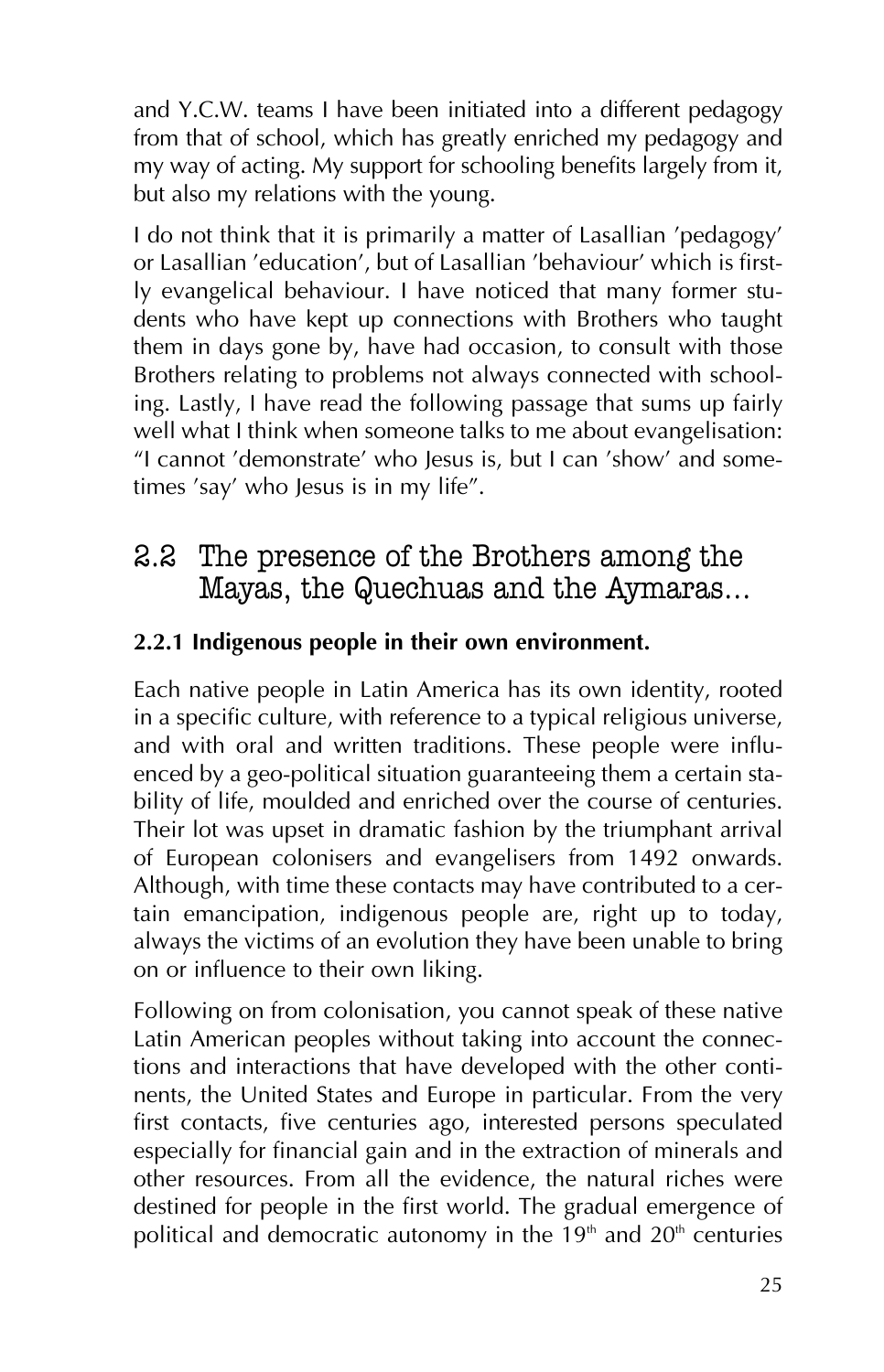remained very dependent on the struggles for economic, political and military hegemony on the international scene, on the effects of globalisation, on social upheavals on the continental level, and on confrontations between a design to look after the well-being of everyone and anarchic, and often violent, interventions to preserve particular and exclusive interests.

At the time of the French Revolution (end of  $18<sup>th</sup>$  century) and the Secularisation (1904 - 1905), a certain number of Brothers immigrated to Latin America. Little by little they established a network of schools servicing the multiple needs of the continent. Making use of their expertise and their ingenuity, and faithful to the Lasallian charism, they influenced, quickly enough, and decisively, the development of education.

Over these last decades, while recognising the quality of the education offered by the network of primary schools, big colleges and a few universities, established mainly in rapidly expanding cities, the Latin-American Brothers have wondered about the impact of their presence with regard to the ever tragic situation of the continent. Of course, the situation is very complex. But the many, consistent efforts of RELAL have encouraged the Brothers to review how they are integrated in the different countries and to seek a greater integrity in their personal and collective involvement. More particularly, the situation of the indigenous peoples must be addressed, not only on behalf of their cultural and religious traditions, but mainly because their survival is threatened. Often their lands constitute an important asset in the plans of the governments, of economic and political organisations, both national and international, and of Mafia groups. Subtly orchestrated by international networks, they run the risk of becoming once again victims, destined to be blotted out from this land by foreign agents, and deprived of all initiative to decide their own future.

It is from this perspective that several Brothers tell of their integration in the milieu of indigenous peoples and explain how this experience has for them prophetic value.

## **2.2.2 In Bolivia: Radio San Gabriele.**

In what affects the work of the Brothers in Bolivia, Brother Jaime Calderon, Director-General of Radio San Gabriele, describes the impact of the Brothers on the different educational initiatives offered to the indigenous peoples.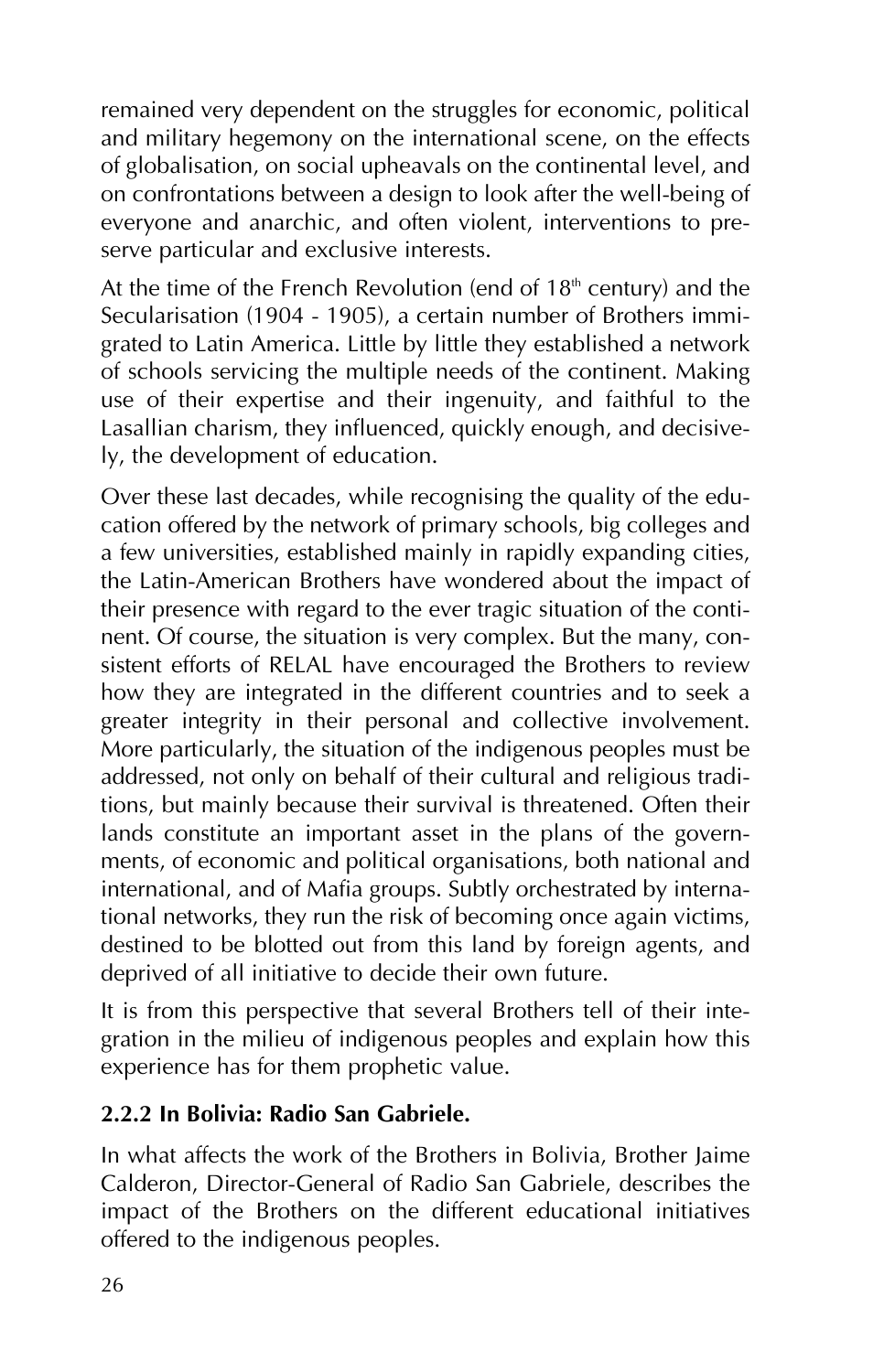First of all, these peoples show great cultural and religious<sup>17</sup> diversity. There is found the whole 'multicultural' and 'multi-religious' gamut special to the indigenous Latin-American world. Of the 8 million inhabitants of Bolivia<sup>18</sup>, more than 2 million are Quechuas, a little less than 2 million are Aymaras and 150,000 belong to the different ethnic groups of Bolivian Amazonia. Each of these ethnic groups has its own culture and religious practices.

As much as their original culture, their own religion, history, and geographical situation comprise the richness of Aymara society. It is vital to respect their culture and traditions, to avoid conflicts and encourage creativity rather than impose foreign cultural products. But, poverty, marginalisation and a low level of education pose big problems<sup>19</sup>.

Putting to one side this diversity, inherent in the history of the original population of Latin America, a problem arises thanks to

<sup>18</sup> Population estimated for 2004: 8,724,156

*http://www.library.uu.nl/wesp/populstat/Americas/boliviag.htm* (02.07.05). Bolivia's ethnic distribution is estimated to be 56%-70% indigenous people and 30%-42% European and mixed. The largest of the approximately three dozen indigenous groups are the Aymara, Quechua and Guarani.

<sup>19</sup> About two-thirds of its people, many of whom are subsistence farmers, live in poverty. Population density ranges from less than one person per square kilometre in the southeastern plains to about 10 per square km. (25 per square ml.) in the central highlands. Bolivia's high mortality rate restricts the annual population growth rate to around 1.96%. Appropriately 90% of the children attend primary school but often for a year or less. The literacy rate is low in many rural areas.

<sup>17</sup> Roughly 95% of Bolivians profess Roman Catholicism; nonetheless, a much smaller portion participate actively. Religion was traditionally the domain of women. Men felt no obligation to attend church or to practise their religion. The absence of clergy in the rural areas fuelled the development of an Andean folk-Catholicism among Indians. In the decades following the Second Vatican Council (1962-65), the church tried to make religion a more active force in social life. The Quechua and Aymara pantheon was a mix of Christian and preconquest spirits and beings. A deity like the daughter of the Inca sun god was transmuted into a Christian figure, in this case the Virgin Mary. Many of the supernaturals were linked to a specific place, such as lake and mountain spirits. The earth mother, Pachamama, and fertility rituals played a prominent role. In the 1980s, Mormons, Jehovah's Witnesses, Seventh-Day Adventists and members of a variety of Pentecostal denominations gained increasing numbers of adherents among the rural and urban squatter populations. Because these denominations tended to emphasise individual salvation and to de-emphasise social and political issues, many leftists charged that they were agents of the United States government. Cf. *http://atheism.about.com/library/world/AJ/bl\_oliviaReligion.htm?iam=savvy&term s=bolivia+religion* (02.07.05).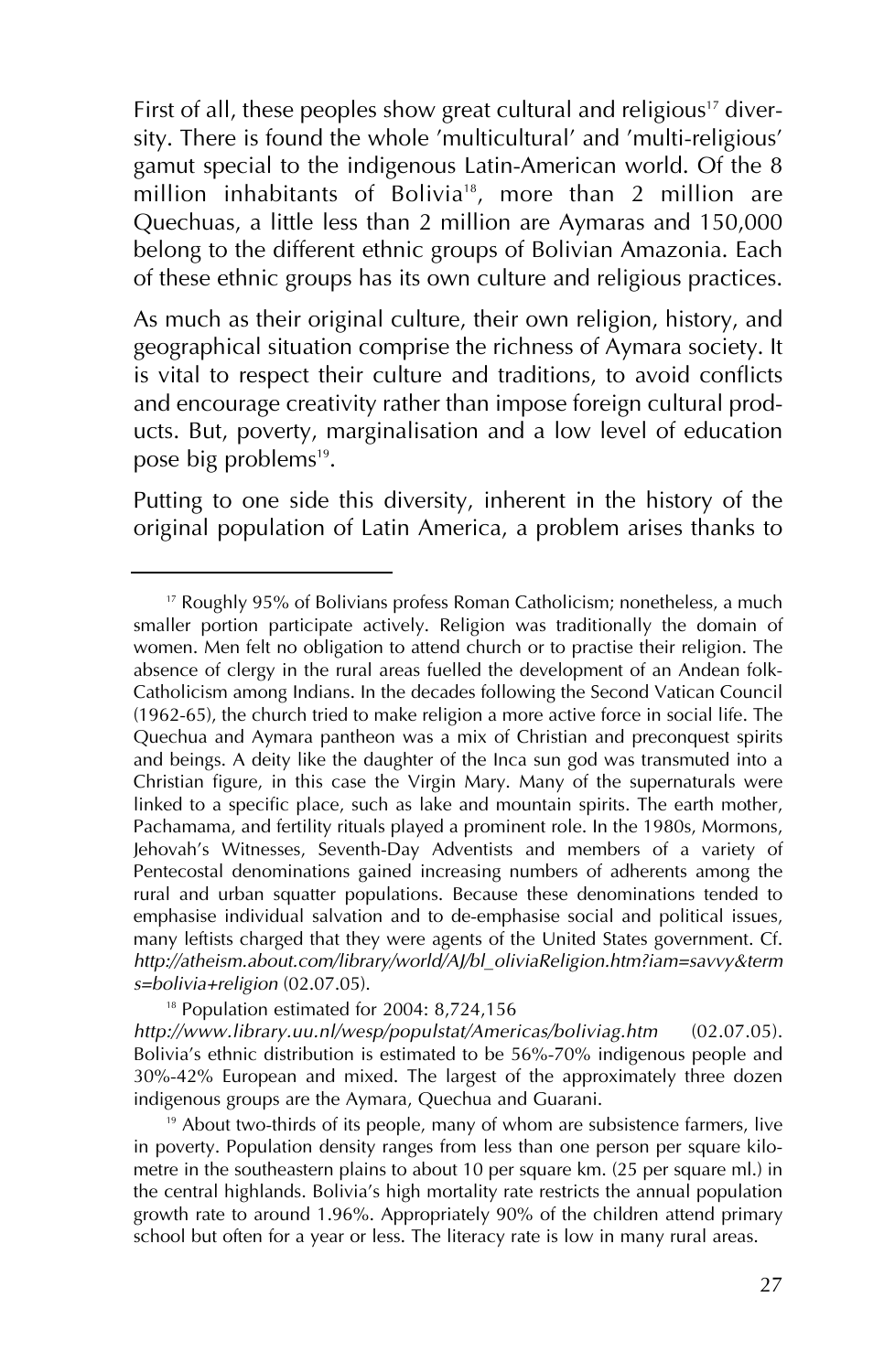the increasingly strong presence of Protestant sects. During the Reagan presidency, the Institute for Religion and Democracy was set up in the United States to give financial encouragement to attempts to introduce alienating religions into Latin America and to bring about a destabilisation of the democracy.

The Brothers have a good reputation in Bolivia for their management of Radio San Gabriele. It is a joint venture of the Church (the owner), government and the Brothers of the Christian Schools, and its programming has been entrusted to the Brothers and their collaborators. In 2005, RSG celebrated its 'Golden Jubilee'.

Radio San Gabriele makes an outstanding contribution to the education and evangelisation of the indigenous peoples. It is acknowledged as a pioneering attempt in alternative education. It is a response to the requirements of the faith in the matter of educational reform and uses the means of mass communication in its various educational programmes.

- 1. Education by the *printed word*: publishing, between 2003 and 2004, some 200,000 bilingual texts for teaching reading (Ullana and Quiliqana) and 2,300,000 units classified by subject and targeting levels A, B and C of primary and D, E and F of secondary.
- 2. Education by television: in 2005, on the occasion of the  $50<sup>th</sup>$ anniversary, Radio San Gabriele offered to produce an educational film in Aymara on Aymara culture and broadcast it through channel 18 of the Catholic television.
- 3. *Distance education* promotes Adult Remote Self-education (SAAD-RSG), approved by the State (1986 and 1992). Thousands of persons take part, making use of the universal 'text-tutor' system. While providing texts, the system encourages Aymara communities to set up study centres and choose their own leaders. SAAD forms the leaders by means of monthly courses organised at their formation centre at Choquenayra, Viacha. Likewise, it is for SAAD to evaluate the study centres and the participants once they have completed their formation. Many teaching teams, paid by the Bolivian government, follow this system. Up to the present, more than one hundred thousand Aymara adults have succeeded, in this way, in passing from an 'oral' culture to a 'written' one thanks to this bilingual diploma. In December 2004, 115 adults, men and women, passed a qualification leading to the bachelor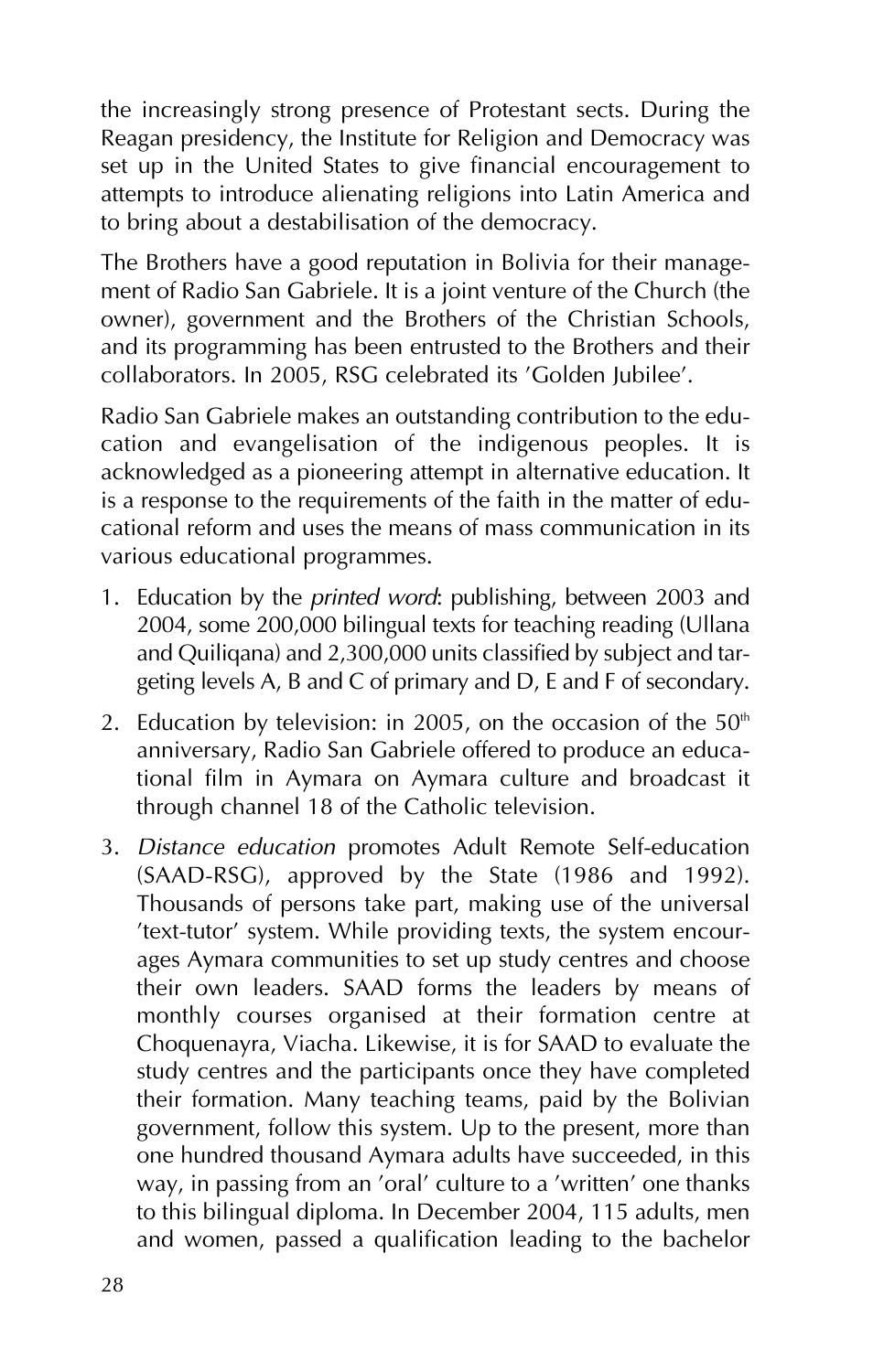degree. And, by means of studies organised by SAAD, and obtaining a qualification recognised by the government, they can obtain, through the State University, the Bachelor degree, which opens up the possibility of undertaking higher studies.

4. *Direct contact* education. Every month different specialist courses are organised. For example, in 2004, there were courses on 'the political formation of women', on 'obtaining a better genetic quality', on 'leaders for SAAD', and on 'the formation of religious leaders'.

Thus, Radio San Gabriele brings much to the Church, the government and the Institute of the Brothers of the Christian Schools. The education broadcast is inspired by the original method of Liberation Education by the Brazilian Paulo Freire, and evangelisation finds its inspiration in the liberation theology of the Peruvian priest Gustavo Gutiérrez. The Aymara people excel in solidarity. The word AYNI, in Aymara means 'mutual help' and AYLLU means 'community action'. This openness to others and to community solidarity supposes, of course, consensus, at the very heart of the community on the value of, and respect for, the other. Their altruistic culture contrasts strongly with the individualism of globalisation.

## **2.2.3 In Guatemala: overcoming racism.**

"Looks like a black" or "looks like an Indian" are frequent insults in Latin America; Or "to seem to be white" is a common compliment. Mixed race with black or Indian blood "drags the race down"; Mixed race with white blood "improves the species". The call for democracy as regards race is reduced, in fact, to a social pyramid: The apex is white, or certainly becomes white: And the base is always a dark colour. (*Eduardo Galeano*)

Brother Oscar Azmitia explains to us that Guatemala is a multicultural country made up of four different peoples<sup>20</sup>. Three of them

<sup>&</sup>lt;sup>20</sup> Population (2005 est.) 14,655,189 (growth rate: 2,6%) Indian 55%, Mestizo 44%. The number of languages listed for Guatemala is 53. Of these 51 are living languages and 2 are extinct. Cf.*http:/www.state.gov/r/pa/ie/bgn/2045.htm* (02.07.05) and *http:www.factmonster.com,/ipka/AO107596.html* (02.07.05).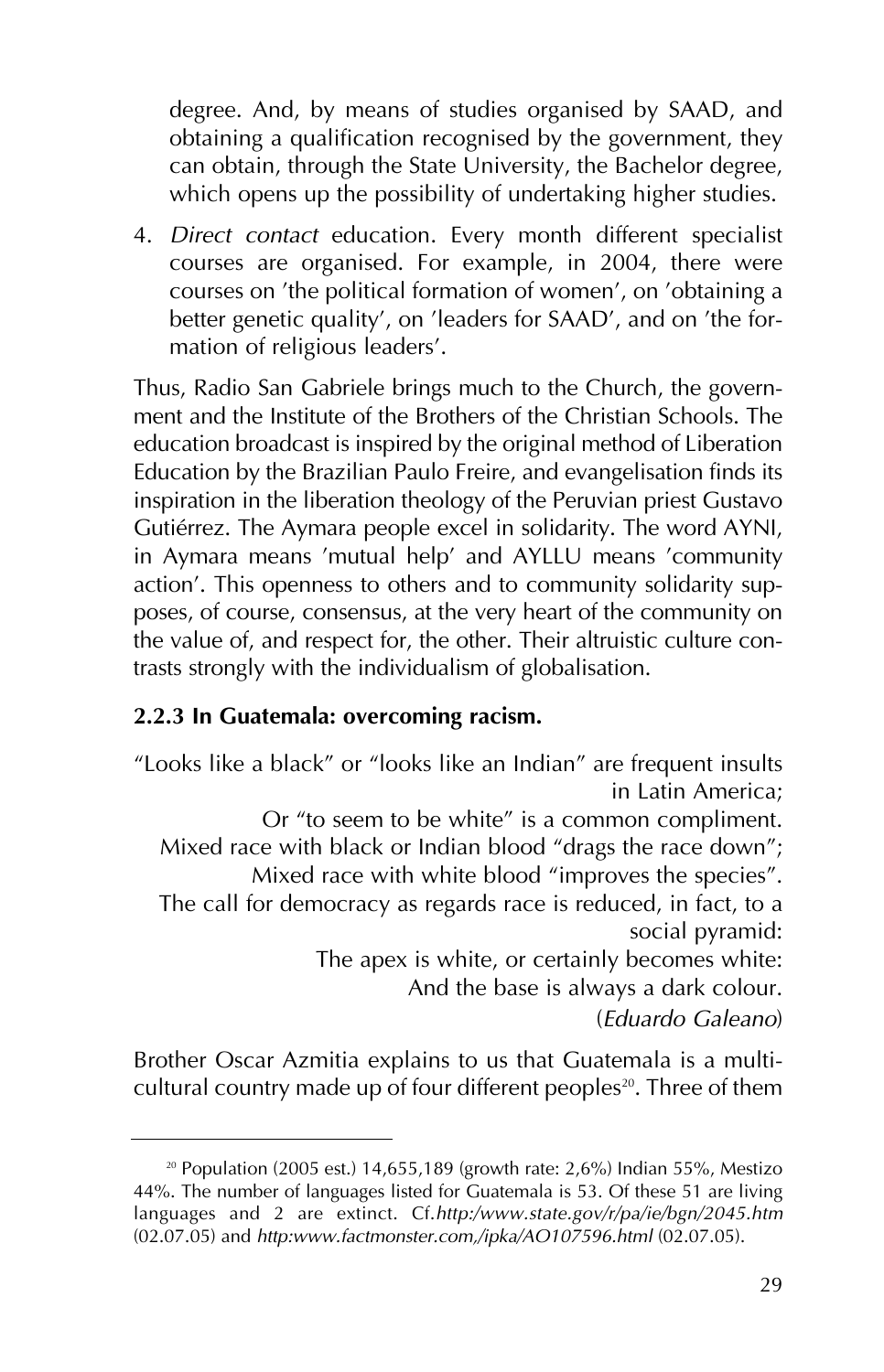are indigenous, branded by a formidable racism which is the source of the constant discrimination which has been able to make itself at home there for centuries. There are some things that cannot be forgotten, things the whole world should know. To complete the priorities set out in my text, I would like to add a statement of his position by Eduardo Galeano on the subject of racism in Guatemala.

Racism is expressed with blinder savagery in countries like Guatemala, where the Indians still make up the majority of the population in spite of the many extermination sweeps.

Today there is no worse paid work: Maya Indians receive 0.65 US\$ to cut 46 kilos (a quintal) of coffee or cotton or one tonne of sugar cane. The Indians are forbidden to sow maize without permission; they cannot travel without a work permit. The army organises a massive recruitment drive when it is time for sowing and harvesting crops destined for export. In plantations the pesticides are fifty times above the maximum limit; mothers' milk is the most contaminated in the western world. Felipe, the younger son of Rigoberta Menchù, and Maria, her best friend, have died young because of aerial spraying of pesticides. Felipe died while working with coffee; Maria while working with cotton. Then, with knives and firearms, the army exterminated Rigoberta's whole family and all the members of her community. She survived to tell us about it.

With carefree impunity, there is official recognition that, between 1981 and 1983, in a huge extermination campaign, 440 native villages disappeared from the map and thousands of men and women were assassinated or carried away to oblivion. The bareness of the mountain, and the flattened earth, are evidence that a countless number of children were once alive. Guatemalan servicemen are convinced that they are living through the discovery that rebellion is transmitted through the genes.

Does an inferior race, condemned to vice and laziness, incapable of order and progress, deserve better? Institutional violence and State terrorism see to it that there can be no doubt. The conquerors no longer use metal shields, but they wear uniforms used during the war in Vietnam. And they do not have white skin: these are people of mixed race ashamed of their descent, or Indians caught in the trap by those in power and forced to commit crimes,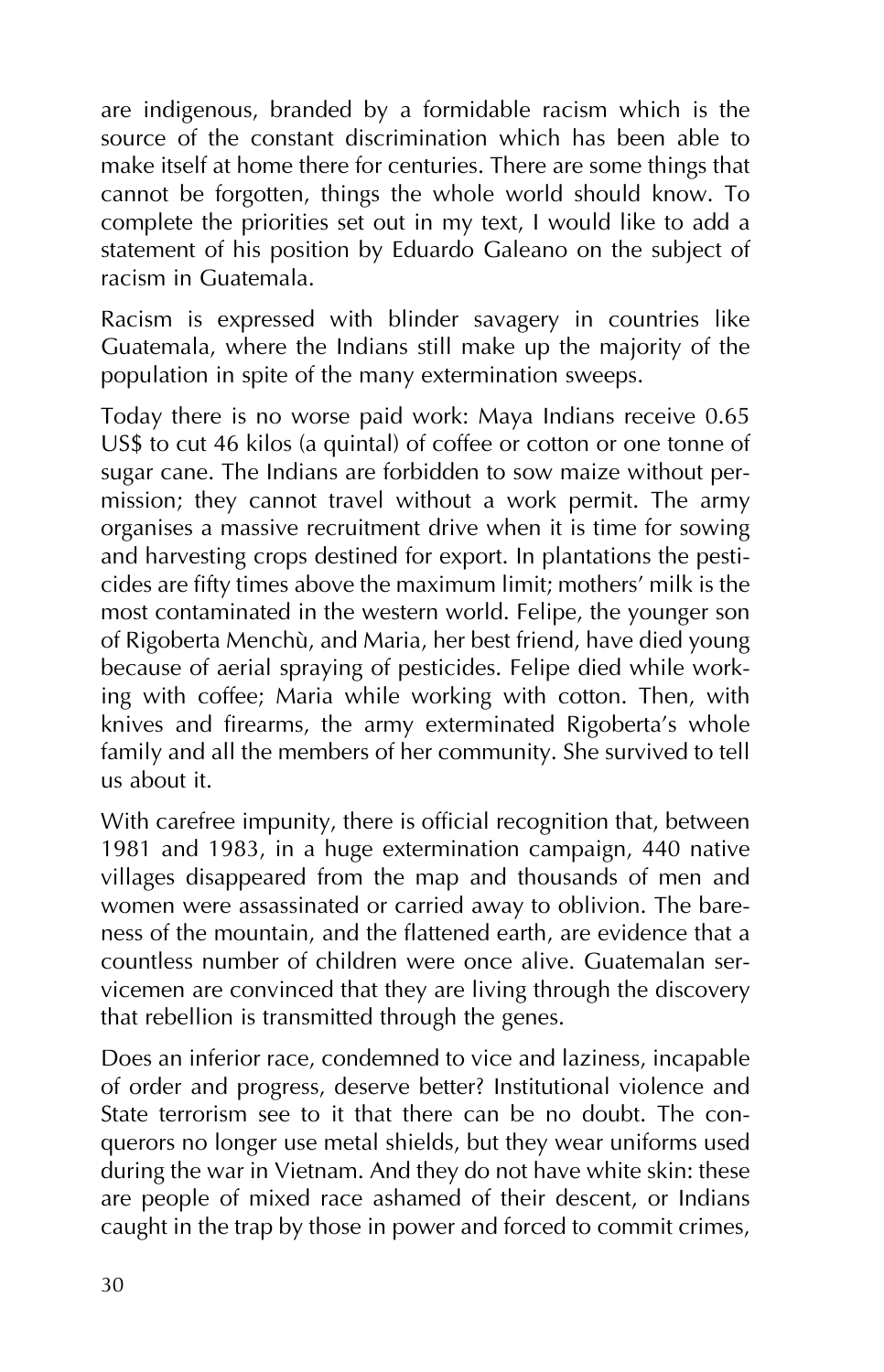which lead them to suicide. Guatemala does not respect Indians; Guatemala does not respect itself.

This inferior race had discovered the number zero a thousand years before European mathematicians! At that time they already knew the age of the world with astonishing precision, a thousand years before the astronomers of our era.

Brother Oscar admits: I have had to go beyond the racism I absorbed as a child. I arrived at my present position by passing through a variety of attitudes, such as paternalism, to find, in the end, that there is richness in diversity; and I have established authentic intercultural relationships. For the last twelve years, my responsibility as manager of an ONG, in which the majority of workers are indigenous (speaking well 8 Maya languages) has enabled me to discover the cosmic vision of the Maya people and the emergence of a Maya spirituality. In order to arrive at the point where the development envisaged may be one which coincides with the expectation of the Maya people, I really had to learn to integrate the Maya cosmic vision into the process of development. That is how the ONG was put at the service of the Maya people.

Certain demands of the Maya people as much in the matter of education as of development reflect a certain absolutism, the impact of their memory of history. They have been discriminated against, persecuted often, and in other cases ignored by everyone.

## **2.2.4 Receiving the gospel.**

I know the thousand year old culture of the Maya people and can appreciate its enormous potential for responding to the questioning that globalisation poses for us today, just like the value they place on simplicity in the face of abundance, their respect for mother earth in the face of ecological destruction, their inter-generational dialogue in the face of violence and their holistic vision in the face of fragmentation… These values have been lived by these people for thousands of years, and they are central to the new paradigm emerging at this moment.

I have gradually discovered how they live evangelical values and how they enrich this with their cosmic vision. Their sense of depth, their simplicity and hospitality have enriched me. I have learned to seek to attain consensus as a means of arriving at a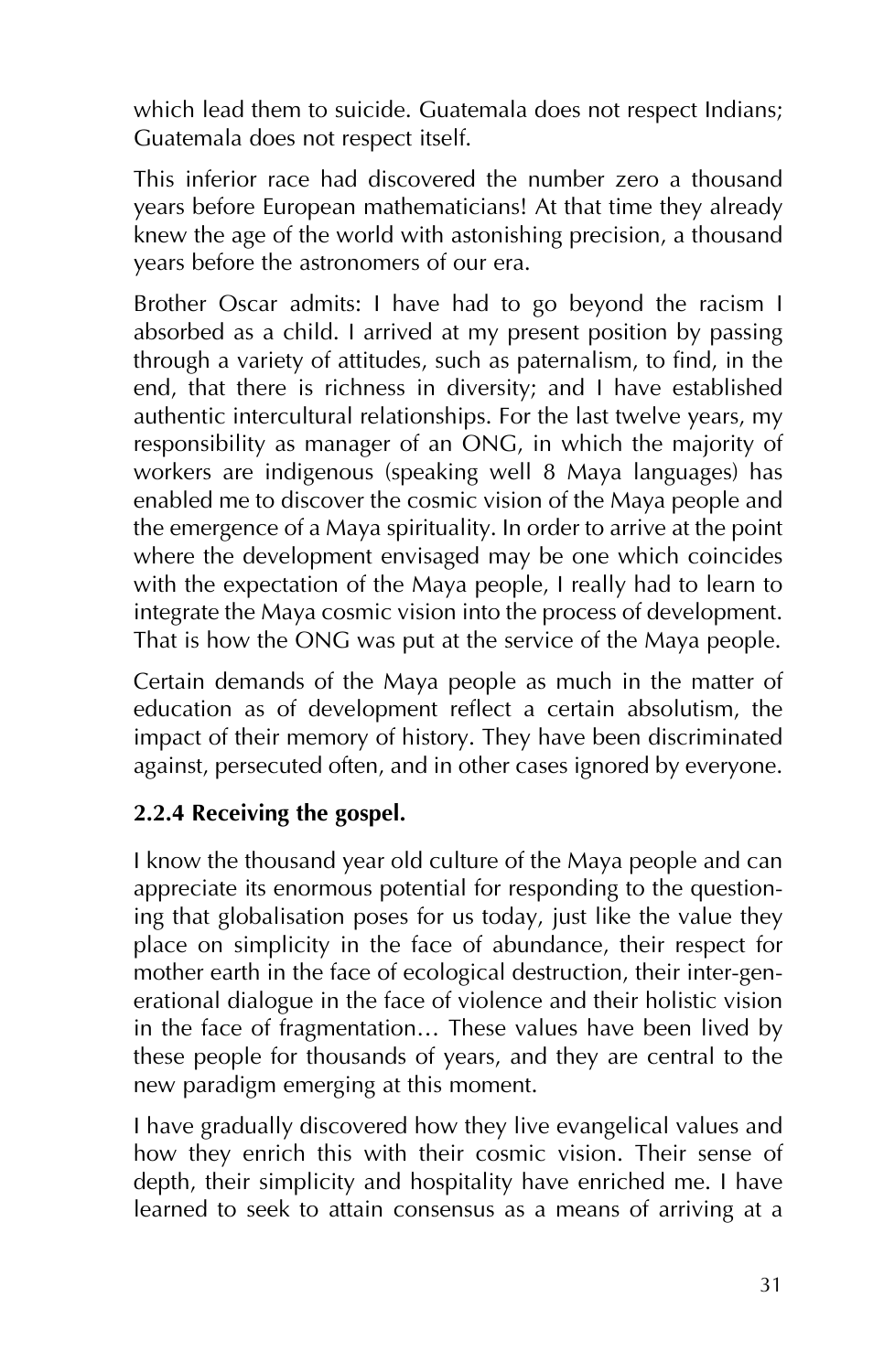decision. This approach takes much more time, but gives more satisfaction and leads to better decisions. I have learned to follow educational and development procedures that are relevant to their culture. I have collaborated in developing methodologies in intercultural, bilingual education. The fact of taking into account and respecting their cosmic vision has made me broaden my ideas and be more demanding with regard to reflection and concrete actions. I have finally succeeded in giving up several of my mental patterns and in going beyond others by choosing other ways of seeing the world and where I stand in it.

## **2.2.5 The contribution of the Brothers to evangelisation.**

I am convinced that the specific character of the Christian faith resides in openness of mind. The essential thing for the Church is not dogma, but the capacity to have a feel for each ethnic group and for each culture. Understanding this has brought me to work among them and to give more importance to gospel values - and not to proselytising. I think that coincides with what Jesus did in his day: proclaim the Kingdom, not oneself. The education offered by the Brothers wants to be, above all, a Christian education, and has the duty to be open to and to be of service to cultures, to peace, and to constitute a favourable space for inter-religious and intercultural dialogue.

I have come to understand that the inculturation of the gospel is a logical requirement for being a disciple of Jesus. There can be no authentic liberation without acknowledging and valuing the cultural identity of each person and each ethnic group. The whole institutional apparatus of the Church, its whole presentation of itself as a western culture, is not necessary, and has no link with the faith spread by Jesus who was not a Roman nor was he acquainted with Rome. Pope Paul VI said in his encyclical *Evangelii Nuntiandi* that "the breakdown between the gospel and culture is undoubtedly the tragedy of our times".

The option for the service of the poor coincides, in practical terms, with the fact that in many countries in the world the poorest are the indigenous people, and so we are talking about being on their side. Lasallian education should provide forums in which people reduced to silence may be heard; and it should become involved in the public school system and defend it because that is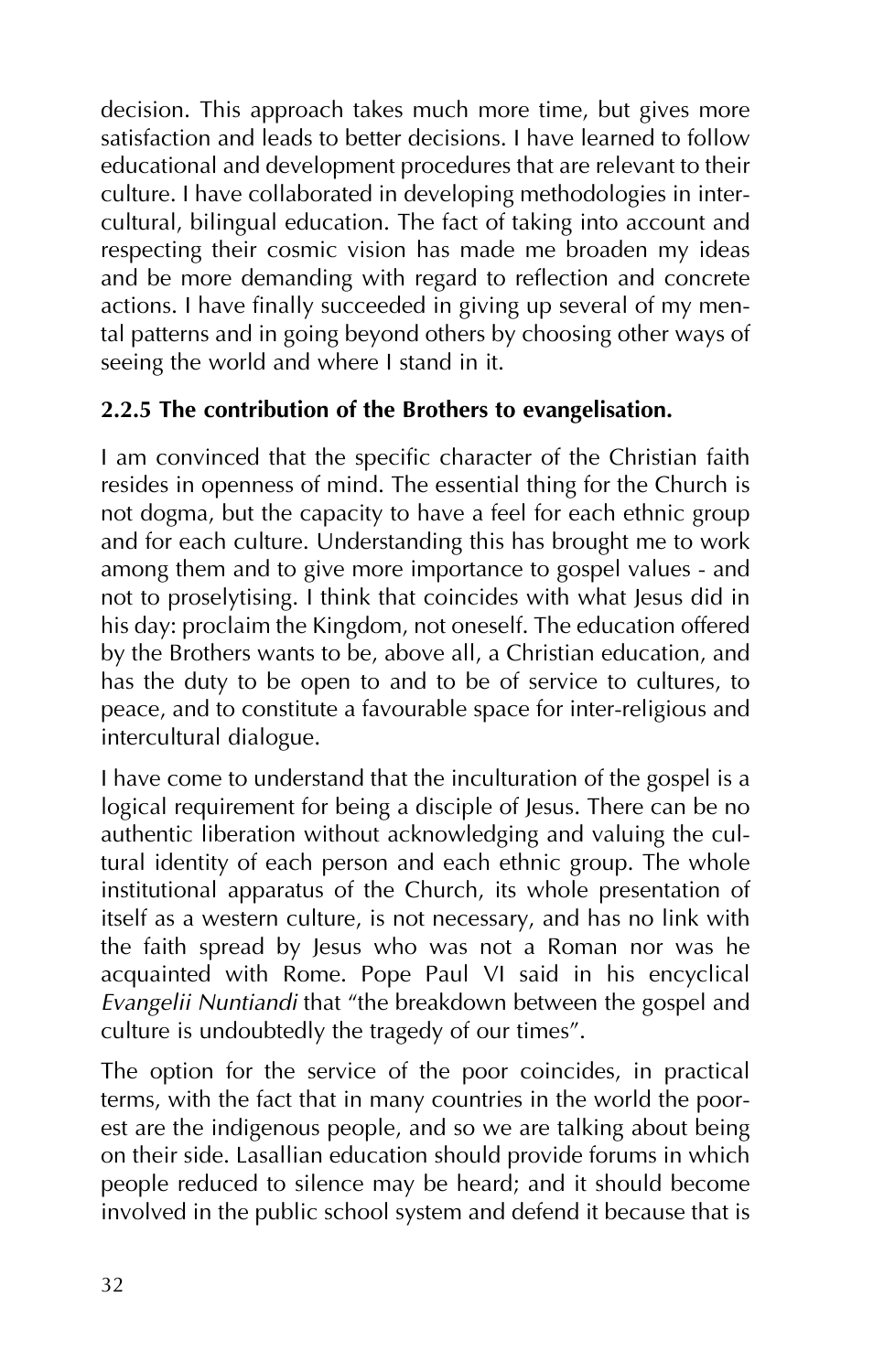where the greatest number of the poor is found. It should oppose racism because it considers others to be inferior. It should defend "el derecho de ser diferentes cuando la igualdad descaracteriza y el derecho a ser iguales cuando la diferencia interioriza"<sup>21</sup>.

Lasallian education should be a tool for liberation. The indigenous peoples were driven from their land and they have the right to recover it. Occasions must be set up where people can become aware of the existence of a culture of silence and recover the right to have their say, the dignity proper to a human person, and the right to be a people. Lasallian education should promote the culture to which people have a right because often the school has been, for the people, a place of cultural alienation.

The Maya continue to be travellers in time. What is a man on the way? Time! These indigenous people did not know that time was money, as Henry Ford taught us. Time, the basis of space for them, is sacred. Also sacred are the earth, its daughter and the human being, its son. As the earth is, so are the people; time can be neither bought nor sold. Civilisation continues to do what it can to protect them from this mistake!

## 2.3 Near East: Christians amongst Muslims and Jews.

The Near East forms a complex region, grouping together Egypt, Lebanon, Jordan, Israel/Palestine and Turkey. And it is impossible to imagine a region more influenced by the history of religions. In this region are the historical roots of monotheism, of Judaism, of Christianity, and afterwards Islam gained a foothold there. Although, from before the Christian era, the people had their gods and their cults, Egyptian religion undoubtedly influenced all the religions which subsequently developed in that region. In all these countries, Christians are in a minority position, numerically overshadowed, not only by the number of adherents of other confessions, but also politically and culturally. And sometimes they are put in a difficult position by a political or military system.

 $21$  Cf. Bonaventura Souza de Santos (the right to be different when equality is depersonalising, and the right to be equal when being different is taboo).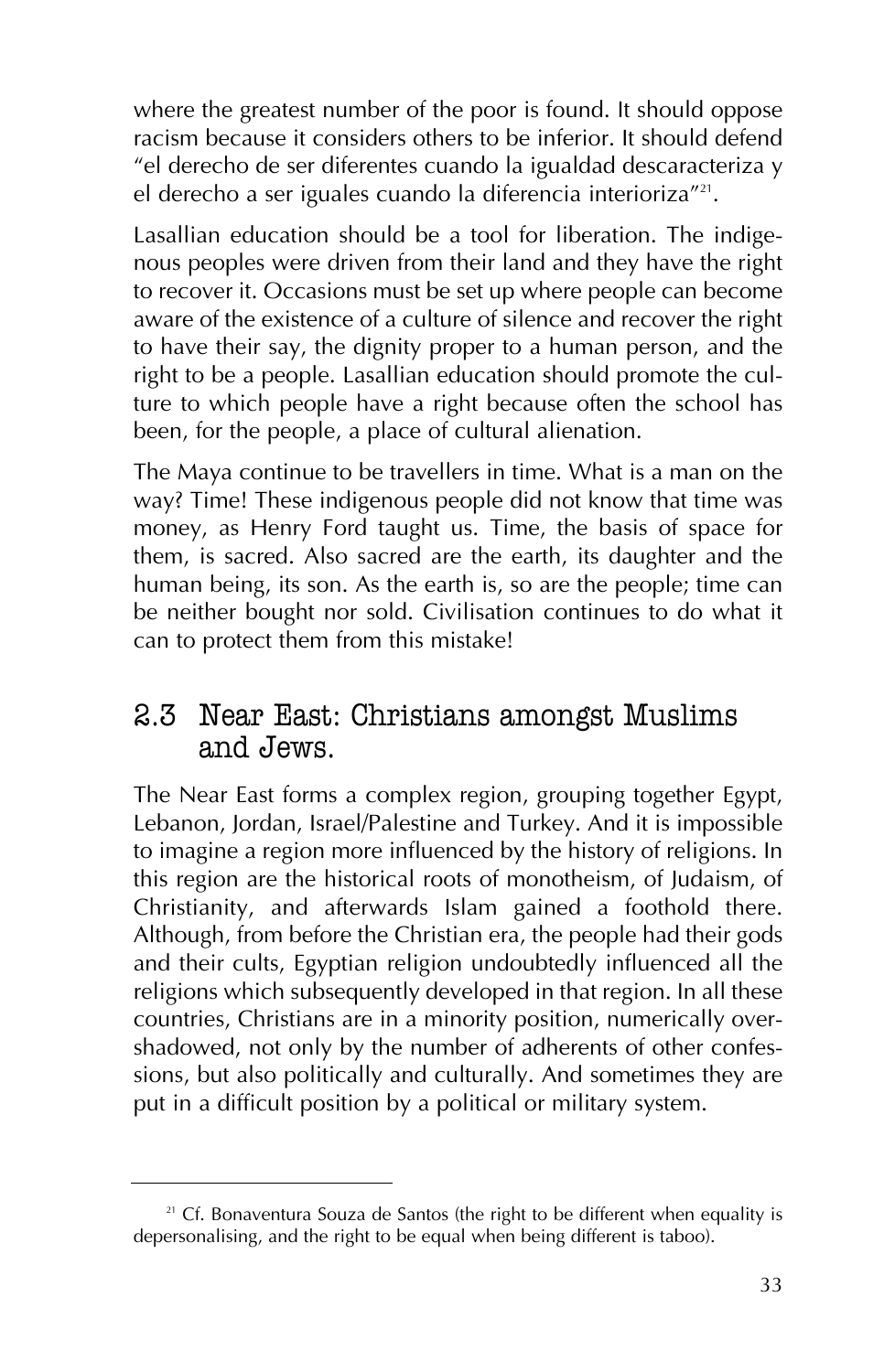## **2.3.1 In Egypt.**

## *Education and the minority position of Christians.*

As far as Egypt<sup>22</sup> is concerned, for example, the population is  $92\%$ Muslim. Christians are drowned in the mass<sup>23</sup>. Religion is registered on the identity card. Sometimes Christians feel inferior and then tend to shift the blame onto Islam which wants to be pervasive. Over the years and confronting some difficult situations, the Brothers have shown a capacity for adaptation and exemplary inventiveness in becoming established in such varied contexts, without having any 'Lasallian' model or any 'Conduct of Schools' to pave a way for themselves in those circumstances. As is the case with Brothers in other continents, their experience and wisdom, regarding non-Christian students is important as a source of reflection and discernment for the whole Institute.

As Brother Jean-Claude Hérault states: We accept pupils and Christian educators from different denominations (Orthodox, Catholic and Protestant, who belong to different rites: Coptic, Latin, Greek, Syriac and Maronite) Muslims also with their different rites (Sunni, Shi'ite and Druze) and Jews in some places. The common bond for this whole society is the Arab tongue. Arab culture sometimes gives importance to feeling, to the affective element to the detriment of reason and logic. For example, village churches are provided with loud-speakers so that the whole village can hear the service. Those in charge of the churches say that the people like this.

 $22$  The Egyptians are a fairly homogenous people of Hamitic origin. Mediterranean and Arabic influences appear in the north, and there is some mixing in the south with the Nubians of northern Sudan. Ethnic minorities include a small number of Bedouin Arab nomads in the eastern and western deserts and in the Sinai, as well as some 50,000-100,000 Nubians clustered among the Nile in Upper (southern) Egypt. Cf. *http://www.allyoucanread.com/population.asp?id=52* (07.07.05).

 $23$  Religion has traditionally been a pervasive force in Egypt. For more than 1,000 years the country has been mostly Islamic. Still, there is an indigenous Christian minority, the Copts, which accounted for as much as 8.5% of the total population. Other Christians living in the country included approximately 750,000 adherents of Latin and Eastern Catholic rites, Greek and Armenian Orthodox churches, and Protestant denominations. Many of these Christians emigrated after the 1956 War. An estimated 1,000 Jews lived in Egypt as of 1990. These Jews were a fragment of a community of 80,000 who lived in the country before1948. Egypt's Constitution of 1971 guarantees freedom of religion. Cf. Religion: *http://countrystudies.us/egypt/66.htm* (07.07.05).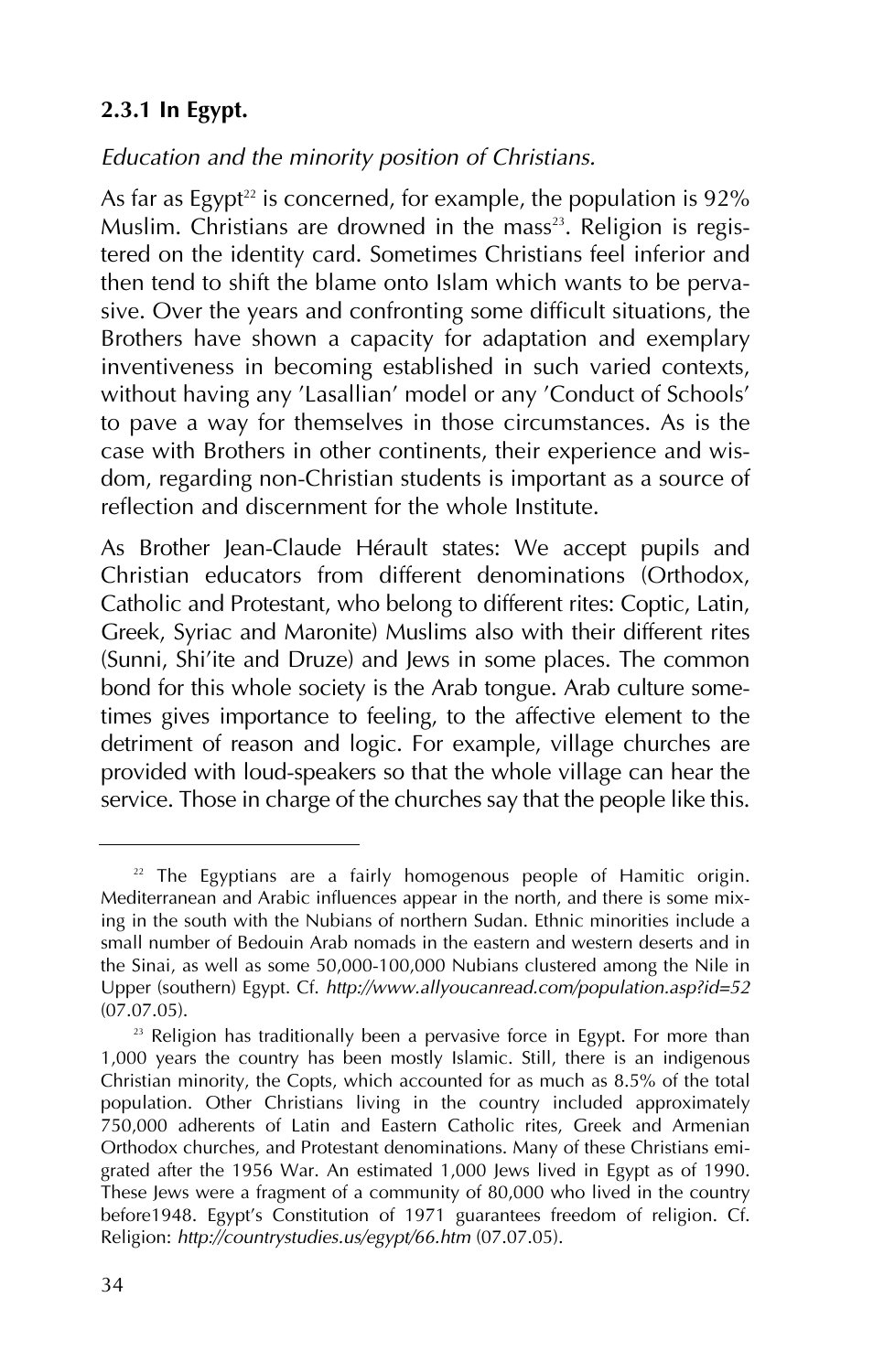But the mosaic of Christian rites and divisions among Christians, each one stubbornly locked into its own rite for protection, present a particular difficulty. There is a certain climate of fanaticism, more or less expressed, and competitiveness between the different churches. We note a very strong attachment to traditions and to spiritual leaders. There is a distrust with regard to change, perceived as an attack on recognised values.

The young, by contrast, are torn between several cultures. The tele and the computer make them dream about a culture other than their own and they easily adopt western culture, and this causes conflict with adults who are less susceptible to that culture.

Brother Guy Mouëzy states: The multiplicity of Churches (Orthodox, Catholic, Anglican, Evangelical and Salvation Army) and the mosque do not make things easy in our village of Bayadeya with its almost 25 thousand inhabitants in which rather closed minds and a "parochial" mentality are entrenched. The Muslims, contrary to the rest of Egypt, are in the minority.

In these circumstances we observe firstly, among Christians, a thirst for recognition, expressed by a tendency to withdraw into themselves because of a feeling of inferiority. The responsibility for affirming their uniqueness and their traditions seems to become an imperative for survival. To that is added increasing emigration of Christians because of economic and political difficulties. Secondly, exposure to the majority position in society influences the Christians in their religious sensitivity. Christian culture gives great importance to study of the Coptic language and this has repercussions in the Coptic liturgy. But you have to know that this language is no longer spoken today and that people do not understand anything in Copt. These days this language comes close to being "sacred", but seems necessary to safeguard the Christian identity of the Egyptian Christian. Muslim culture has a strong influence on Christians in their everyday behaviour at the level of custom and tradition. And the pressure in government schools to use texts from the Koran to teach the Arab language ensures that Christians are not interested in their own language.

## *Educational action and the Muslims.*

The presence of the Brothers is viewed in different ways depending on religious sensibilities. Some Muslims have esteem and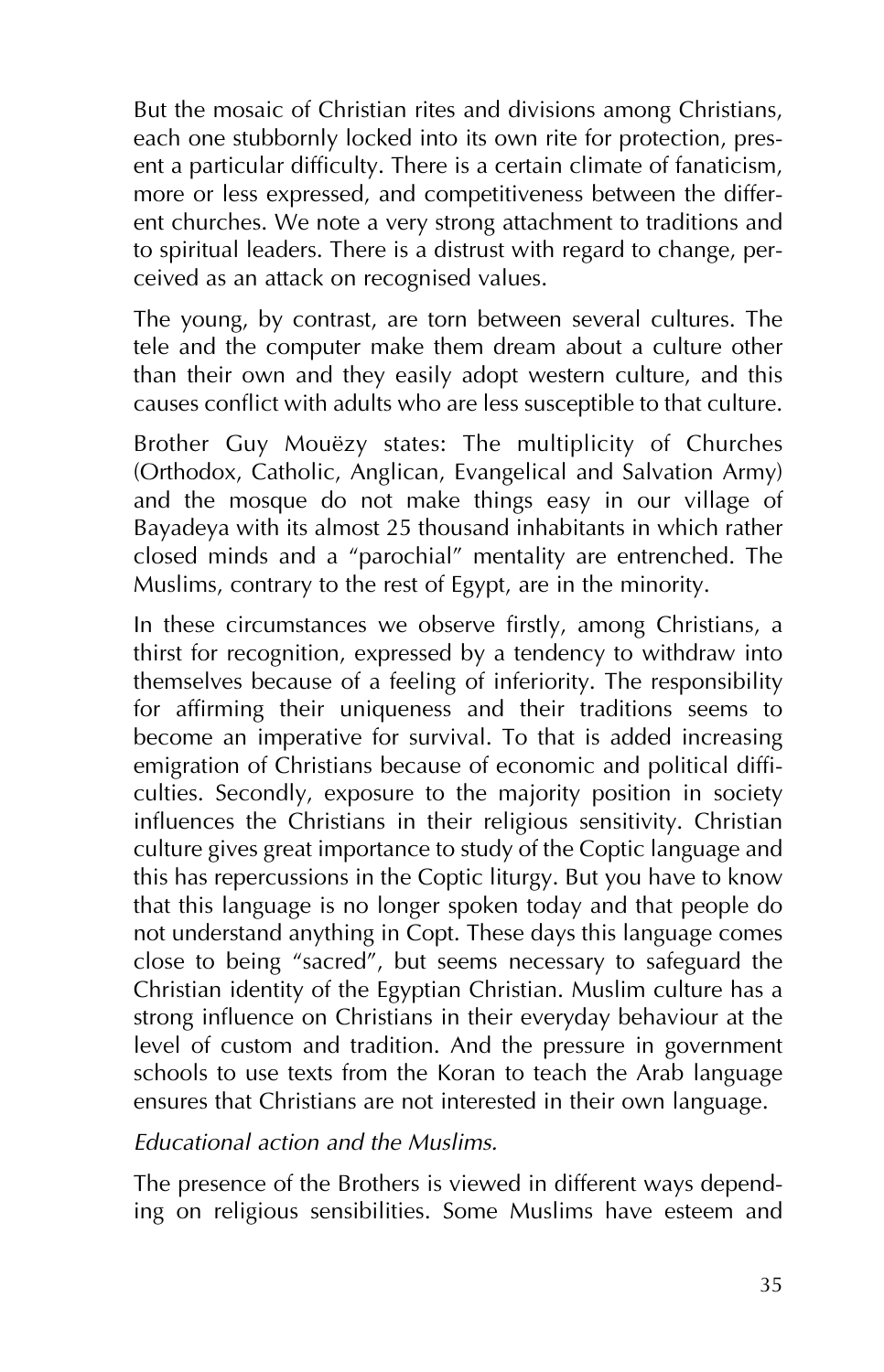sympathy for our educational work. Some Christians refuse to accept any act of evangelisation emanating from a Catholic religious congregation. In very poor areas it is difficult to sustain involvement, service and especially gratuitous involvement. Lay Lasallians carry out the Lasallian mission. How many Muslims work in the same spirit as Christians in the field of education! The sense of the greatness and absoluteness of God (peculiar to Islam) is an enrichment. Contact with sincere Muslims is a source of stimulation for Christians. It can lead to a more personal discovery of Christ.

It is the quality of the integration that makes the difference. Thus, "Life courses" in school, "parallel"24 school, with children not going to the government school, which today comprise nearly 300 students, 200 of whom are girls, Childhood Movements (M.I.D.A.D.E.) and youth movements (J.O.C.) offer possibilities for young Christians and Muslims to meet one another and fulfil their potential. There they go forward together getting beyond "cheating" and "by heart", and obtain good results. Children learn more rapidly when they feel valued as persons. It helps them to take steps towards openness, tolerance and unity, towards the sharing of faith and rites, favouring a deepened knowledge of religious traditions and cultures, and towards the improvement of social life. Our educational and evangelising action is enriched in this way, but at the same time it has to face up to the difficulties inherent in this human mosaic, such as a certain paralysing rigidity, ignorance of others, formation of a ghetto with its rules and immutable codes, or the absence of a constructive critical spirit.

## *More open and direct dialogue and collaboration.*

Brother Jean-Claude Hérault continues: Lasallian education dispensed in our establishments should be able to be more open, by encouraging a deepened knowledge of the religious traditions and cultures surrounding it and in which it is integrated. It should make its objectives clearer. With this in mind we put forward some priorities.

• The school has the possibility of taking a position with regard to a closed, sometimes fanatical society, by creating free space

 $24$  Cf. a presentation by Br. Guy Mouëzy in the Institute Bulletin, No.248 (2003), 20-24.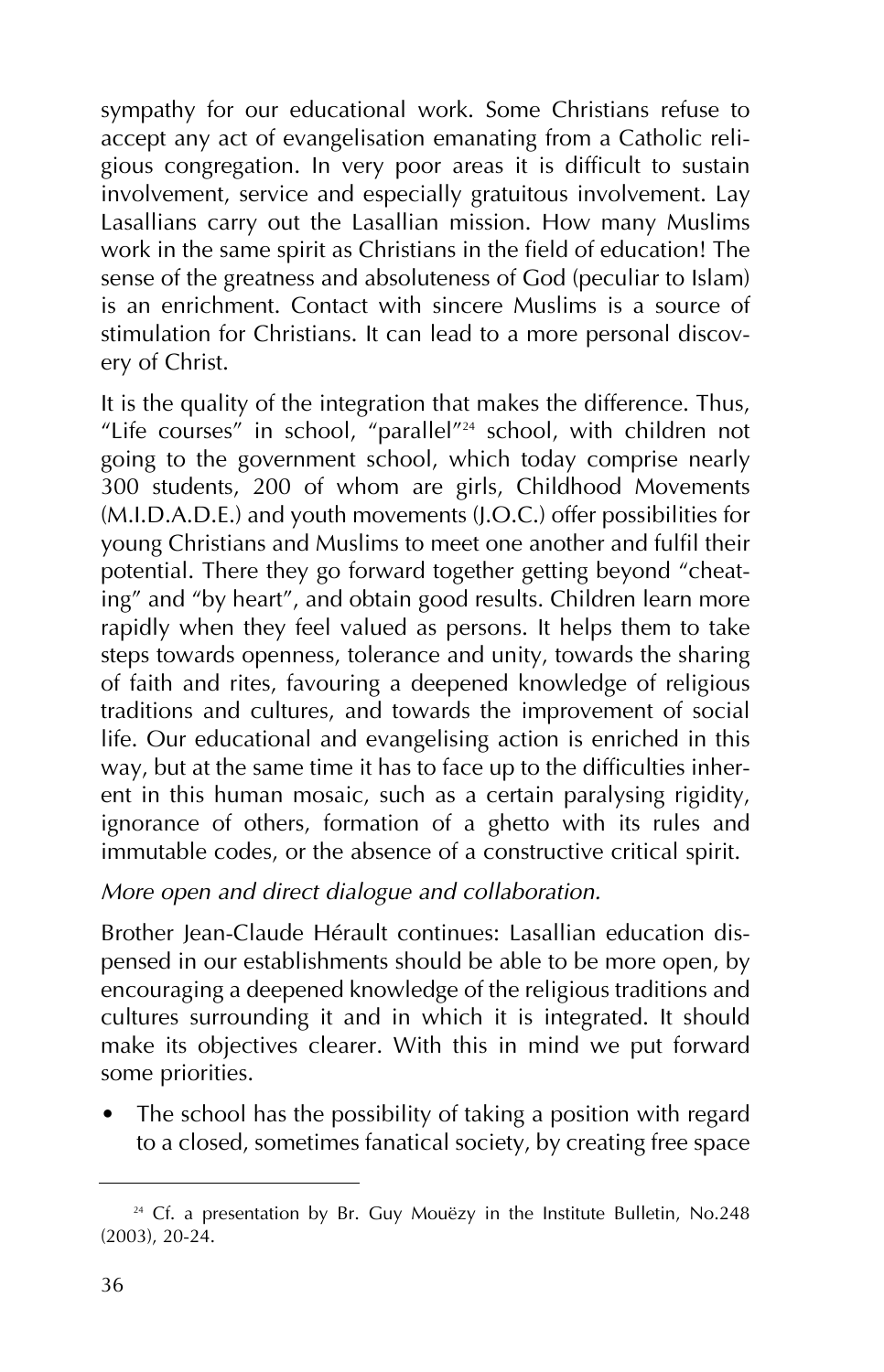where Christians (Catholics and Orthodox) Muslims and Jews can live in friendship and deepen their respective riches.

- Encourage Christians to take on responsibilities in society by collaborating in common with other communities, while remaining faithful to their own culture and tradition, regarding values such as interiority, self-giving, working without remuneration, justice, respect for the rights of each person, and attention to the young, the poor and difficult cases. A minority can see itself as leaven in the dough!
- Pursue effective contact with Orthodox Christians (a majority in the Church) and encourage a better knowledge of Islam, of the Jewish tradition and their rites.
- Encourage an inculturation of Christians into the Arab context (language and culture) in order to live in greater openness and to uncover the Christian cultural patrimony in the Arab language, and to take a place on the public stage.
- Create solid convictions in the educators, whence the importance of a Lasallian Formation Centre for the educators, Christian and Muslim.

## 2.3.2 In Turkey: a ferment of cultures<sup>25</sup>.

According to Brother Ange Michel, multicultural and multi-religious realities present the Brothers and their successors with a del-

 $25$  Turkey has a population of 69,660,559 (July 2005 est.): growth rate 1.09% (2005 est.) Cf. *http://www.cia.gov/cia/publications/factbook/geos/tu.html#People* (07.07.05) The majority of the Turkish population (around 80%) is of Turkic ethnicity, who speak the only official language of the country, Turkish. The most significant minority is that of the Kurds, who constitute up to 20% of the population (including groups such as the Zaza) and who are found predominantly in the east in Kurdistan and in major Turkish cities. Other smaller minorities include Levantines, Syriacs, Arabs, Laz, Greeks, and Armenians. Nominally some 98% of the population is Muslim. Most belong to the Sunni branch of Islam, but a significant number are Alevi Muslims, a branch related to Shi'a Islam. Greek Orthodox and Armenian Orthodox (Gregorian), Jewish, Roman Catholic and Protestant minorities are also present.

Cf. *http://www.allyoucanread.com/population.asp?id=175* (07.07.05). Turkey is the only country among the Islamic countries which has included secularism in her Constitution and practises it. Everyone has freedom of religion and beliefs. No one can be forced to participate in religious ceremonies or rites against their will and no blame can be attached to anyone because of their beliefs. Cf. *http://www.enjoyturkey.com/info/facts/Religion.htm* (07.07.05).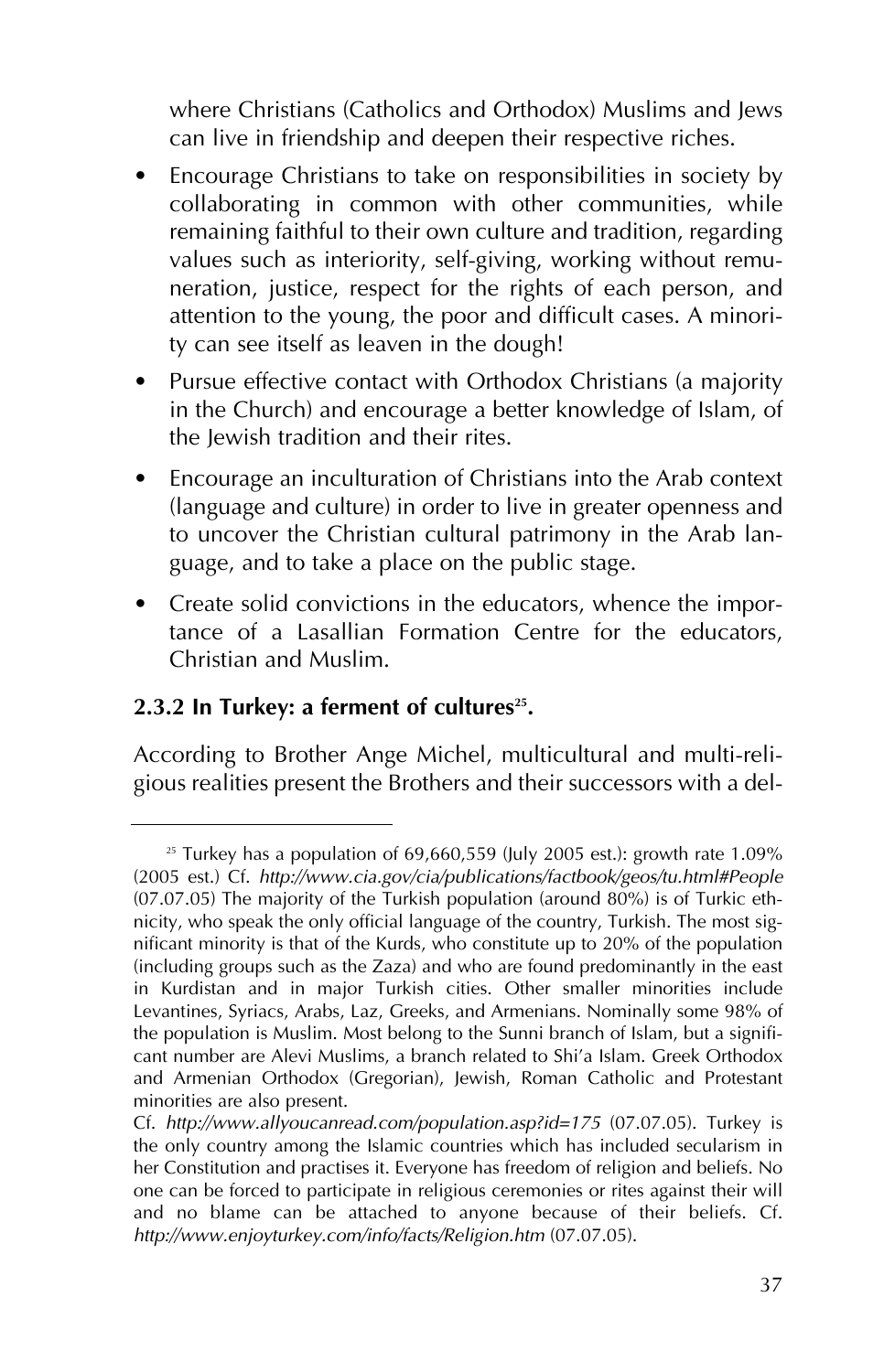icate task. Turkish society is very complex. It is not surprising that some problems are reflected in the school.

Our establishments being bilingual (Turkish and French) problems arise in this matter: insufficient knowledge of French among the students, the teachers and those in charge. So there is a difficulty in making up a culturally united teaching team. Some deputy principals not knowing French try hard to obtain information by secretive means. Some even do not hesitate to have gifts offered to them to favour certain students with regard to their school results.

Economically and socially most students belong to the middle class. Selective discrimination is expressed in the school by a tendency for the older ones to rule over the younger ones.

Pedagogically there is a conflict between two learning cultures. The Turkish pedagogical tradition favours memorisation, while French pedagogy appeals to explanation and understanding. The students, then, have to adapt to two divergent demands.

The outside environment no longer stays indifferent. Press campaigns, orchestrated by certain parties, from time to time rail against the *missionaries* i.e. Latin religious. It is true that the Jehovah Witnesses, among others, are very active and are regularly reprimanded. The Constitution recognises the right to proselytise but the public tolerates it only for Sunni Muslims. Secularism, as officially proclaimed, is acquainted with some very restrictive practices. The story of a device for making hosts, held up for a long time in customs and perhaps even sent back to the sender, really scared the Latin community in Istanbul. But, likewise, new arrivals feel touched by the eagerness to help out at school, or when, in town, they seem to be in a quandary.

## *Christian and Lasallian identity in the absence of the Brothers.*

Of the 683 students in Saint Joseph's school, for example, we have only eleven Christians, none of whom is Catholic. Speaking of the Gospel is ruled out. But it is possible to be witnesses! Does such a minority Christian presence permit the assurance that the establishment has a Christian orientation?

The choice of teachers is of great importance. It is not required that they come from the Lasallian network, but that they accept the Lasallian proposal and cooperate in it as much as they can.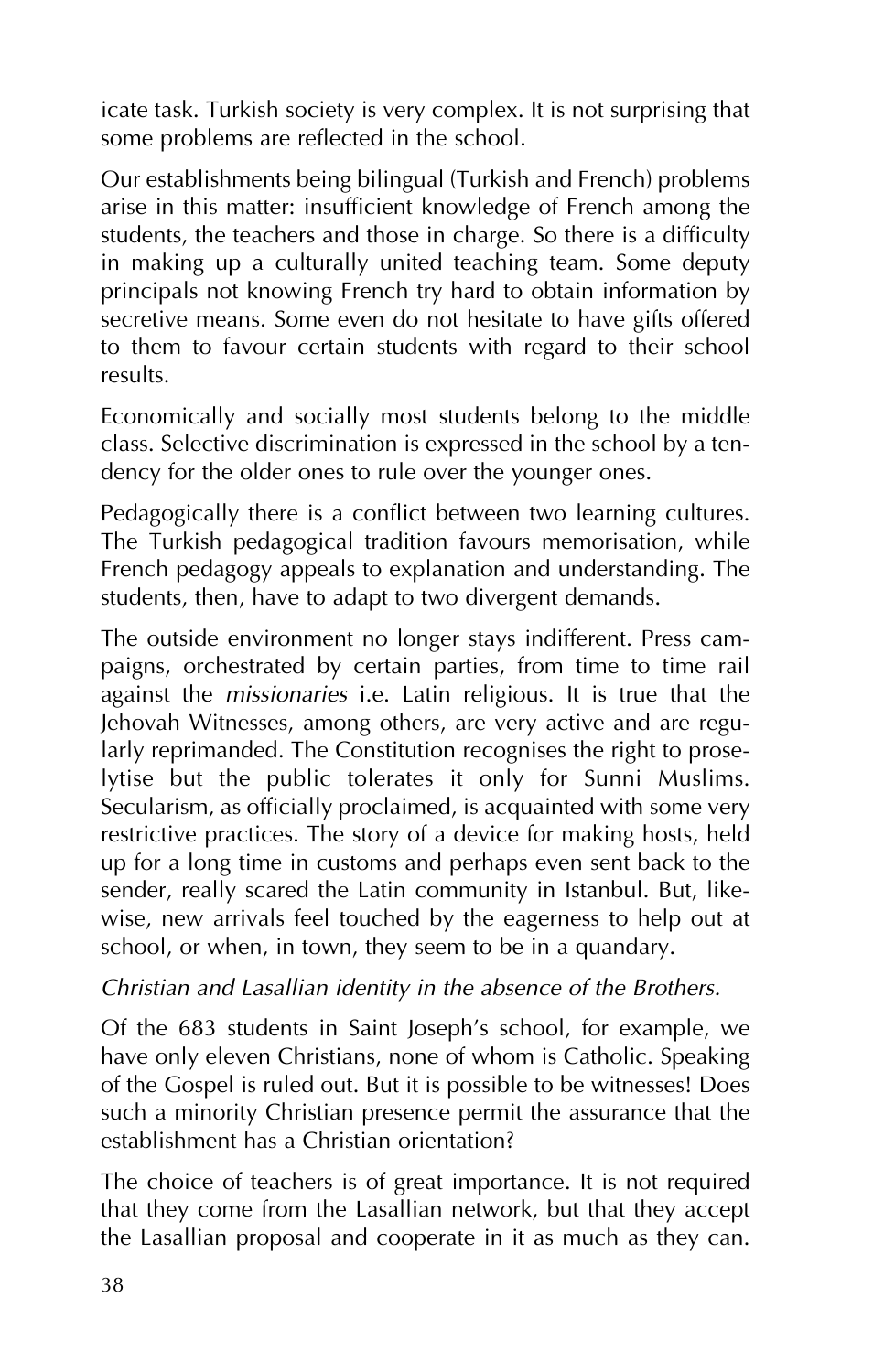For some years the Lasallian proposal has been presented and explained to the teaching body, the students and the parents. Via many training sessions in pedagogy, our lay Lasallian principals and most of the teachers, specialists in Turkish or bilingual with French, have adopted the process of drawing closer to the students, and the special character of the establishment is recognised.

By means of specific acts, the Christian inspiration is shown. Gradually, through specific actions, the school has no longer come to be looked upon as a "secular" establishment: by helping the students to take more responsibility for their studies, and directing them towards social mutual-aid actions, building a primary school destroyed in the 1999 earthquake, welcoming street kids at the monthly sports meeting, introducing girls accepted into Istanbul from the east of the country to computers, and each class taking responsibility for the school fees of two poor students from a school in the suburbs. A well resourced school library encourages curiosity to become well informed. Systematic efforts to improve discipline, punish abuses with justice, and introduce mutual respect between teachers and students, are creating a better climate. Also, the consideration required for the poor has led the final year students, before going their separate ways after graduating, to substitute for a dance in an upper-crust hotel, a more modest, less expensive gathering, allowing all families to take part in the festive farewell party.

On the religious level, we have chosen a Sunni Muslim teacher to give the course on religious culture. Christian students often choose to follow this course. They always obtain excellent marks, thus making it easier to be promoted to the next class. I gather that the students do not talk about religion among themselves. There are about twenty Jews. We do not know of any dissension among the students, but bear in mind that the mass of Muslims is itself multi-religious.

Today, there is no longer any Brother in any of the three Lasallian establishments in Turkey. The Lasallian tradition is better known from what the principal can say or write about it, from the visits of superiors to which special importance is attached at school assemblies, and from the history of the college, already partly written. The Gospel is never cited, but the parents and the students know very well that the founders and the owners of the college are Catholic religious. The Former Students and the former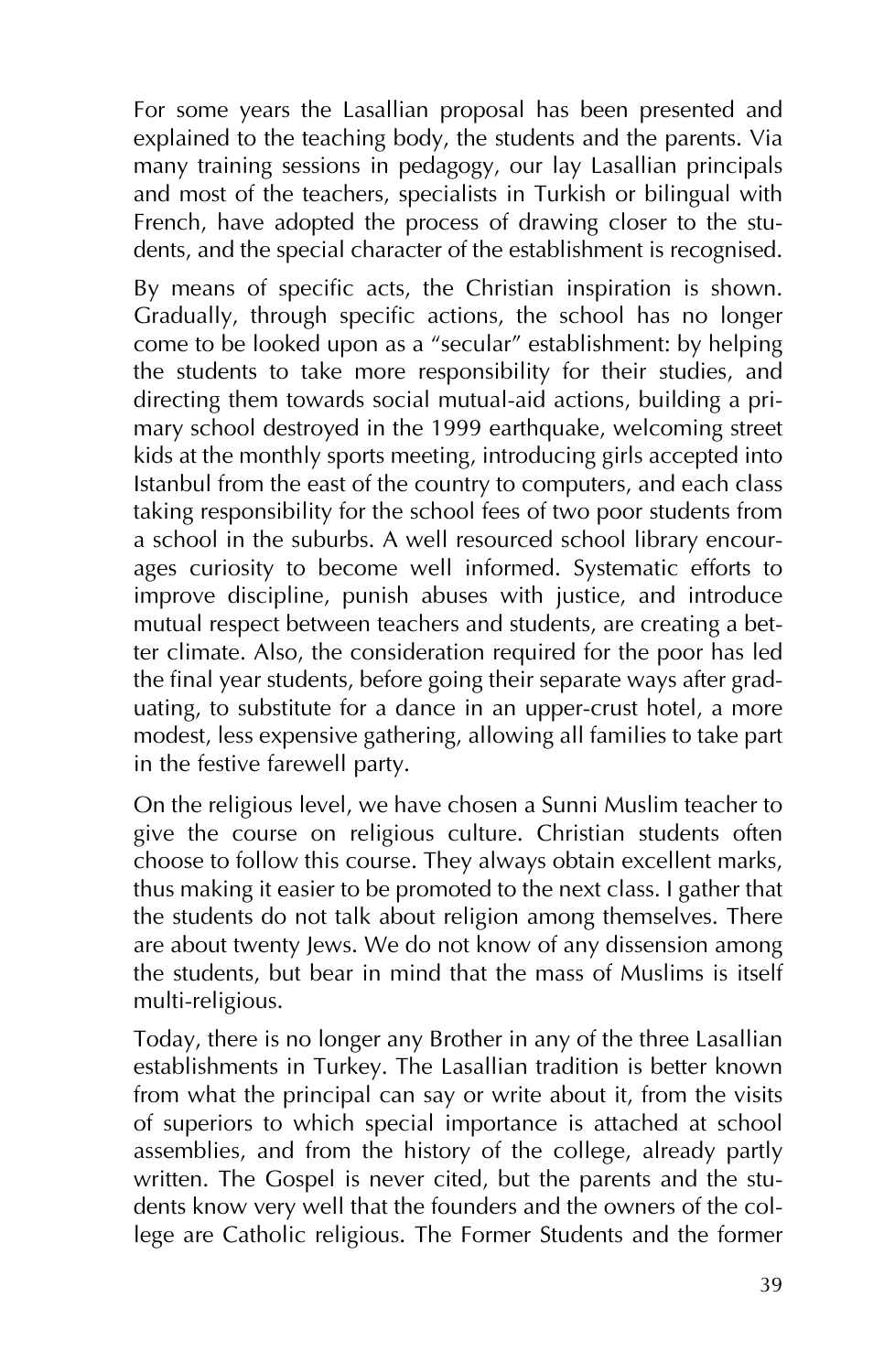parents often hark back to their memories of the teaching of the Brothers: they were sticklers for discipline, work and a good atmosphere; they had numerous tests, were mindful of each of the students, and could give freely of their time helping students with difficulties. They knew each of their students by name. Well, even if the practical details are different today, the principals and the teaching body as a whole make real efforts and manage successfully to reach the same objectives, in an evolving world. What is it that attracts the public? It is the discipline, being serious about study and openness to cultural, social, artistic and sporting activities. Group pedagogy undoubtedly makes a very great impact. An ideal of fraternal life, of justice, of openness to others, as well as success in obtaining access to prestigious university establishments attracts many parents. Much time is spent by the administration and the principals in meeting the students' parents in groups or individually.

### **2.3.3 Bethlehem University: a symbolic place.**

Another high spot in the story of Brothers fitting into a multicultural and multi-religious milieu is surely the University of Bethlehem<sup>26</sup>. Brother Peter Iorlano describes how the Brothers and their collaborators of different faiths are creating a Lasallian culture in an academic milieu that is frankly intercultural and inter-religious.

### *The multicultural and multi-religious aspect of the university.*

In the Holy Land, the University of Bethlehem is the only Catholic institution of higher learning. It has the reputation of being one of the best universities in Palestine<sup>27</sup>. Originally, it was set up as a

<sup>&</sup>lt;sup>26</sup> For a note on the history and the number of students cf. Higher Teaching in our Institute, Institute Bulletin, No. 236 (1992), p. 65.

 $27$  According to the survey by the Palestinian Authority's bureau of statistics (31.12.2003), the number of Palestinians around the world reached 8.7 million, including 3.7 million in the West Bank and Gaza Strip. The total figure rises to 9.7 million with the inclusion of Israelis of Arab origin. The survey found that 4.6 million Palestinians and Arab Israelis lived in the occupied territories and Israel by the end of 2002 against 5.1 million Jews. Israeli and Palestinian demographic projections have consistently predicted that Jews will be in a minority in the West Bank, Gaza and Israel within little more than a decade. The survey said that Jews would account for 6.4 million (44 per cent) of the population by 2020 against 8.2 million Palestinians.

Cf. *http://www.reliefweb.int/rw/rwb.nsf/AllDocsByUNID/9b3403726305fefcceOd 005c20ae* (07.07.05).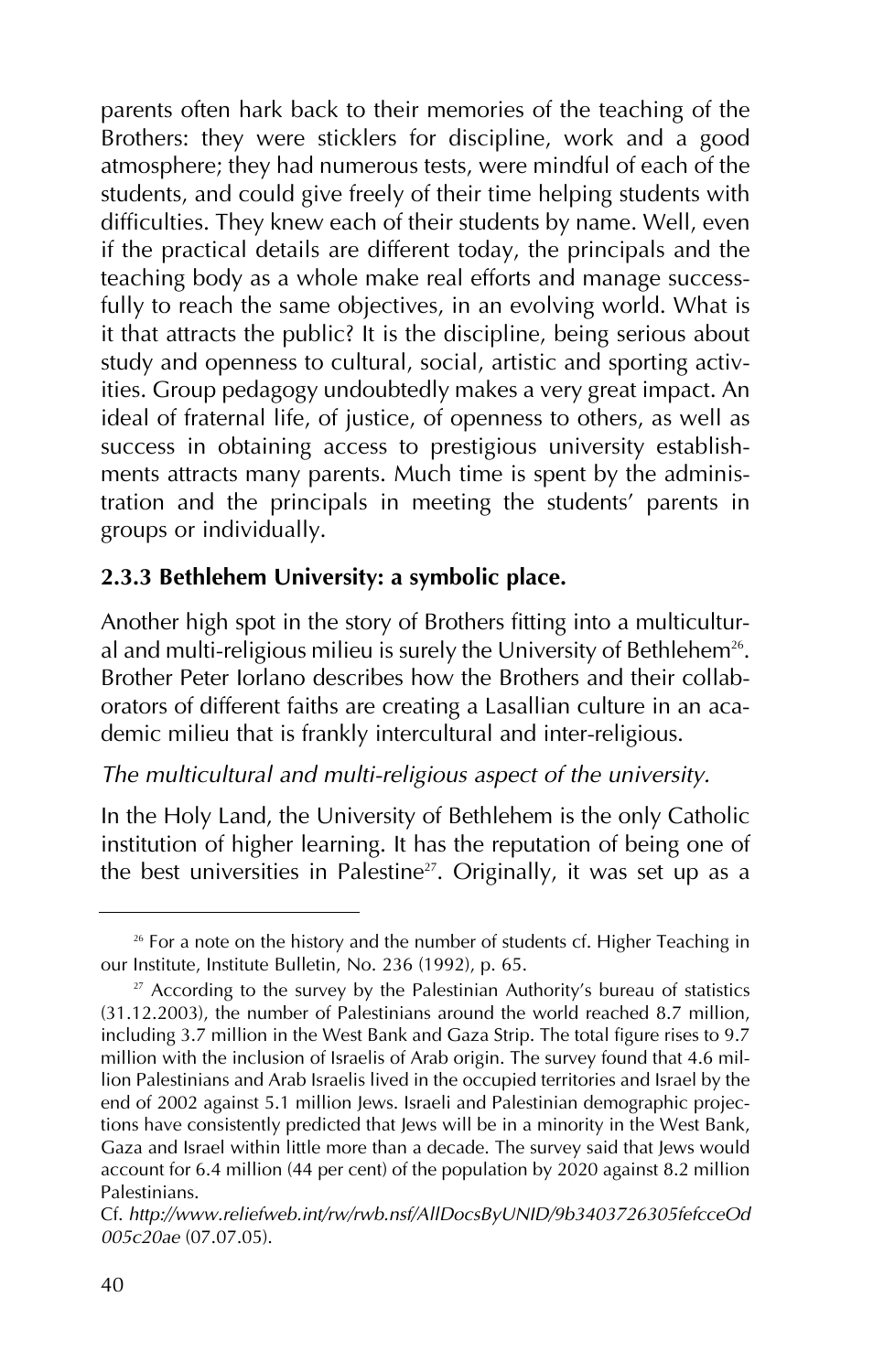service for the Christian communities in the Holy Land. The university was designed according to an American (western) model of higher learning, implanted in an Arab (eastern) culture and in a particularly diversified population peculiar to Palestinian society. Gradually the number of Christians in it grew less, especially after the emigration of those Christians tired of the political and socioeconomic situation, and fairly rapidly Muslims came and took their place in it. The occupation by the Israelis is an important aspect of the socio-economic situation and of the cultural and religious complexity. The historical evolution of the faith of Jews, Christians and Muslims has evolved towards an ideology whose political agenda influences the practice of each tradition and sometimes gives rise to extremist minorities, a source of tensions and violence.

At present the student body is composed of two thirds Muslims and one third Christians. The majority of Christian students is Orthodox (Greek or Syrian). The others are Roman or Greek Catholics. There are also a few Armenians and some Protestant Christians. Two thirds of the students are women, one third men. The students come from different localities: the refugee camps, rural villages: a population, in the majority, Muslim. Others come from the municipality of Bethlehem, which is 50% Christian. The students coming from Jerusalem comprise a mixed population of Israelis, Arabs, Jews, Muslims and Christians.

By contrast, the professorial and administrative body of the University is made up of two thirds Christian and one third Muslim. Most professors are Palestinians. If among the professors a minority of expatriates is found, the oldest members of the administration used to be from that category. The Brothers of the Christian Schools for the most part come from the United States, England and Ireland. A third of the professors and of the administrative personnel have been formed in a Lasallian institution. Amongst them are found 42 who obtained their degree at the University of Bethlehem. 11 Brothers and several other members attended a Brothers' secondary school. This has some importance because persons attending a Brothers' institution know Lasallian culture from personal experience.

*Fruitful interventions in a multi-religious community.*

It seems that the University of Bethlehem enjoys a good reputation in Palestine just as it does in other sectors of the Arab and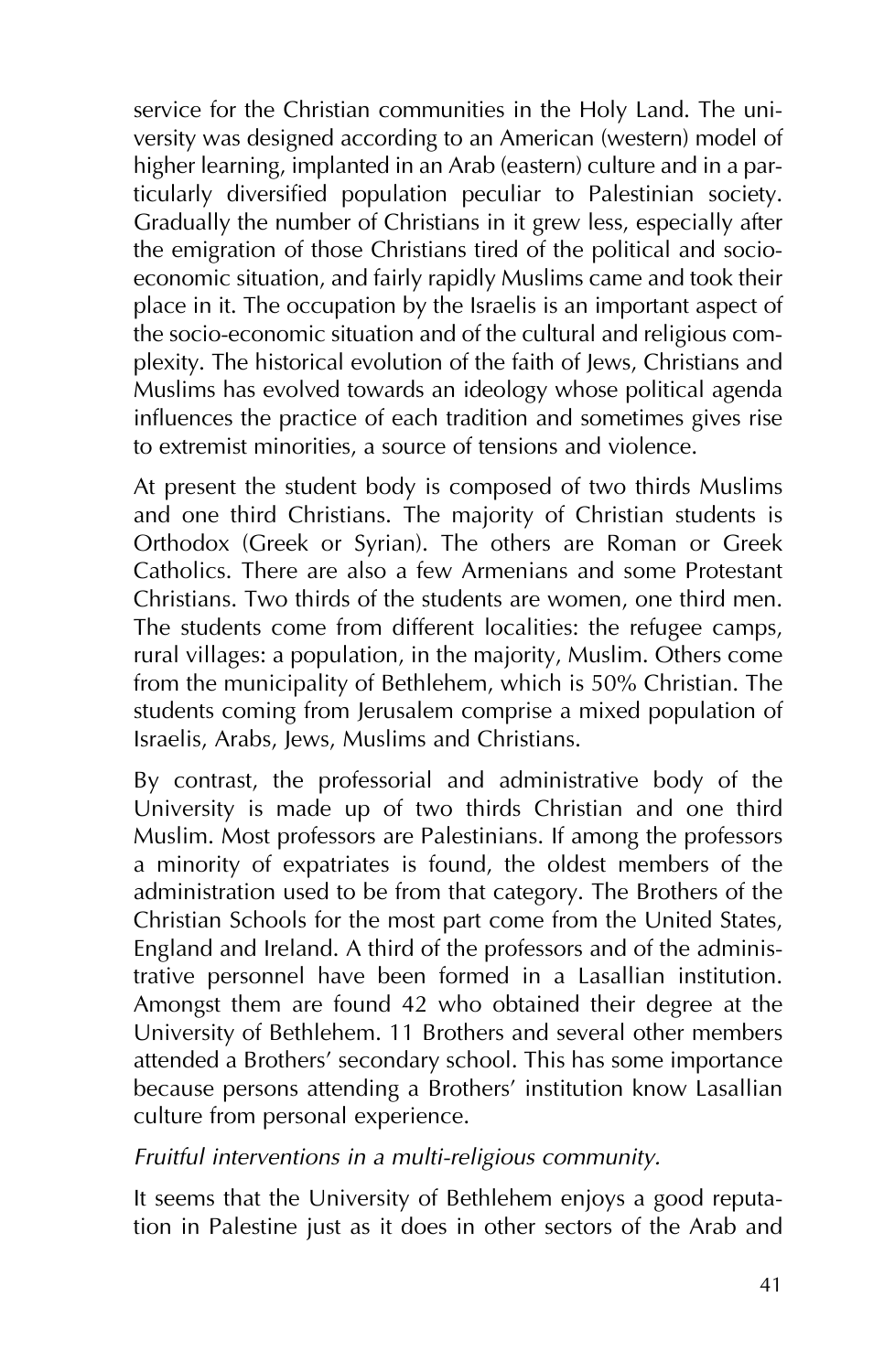international community. There is an appreciation of the sensitivity, the religious tolerance and mutual understanding, and so there is less distrust and prejudice than in the surrounding society. Special circumstances and the strategic options of the university would be contributing factors to creating a climate of tolerance. Some examples are: the very presence of the university as a mixed academic institution, open to the representatives of all religions (many students come from single-sex secondary schools), the integration of certain strategic courses (as for example the Study of Religious Cultures, Involvement in the Communities, and Themes in the Political Sciences), the administrative organisation, the attention paid to the academic environment and the general atmosphere.

Some think that the university administration remains too discreet about affirming its Catholic and Lasallian identity. Others fear that the Muslims may feel offended when the institution emphasises its Christian identity. Some material aspects, like the chapel and statues of Jesus and Mary scattered across the campus, or the presence of Sisters, Brothers and priests wearing the religious habit, do not leave any doubt as to the identity of the University. The rumour is that many Muslim parents send their daughters to the University precisely because of the quality of the education and the guaranteed security in Christian learning establishments.

The Lasallian tradition becomes known by video and in the printed word. The administrative personnel and the professors, particularly the Christian and Muslim professors, having formerly studied in Brothers' establishments are more open to Lasallian culture. As for me, this academic year, the Administration has hired me on a part-time basis as Coordinator of Institutional Values. This role is in full development mode, but it is about the integration of the Lasallian perspective into the campus pastoral ministry, achieving the mission, the formation of the professors, and the management of the student community.

#### *The delicate position of the Lasallian Educational Mission.*

In the light of the situation, the Educational Mission may be expressed directly or indirectly, but always in a prudent and respectful manner. It can be stimulated by careful communication, sustained dialogue between the different traditions, dialogue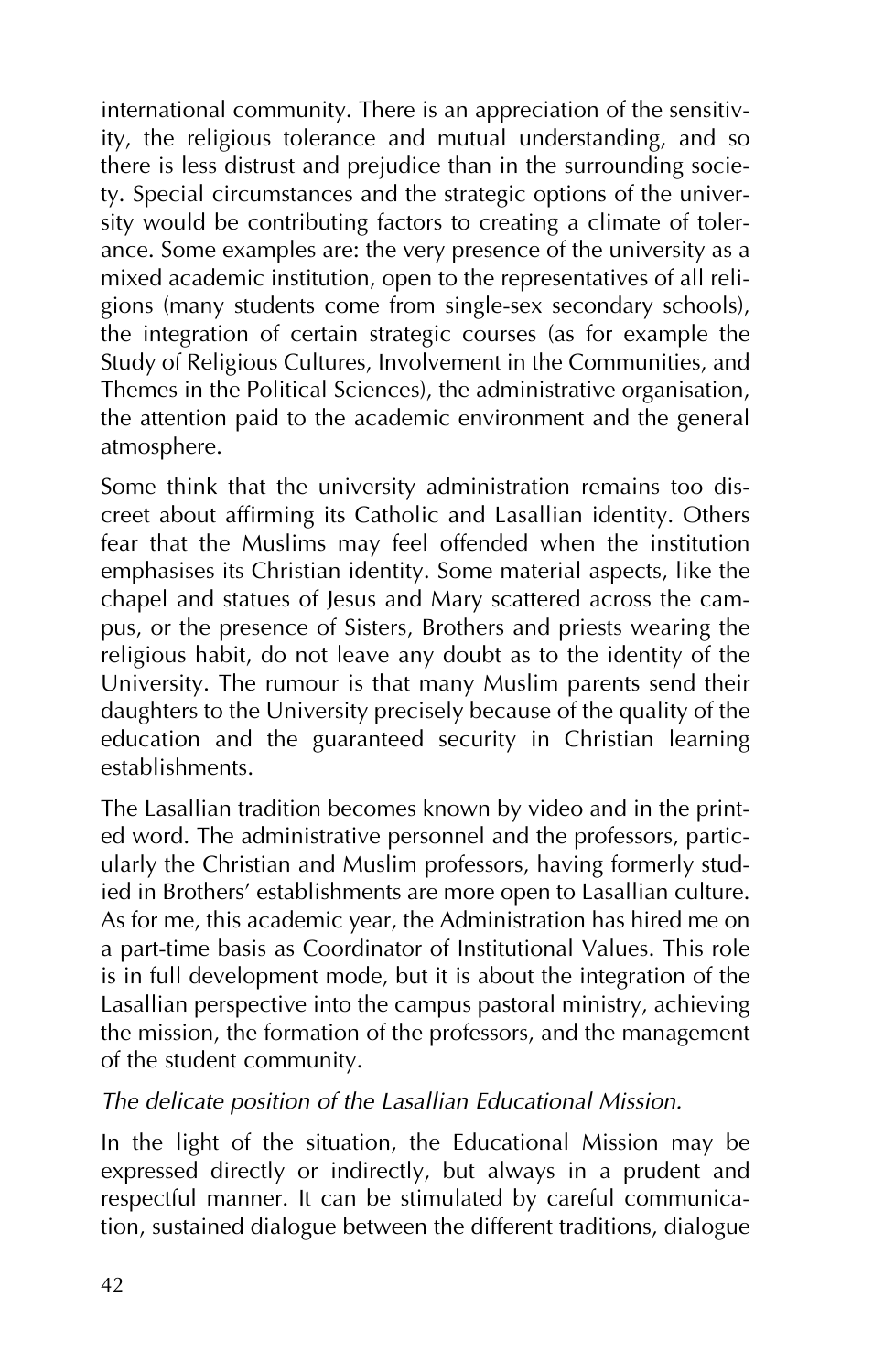sustained by Lasallian sensitivity. It is recognisable by the fact that the student is at the heart of our preoccupations that the institution be well organised and managed and that collaboration leads to better and creative programmes. It is also revealed in the Lasallian works of art exhibited on the campus, in naming the buildings and classrooms according to the terminology proper to the Institute, through a management style careful to include Lasallian heritage and its proper values, and through organisational structures (for example, celebrating feast days special to the Institute, the organisation of a reflection each week or even each day, etc. Explicit expression is given to it through explanation of the 'why' of the Lasallian culture of the university, and the organisation of on-going formation programmes for the professors, the administrative personnel, the students, the former students, and administrators. It is important for people to realise that these values are not exclusively Christian or Lasallian values, but that they are found in other traditions (for example , compassion is a fact of living for Christians, Jews, Muslims, Buddhists…).

# 2.4 The Lasallian Educational Mission in a Multicultural and Multi-religious Asia.

### **2.4.1 India28**

As Brother Gerald highlights, the Lasallian educational mission, in India, is multicultural, multilingual, multi-religious and multicaste. The Christian educational mission there is subject to much questioning. What interventions have been chosen to legitimise the founding of establishments and make credible direct collaborative efforts with such a diversified population? Brother Joseph Fernando notes: *India is a land of many religions*

 $28$  The total population of India at 0.00 hours on  $1<sup>*</sup>$  March 2001 stood at 1,027,015,247 persons. With this, India became only the second country in the world after China to cross the billion mark. The population of the country rose by 21.34% between 1991 - 2001. The sex ratio (i.e. the number of females per thousand males) of population was 933, rising from 927 as at the 1991 Census. Total literacy rate was returned as 65.38%. *http://www.censusindia.net/results/resultsmain.html* (02.07.05). The United Nations "World Population Prospects" released on  $24<sup>th</sup>$  February, 2005 in New York estimates that there will be 1.395m people in India by 2025 and 1.593 in 2050. China will be populated by 1.441m by2025 and 1.392 in 2050.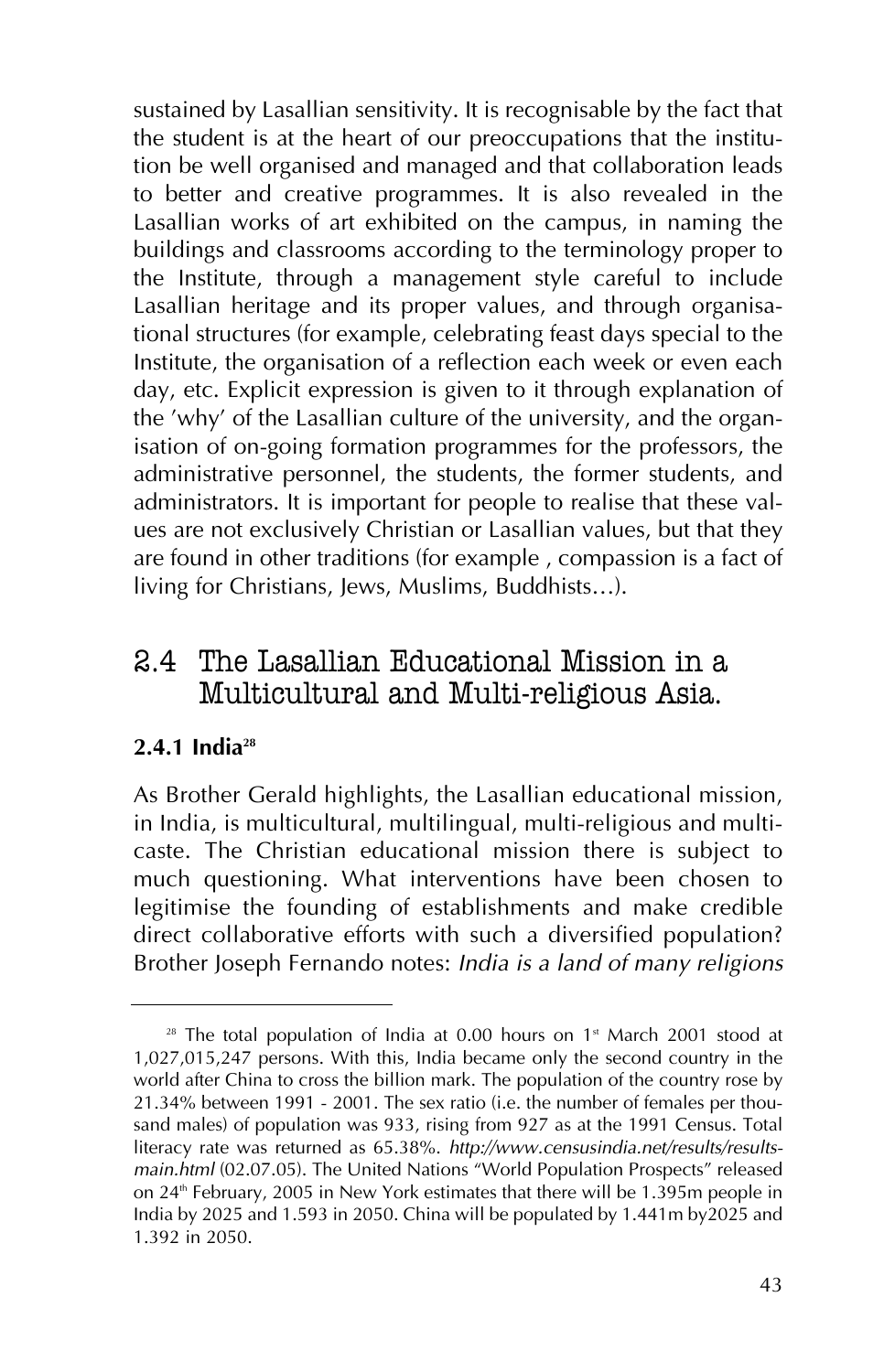*and ethos 29. Hinduism, with the largest followers, has by its nature fostered independent reflections, rituals for its followers. Hence all the major religions of the world have found their way to this spiritual land (Islam, Buddhism, Christianity). Apart from the major religions, there are a number of quasi-spiritual movements, which try to set themselves as "religious neutrals" with combined religious perceptions borrowed from all the major religions*.

Brother Arockiadoss clarifies the Indian religious context: *Religion (Dharma) has always been a vital force in the lives of the people of India. Most of us can hardly survive without it. It is therefore not surprising to note that a great number of saints and sages, as well as incarnations, have always dominated each and every milieu of our existence as a nation. These men, not only guided the religious, social and political lives of the people of their times, but have left an everlasting influence on the subsequent generations through their lives and works, which are available to us in the forms of religious books, secular literature, myths and legends*.

*At the simplest level, particular natural objects are set apart as things through which the divine powers are able to work in human lives. Often these objects are stones, trees, or sources of water which people believe have special religious powers or significance. They often set aside the areas around such objects as sanctuaries or holy places. Sometimes they erect buildings near them for use as temples, mosques or churches. Particular people are called the ministers of God. They may be guardians of the sacred things, or leaders of the community's prayers and acts of sacrifice. Often they have an established position within the community as priests or temple guardians. In some cases, however,*

<sup>&</sup>lt;sup>29</sup> About 80% of Indians are Hindus. Hinduism is one of the ancient religions in the world which is supposed to have developed about 5,000 years ago. Around 500 BC two other religions developed in India namely Buddhism and Jainism. Today only about 0.5% of Indians are Jains and about 0.7% are Buddhists. Indians who accepted Buddist philosophy spread it, not only within the Indian sub-continent but also to kingdoms east and south of India. About 2% of Indians are Sikhs. The largest non-Indian religion is Islam. They are about 12% of India's population. Christians are more than 2% of India's population. There are also Zoroastrians who, even though they make less than 0.01% of India's population, are known around India. There are also a few thousand Jews in India. Judaism and Christianity might have arrived in India before arriving in Europe. *http://www.traveltoindia.net/cultural-tour/india-religion.html* (02.07.05).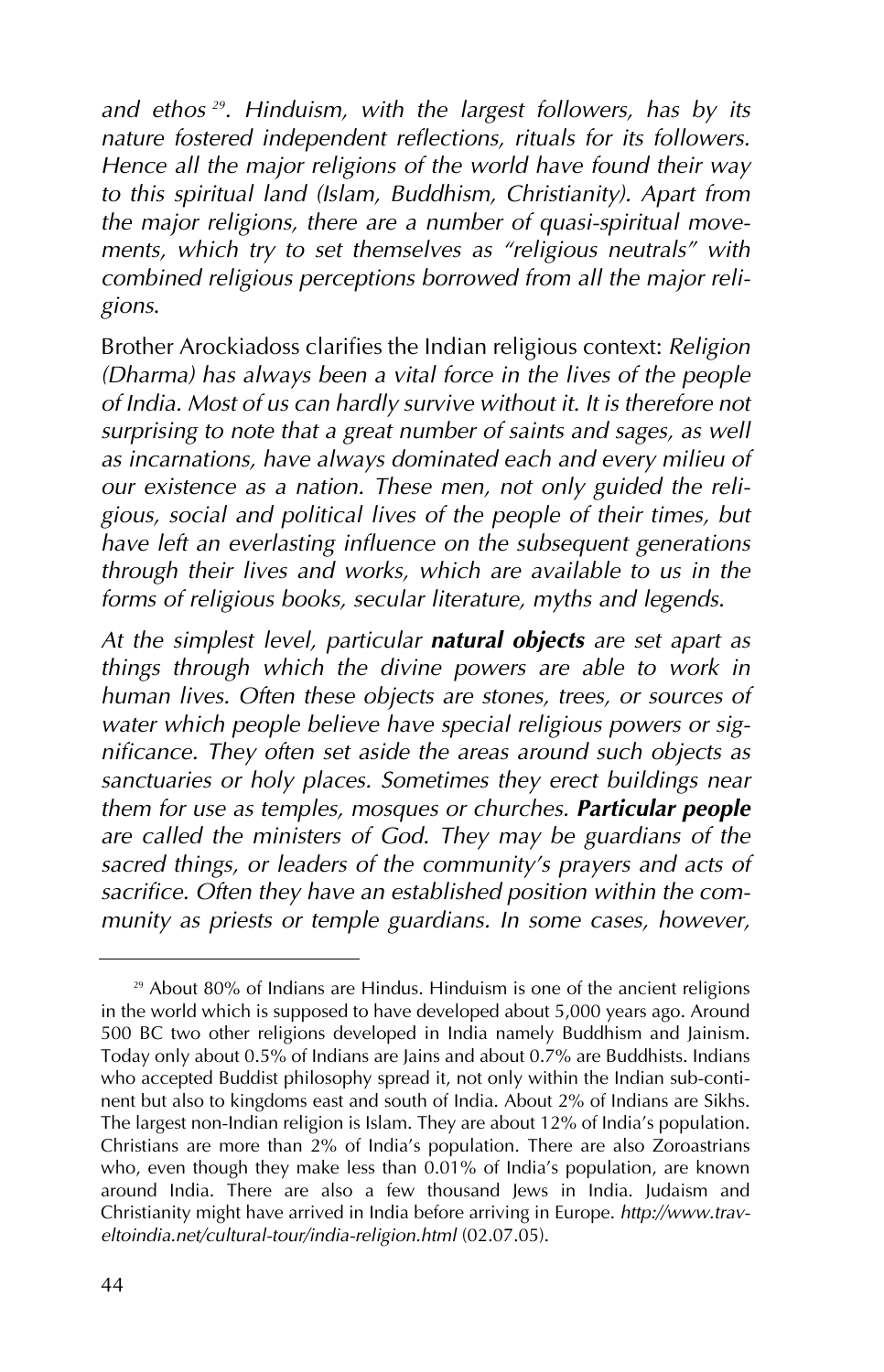*individuals are associated with God almost against their will. People believe that such persons are compelled to speak on God's behalf as prophets or as seers. They are described as being possessed or inspired by God's spirit. People also recognise God's presence through the great events of nature. They think that great natural disasters or deliverances, floods, droughts, earthquakes and the like, are acts of God. They may be either acts of his judgment or acts of his mercy.*

*There are many falsehoods and weaknesses in these responses to the living God, but they all express, in one way or another, the fundamental relationship that exists between the creature and the creator. Even more, they express the relationship of love and dependence, which is between God and human beings who are called to be his children. Hence some kind of 'natural familiarity' which Indians recognise in the Christian faith, when they hear people professing "God is the living, eternal Being in whose presence all creatures 'live and move and have their being'" (Acts 17.28). He has revealed himself in many different ways, and human beings in particular have always felt his presence and responded to him in worship. This living relationship between God and men is the basis of all religions. On this account, therefore, we honour and respect the religions of mankind, in all their great variety, as those activities in which people respond to God's presence with them.*

#### *The effect of globalisation.*

*The times have changed. The forces that change history and the destiny of the people have greatly changed situations, contexts and ethos of the people. The conservative spirit of the people has given rise to orthodoxy and narrowness of view, political instability has compelled them to take refuge in the binding rope of religious creed and emotions, and social insecurity has forced them to seek security in the new forms of that communalism which is now quite explicitly showing itself in all the major, as well as minor, religions and religious communities of the world. The vital force is still vital, but vital with its demonic forces of division, hatred and terrorism, adding more misery and agony upon millions of people in the name of religion and religiosity*

*The concept of 'religious pluralism' is the new catch-word of the late twentieth century world situation. It not only reminds us of*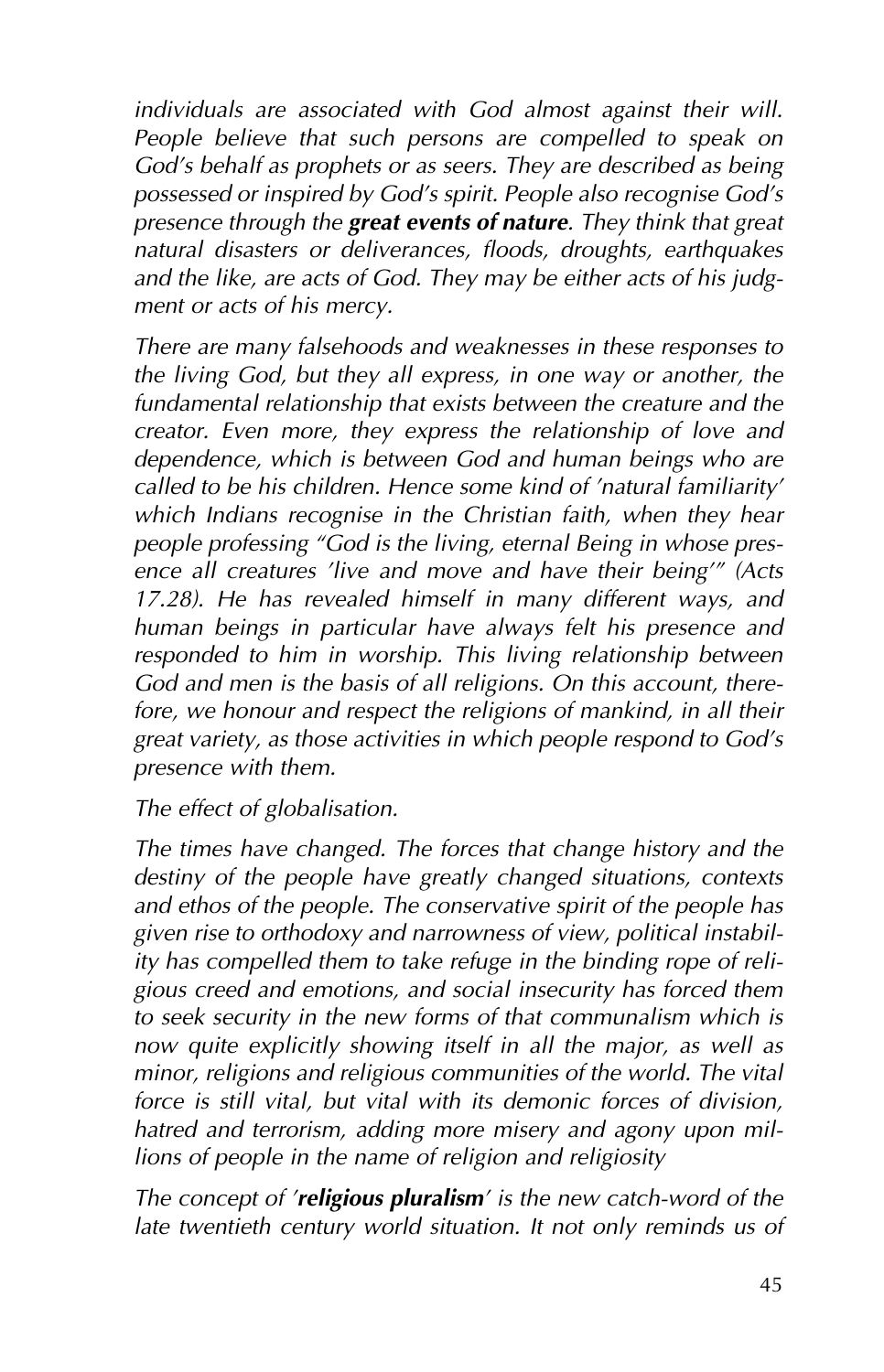*the plurality of religious faith, customs and traditions, but also expresses aptly the existential situation of men in today's world. The word 'secular', and the ideas associated with it, is now often misunderstood for anything that is anti-religious, anti-faith, antitradition in value and judgment. In the politico-social context of modern India, secular means an attitude of indifference or neutrality or non-interference towards anything that concerns religion.*

*In our context, where all the major religions of the world are seriously practised together with the effective presence of minor religions and traditional practices, the ideal of secularism was found readily acceptable among the populace. They found it in the modern expression of their age-old cherished ideal of tolerance, mutual acceptance and non-interference in the law of Dharma. The plurality of pantha (ways), of marga (roads), of mala (point of view), of sampradaya (sects) has always been accepted in every form of human activity, including religious, in India from time immemorial. We have only to revive the spirit of all these principles. Most religions enrich us in the following elements:*

- *1. The beliefs of the community about God.*
- *2. The beliefs of the community about God's relationship with the world.*
- *3. The ways in which the people of the community worship God and pray to him.*
- *4. The rules which the community follows because of their beliefs about God.*
- *5. The places and people that the community believe to be holy and belong to God in a special way.*

*The insertion of the Brothers.*

Brother Joseph Fernando notes: *The mission of the De La Salle Brothers in India is within this multi complex religious setting. The clientele of our mission includes persons from being atheists/ humanists to orthodox/ fanatical religious minded. The religious perceptions prevailing outside of the school campus have considerable impact on the mission within the classrooms. The organised, and structured framework of the Christians is confronted with the flexible and highly independent spiritual aspirations of the Hindus (who form the majority of our clientele), and the fundamental rigours of the Muslims.*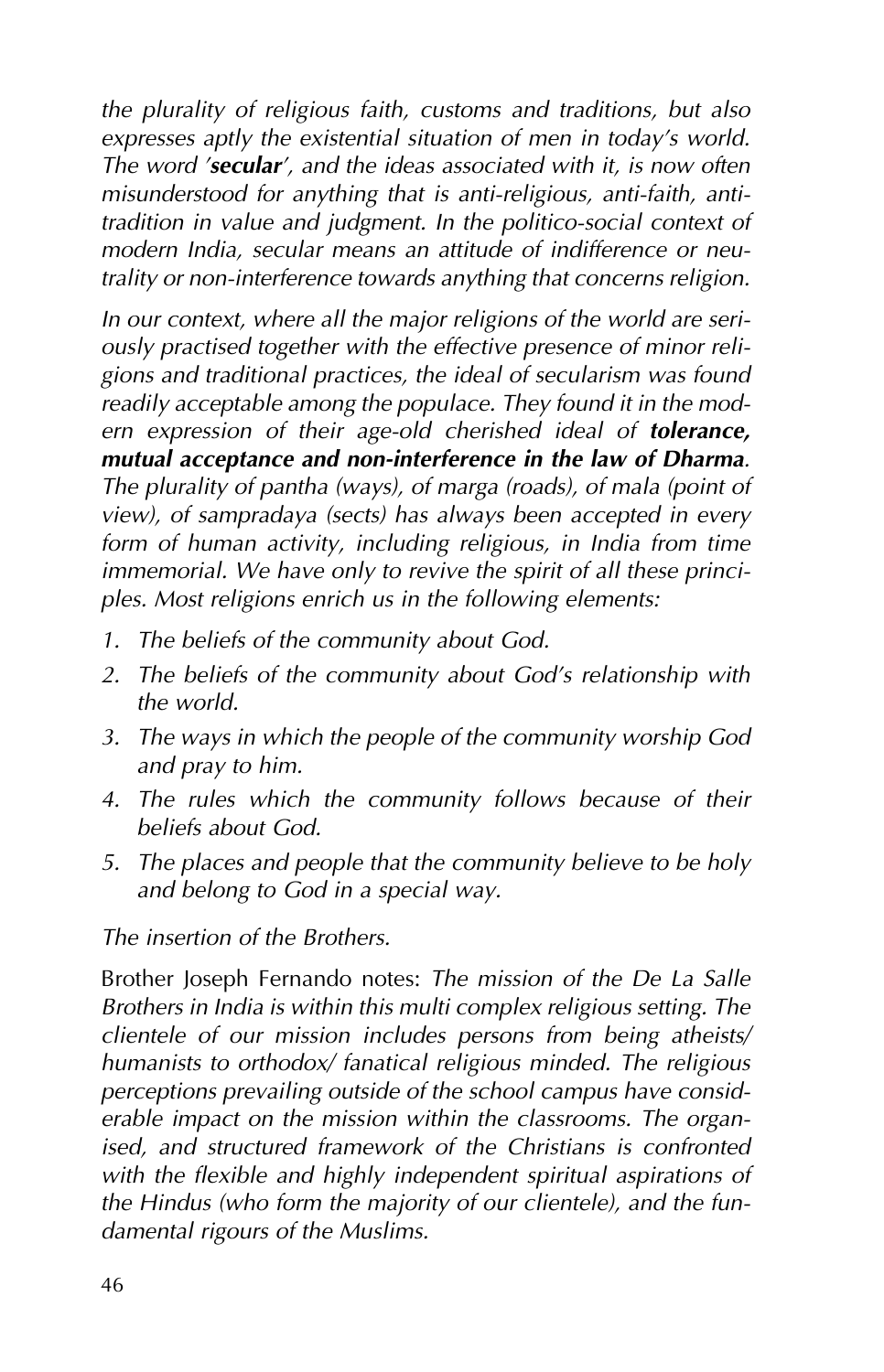According to Brother Gerald, the Brothers' mission suffers from some fanatical religious organisations which constantly spy on them to accuse them of proselytising. They are not free to organise Masses and pray in their own traditional way. In addition, the government imposes regulations whose implied intention is in no doubt. That is why, in all their relations, in the proposed formation programmes, and in their manner of organising examinations, the Brothers are extremely vigilant not to offend the religious, cultural and social sensibilities (the caste system for example). When they organise programmes for the whole Delegation, they have to take into account that they are addressing three different cultural and linguistic groups. And above all, in their institutions they have to be on the alert that there are no appointments or interactions affected by differences of caste, religion or language. People are well aware that among Lasallians, everyone is of equal value. From this perspective, they also insist on the importance of remaining close to the poor.

The Brothers know that they are enriched by this situation. They have understood that new educational methods integrating great diversity had to be designed, in order to be faithful to the Lasallian mission. They have learned to work without bias and in a disinterested fashion, in the service of everyone. They are conscious that their principal activity is made up of many apparently simple factors. These are efficacious and essential with regard to their authentic Lasallian identity.

Brother Antony Arulsamy and Brother Joseph Fernando insist on the importance of dialogue between the different religions, between Hinduism and Islam in particular. In order to foster genuine understanding between the followers of different religions, specific initiatives would include multi-religious Prayer sessions, the Celebration of major religious festivals, and inter-religious dialogues and reading from all scriptures rotationally in our institutions. Brother Joseph Fernando is concerned about a few risks: *The dangers that hamper such initiatives are over emphasis on different approaches, coercion to participate in other religious celebrations and rituals. Inter-religious involvement is a breezy affair, slow and consistent in its rhythm, but effectively engaging over a period of time. Sufficient space in time and perception should be provided to the students.*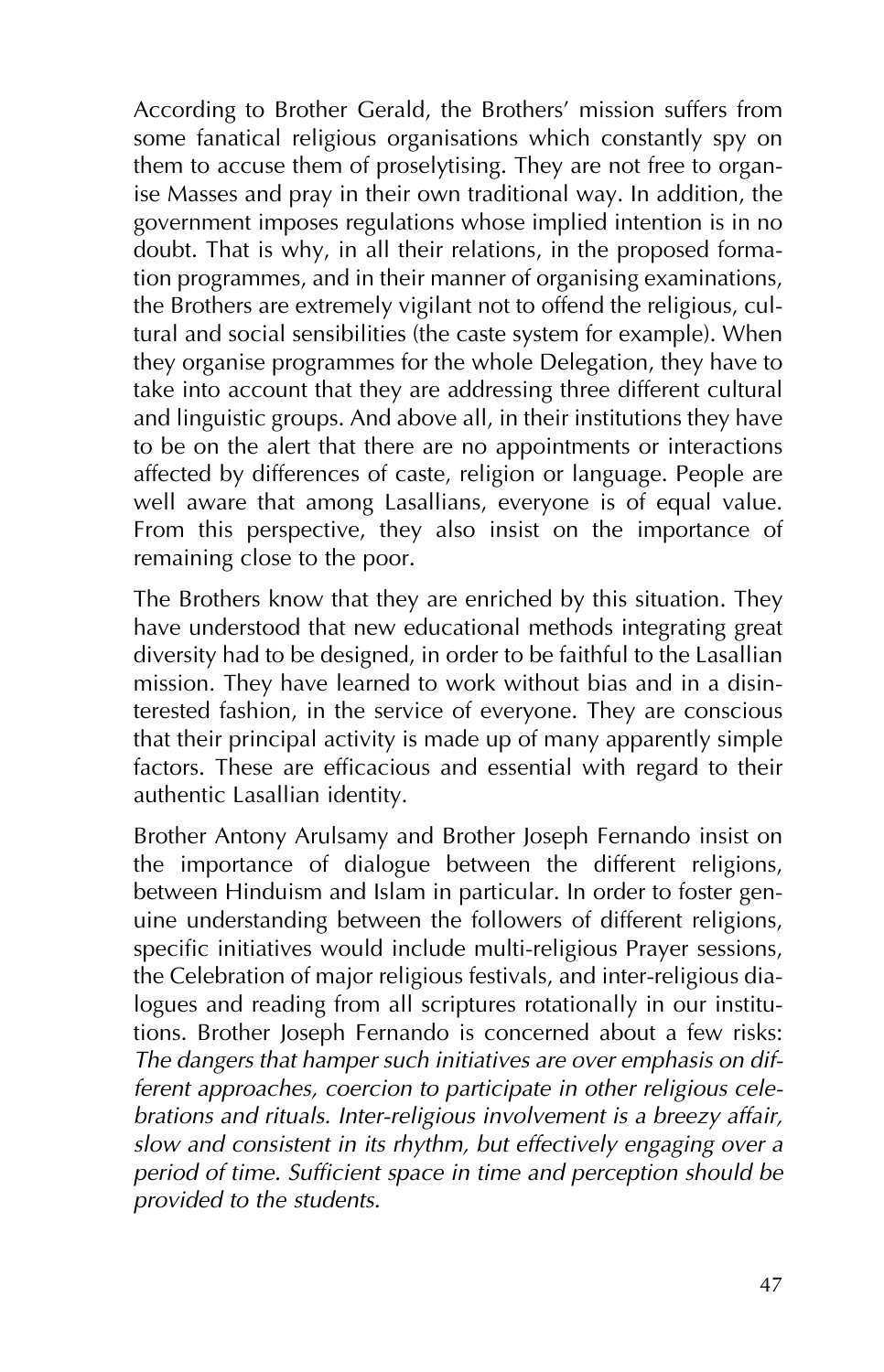*While the Catholic clientele are served with Christian doctrine, others are provided with opportunities to deepen their own religious faith. Expression of basic respect for others' beliefs is emphasised as a social behaviour. The Lasallian mission should be open to a twin approach. First it should enable the youth to appreciate one's own personal religious ethos passed on and nourished with his family and the society. Secondly the mission should strive for social harmony (more precisely religious harmony) with the student community. This can happen only when the students are helped to understand alternative perceptions and expressions* Brother Arockiadoss adds: *Time has come for all of us to work out a national/institutional policy of religious education in schools and colleges. It is imperative now, more than in the past, that a course in the religions of the sub-continent should find a place in our curriculum at school level, and a full course, at the degree and post-graduate level*.

#### **2.4.2 Pakistan.**

The situation in Pakistan is very different from that in India. Muslim culture and religion create a much more complex context for western missionary-educators who go there to work or other Christians who want to integrate there as witnesses. Brother Lauwrence Manuel assesses the impact of the Brothers' presence.

#### The *insertion of the Brothers*<sup>30</sup>.

*According to Pakistani government sources, almost all of the139 million citizens of Pakistan are Muslim31. 77% are Sunni Muslim, 20% are Shi'a Muslim, 1.5% are Christian, and 1.5% are Ahmadis, Hindus, Zikris, followers of other faiths or persons of no organised religion*.

<sup>30</sup> Cf. *Institute Bulletin*, No.240 (1994), pp.27-29: No.243 (1997), pp.36-42.

<sup>&</sup>lt;sup>31</sup> In 1990 a religious court ruled that the penalty for crimes under the law (Section 295-C of the country's Constitution) is execution. The law states: *"Whoever by words, either spoken or written, or by visible representation, or by imputation, innuendo or insinuation, directly or indirectly defiles the sacred name of the Holy Prophet Mohammed shall be punished with death and shall be liable to a fine."* The law is being used in Pakistan to discriminate against religious minorities, largely Christians and Ahmadis. Under the present law a Muslim may blaspheme Christianity with impunity. But a Christian doing the same against Islam can theoretically be executed.

Cf. *http://www.religioustolerance.org/rt\_pakis.htm* (02.07.05).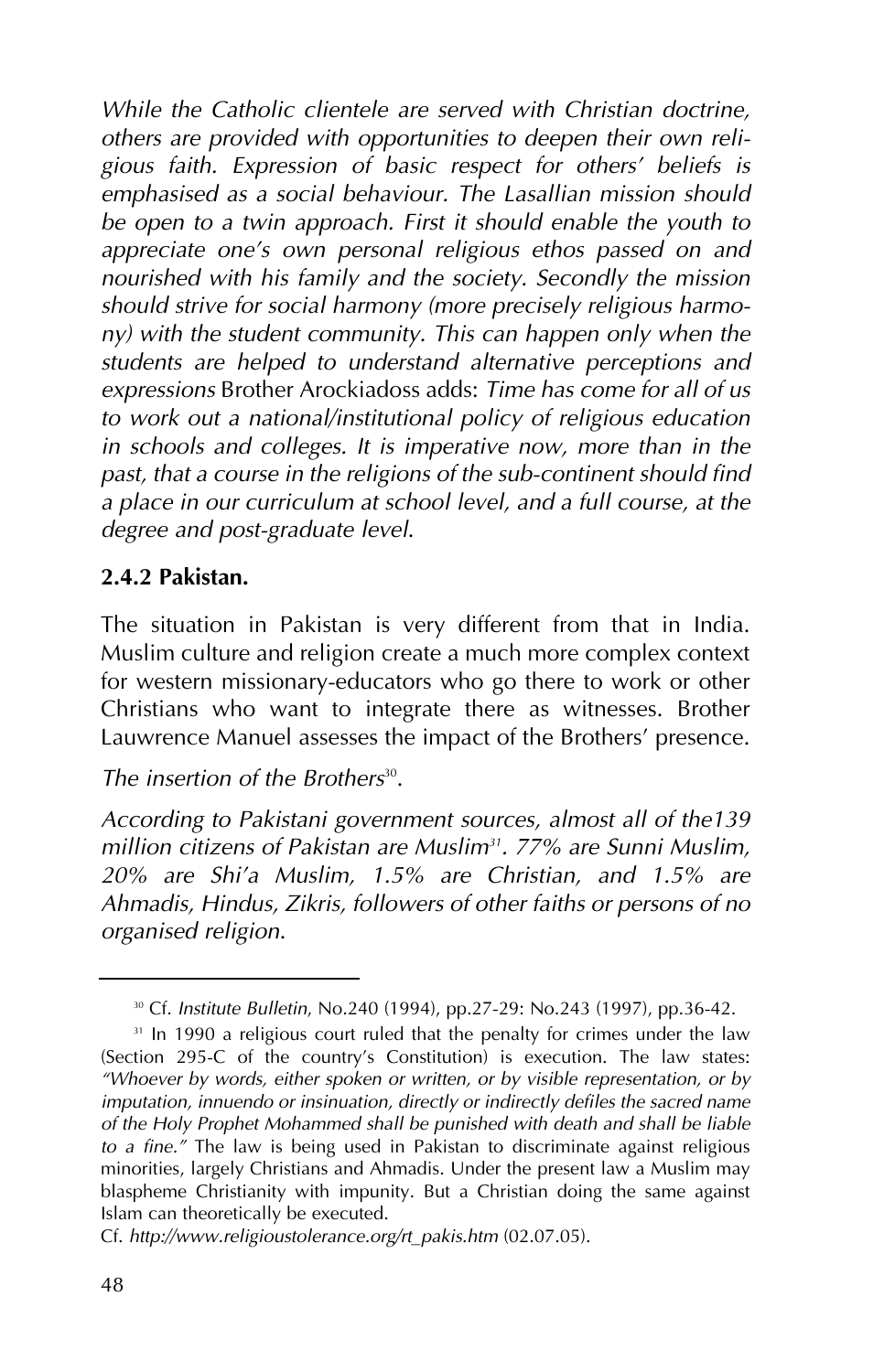Being part of the Christian minority, the Brothers have had to invent ways of being part of Pakistani society, while, at the same time, being faithful to the Lasallian charism and close to the social reality. Education in schools lends itself to this in a non-Christian situation. Tied to secondary schools, the Brothers offer boarding facilities to youth coming from isolated villages without access to higher secondary schools (Multan), to children from broken families or for orphans (Karachi), or simply to attend the Brothers' institution (Khushpur, Faisalabad). *The Brothers have run the Catechist's Training Centre in Kushpur for the last 42 years. This centre provides catechists to every diocese in Pakistan. Its services are invaluable. Attached to the centre are a literary centre, a cooking class and also a driving class*.

#### *Practising inter-religious dialogue.*

None of our institutions has formal dialogues with the non-Christians. Ours is a living dialogue. We teach our students to respect and work together. Our institutions are mostly a mixed crowd of Christians and Muslims. This gives an excellent opportunity of living and working together. In our schools we have all our activities run by mixed groups of Christians and Muslims. The school/hostel climate requires everyone to work in harmony. There is no distinction made between the two groups. The same spirit is promoted in our relationships with the parents and families. To promote the same spirit the schools provide scholarships to poor students whether Christian or Muslim. So we promote not just tolerance but acceptance, friendship and equality. The spirit of the morning reflection is one of unity and family. It is implicitly understood that we all try to promote unity and understanding. In fact, the Muslim teachers are proud to call themselves Lasallians. They are proud to belong to the Lasallian family.

### *Limitations to inter-religious dialogue.*

What we find very strange is the fact that we are able to get together for many purposes - meetings, discussions, parties, games, we even pray together in the school. But we do not dare to go to their place of worship and pray together there. How is it that, besides exceptions, we cannot get together in our place of worship? That is the one place that should promote harmony. Neither do we go to the mosque nor do they come to our church.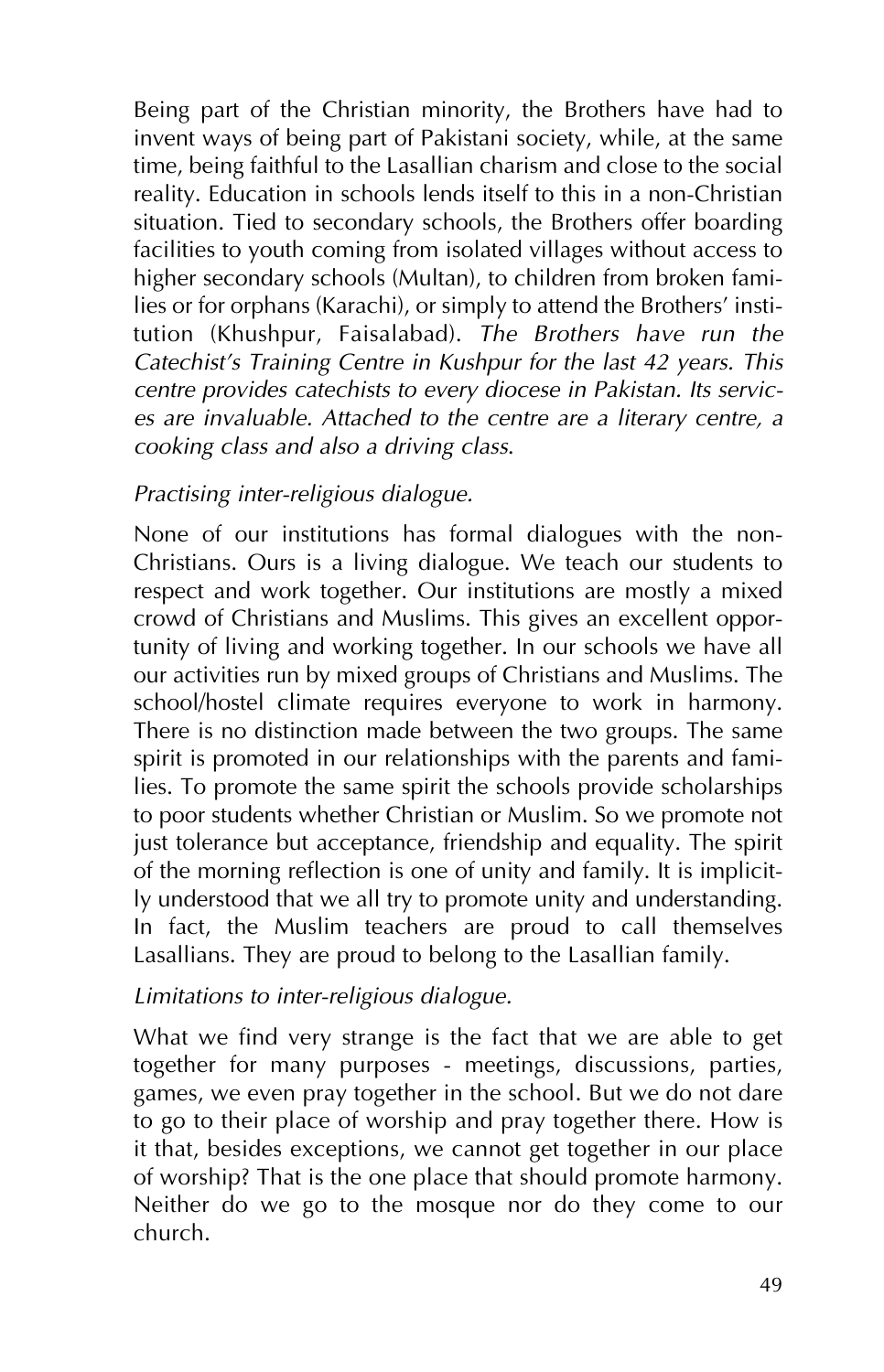One bone of contention has been the fact that the Muslim accepts Christ as being a prophet. But we do not accept Mohammed!!! Personally I think we should accept him as a prophet, meaning a teacher. He was a religious teacher, he was able to unite his people, and he did get rid of many evil practices of his time. We believe he genuinely tried to direct his people towards what was good. I believe we are not open enough to accept him.

Our affiliation with the western world is one big set back. A western country is a Christian country in the minds of the Muslims. So when America occupies Iraq, the majority here automatically believes the Christians want to subjugate the Muslims. As a consequence the Christians have been attacked and killed in several incidents. The attitude of the western countries towards Muslims it appears is not positive. This has created a dilemma to the Christians here. Our inability to teach the many illiterate citizens has been a big setback. Extremism is widely prevalent among the illiterate. How do we come in contact with them? How do we create situations to reach them? These are a few questions that go begging for an answer.

#### *Proclaiming the Gospel in a non-Christian society.*

In the Pakistan context, we do not think or dare to proclaim the Gospel as we do in a Christian society, except to the Christian community. The only time we can get the Muslims to listen to the scriptures is when we have functions that always begin with the reading of scriptures both Muslim and Christian. So both communities have equal opportunity to listen to both books - Bible and Quran - being read. But we just do not promote human values alone. There are good religious values in the Quran, which we inculcate in the Muslims. One has to ask the all-important question: Who is a true Christian? The one who is baptised and has the label of Christian, or the one who has the Christian spirit? If we accept that the Christian spirit is more important then we need to be assured there are many Muslims who are Christians with the Muslim label. In other words, divine revelation does not come only through Christian scriptures. Other holy books are also valid means of revelation. Of course we do give a special place to the Bible.

### **2.4.3 Thailand.**

Ethnic Thais, who make up three quarters of the population, dom-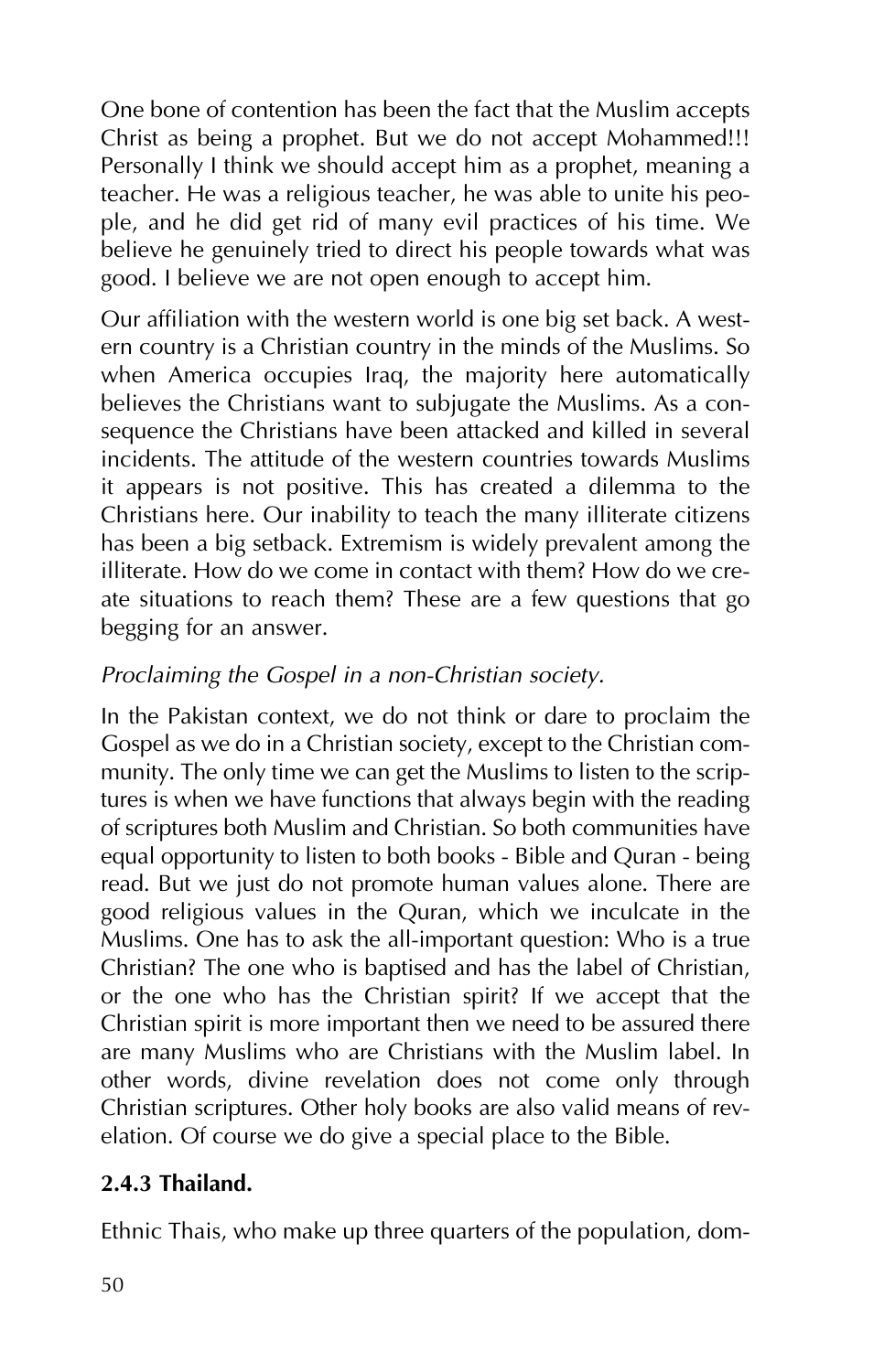inate Thailand's population $32$ . There is also a large community of ethnic Chinese, who have historically played a disproportionately significant role in the economy. Other ethnic groups include Malays in the south and various indigenous hill tribes. Buddhism of the Theravada confession is the principal religion of the country. 94% of the country's population adheres to it. 4% are Muslims, 0.5% Christians, and the remainder Hindus, Sikhs and other religions. Schools teach Buddhist tenets and morals as part of the curriculum except in Muslim areas in the South. The Thai language is Thailand's national language, written in its own Thai alphabet, but many ethnic and regional dialects exist and English is commonly taught in schools.

#### *Entering the inter-religious realm.*

Brother Victor Gil explains how much his personal experience of moving out of his home country and self-evident Catholic culture has marked his subsequent involvement in Thai culture and Buddhist spirituality. All his life proved to be an ongoing effort to link up the mystic spirituality of Spanish and French saints with Buddhist traditions.

As a child, in a small pueblo of Castilla in the 1950s, life was not different from that of the Middle Ages with only one culture lived in the context of Christendom. However the anticlerical attitudes of some people were quite apparent. During my stay in the juniorate even though uniform in practice there was a lot of experiences from the different regions of Spain first and then different countries (in the Saint Maurice Exile juniorate we were from 13 different countries and the same applied to the novitiate in Bordighera). After being exposed to the Spanish culture up to the age of fourteen came four years of French culture in France followed by two years of English culture in England and then a lifetime of Thai culture in Thailand. Learning the languages and history of these countries as taught to the students of these countries gave me a view of the reality of different cultures with their variety, richness and prejudices. The heroes of one country are the villains of another country. The intercultural dialogue has still a long way to go to be objective and scientific espe-

<sup>&</sup>lt;sup>32</sup> Population of Thailand: 64,265,276.

Cf. *http://www.allyoucanread.com/population.asp?id=170* (02.07.05).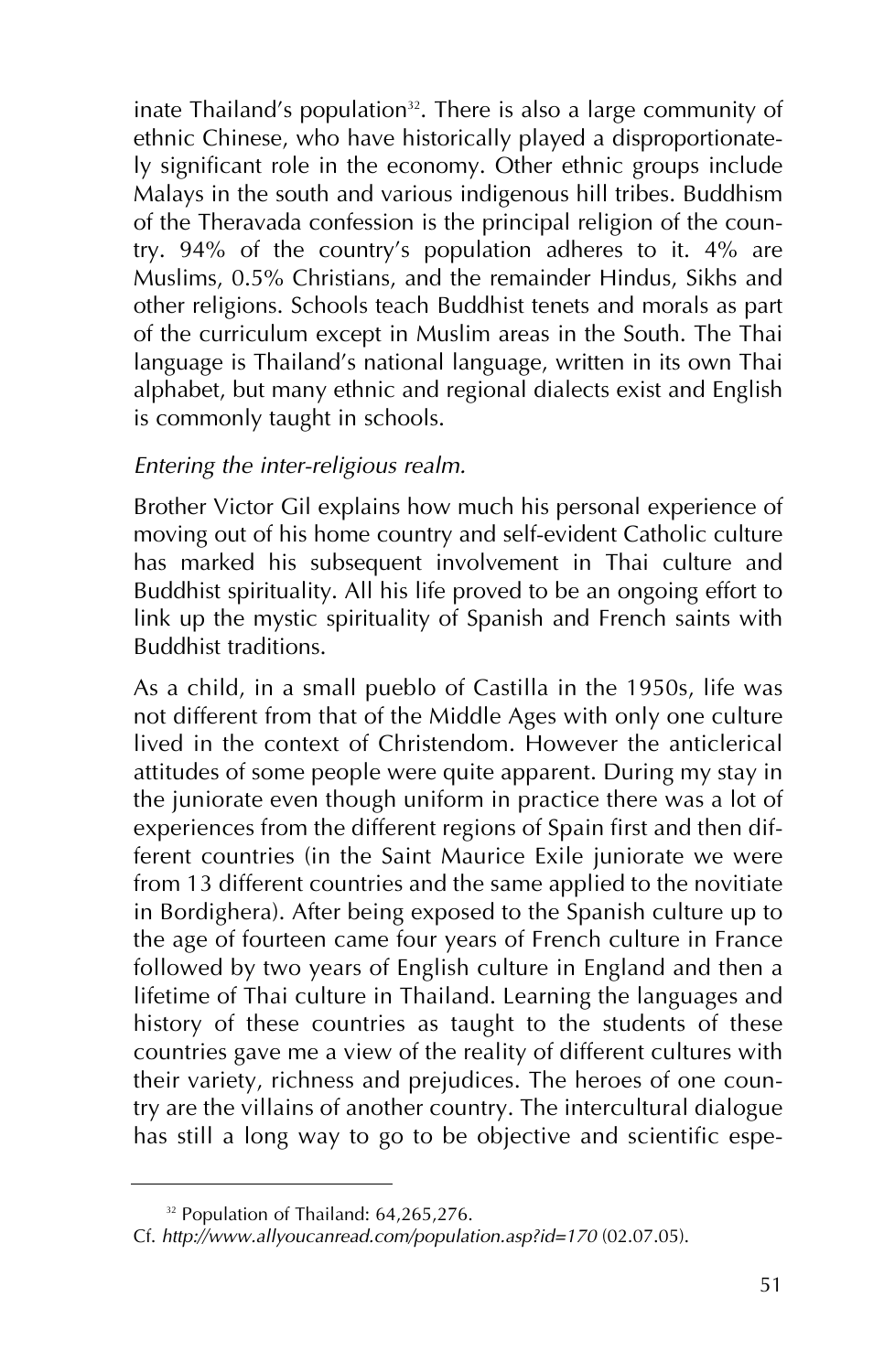cially in the teaching of history. So much of culture is pure country propaganda.

# *Inter-religious dialogue.*

My first contact with other religions was coming to Thailand in 1964. I was fascinated by the teachings of Buddhism. I could not stop seeing many similarities between the teachings of the Holy Founder and Buddhism; purity of heart, recollection of the mind, control of the senses, separation from the world, and the importance of meditation are some of the aspects that have contributed to my understanding better the teachings of the Holy Founder and appreciate Buddhism.

I have studied and practised for a while Transcendental Meditation (from Hinduism) but I came to appreciate the method and theory of Buddhist Meditation better. Both have contributed to a better understanding and practice of the method of Mental Prayer and the teachings of Saint John of the Cross and Saint Teresa of Avila.

I have spent many thousands of hours helping with the translation into Thai of the eight classic books written by Saint Teresa of Avila and Saint John of the Cross. I felt the Thai Catholic vocabulary for spirituality to be very limited because it tried at all costs to avoid using Buddhist terms. It was only when we came to understand that some of the teachings found in Buddhism and in Saint John of the Cross have a common source in early Hinduism that a lot of common words in Buddhism can be accepted by the Thai Catholic discourse.

I have found that our best interlocutor with Buddhism is Saint John of the Cross. This is the reason for spending so many hours in the translation and presentation of his teachings. His doctrine of interior silence and purity of heart are also at the heart of Buddhism.

At the present time my personal dialogue with Eastern religions is on the concept of God. Is abandoning the idea of the personal God-Father (with all its anthropomorphisms) for that of a non-personal God progress or recession in the spiritual life?

*Living dialogue.*

Living in a country where the big majority is Buddhist one has to practise inter-religious dialogue in life every day. Our schools are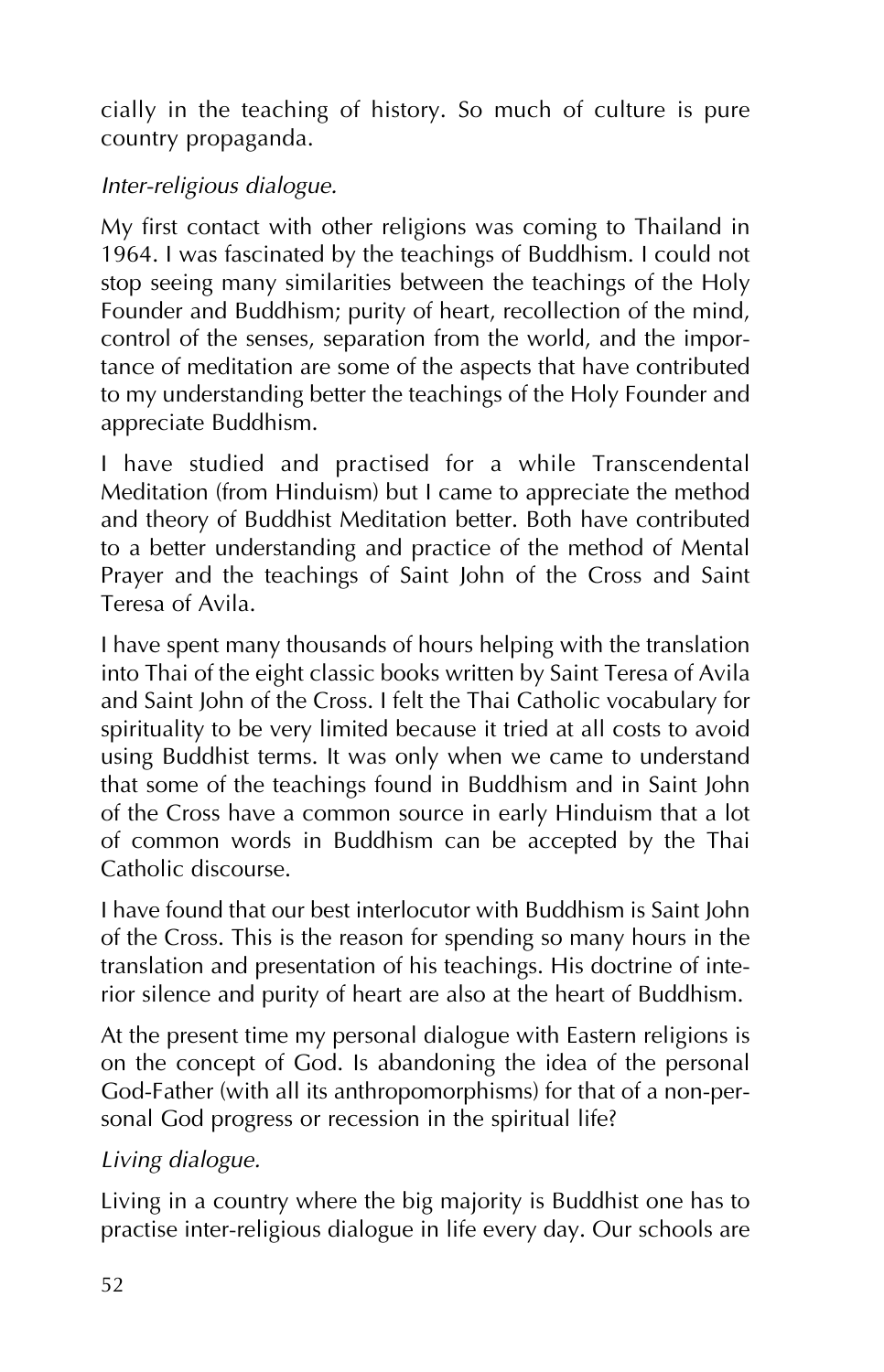places where official discourse is not taking place at the theoretical level but at the practical level. Positions in the school (even that of Headmaster) are not made on religious affiliation (2 out of 3 of the Headmasters of our three schools are Buddhist). Catholic teachers do not get any special treatment even though at times they would like some special privileges by the fact that they are Catholics in a Catholic school. However, we give special facilities for Catholic students and Catholic teachers to be accepted in the schools.

Weddings, funerals, Holy days are occasions for practising living inter-religious dialogue. We go to their celebrations and they come to ours. Peace and cooperation between religions are seen more important than aggressive proselytism.

However, I feel that many Catholic leaders (religious, priests and laypeople) are confused about the need to proclaim Christ. They seem to think that since all religions help to make good citizens then there is no need to present Christ. At times I do not know whether a more positive presentation of Christ would not have been a better choice rather than just silent prayer. Many of these leaders say that since all religions bring people to heaven then the need to present Christ to them is optional. So, they say, no need to announce Christ. What would the Apostles say? A few years ago I wrote an article in Lasalliana comparing the doctrine of a contemporary Buddhist philosopher regarding progress of the spirit with what the Holy Founder says about being able to see things by the eyes of the flesh, the eyes of reason and the eyes of faith. These three levels are considered as stages in the progress of the spiritual life in both writers.

The Second Vatican Council has tried to waken up the Catholic doctrine and enter into dialogue with science and the secular culture. This waking up of Catholicism has had its mirror image in some of the main Eastern religions that once weren't much alive but lately have shown a tremendous resurgence and making them more self-confident.

Secularism is on the rise in the East. But it is not the aggressive anti-Christian secularism found in Europe. In the East it is more a practical positivism that is invading all spheres of life. However religion is still contemplated as something good and positive. Even when critical of some of the practices of modern religious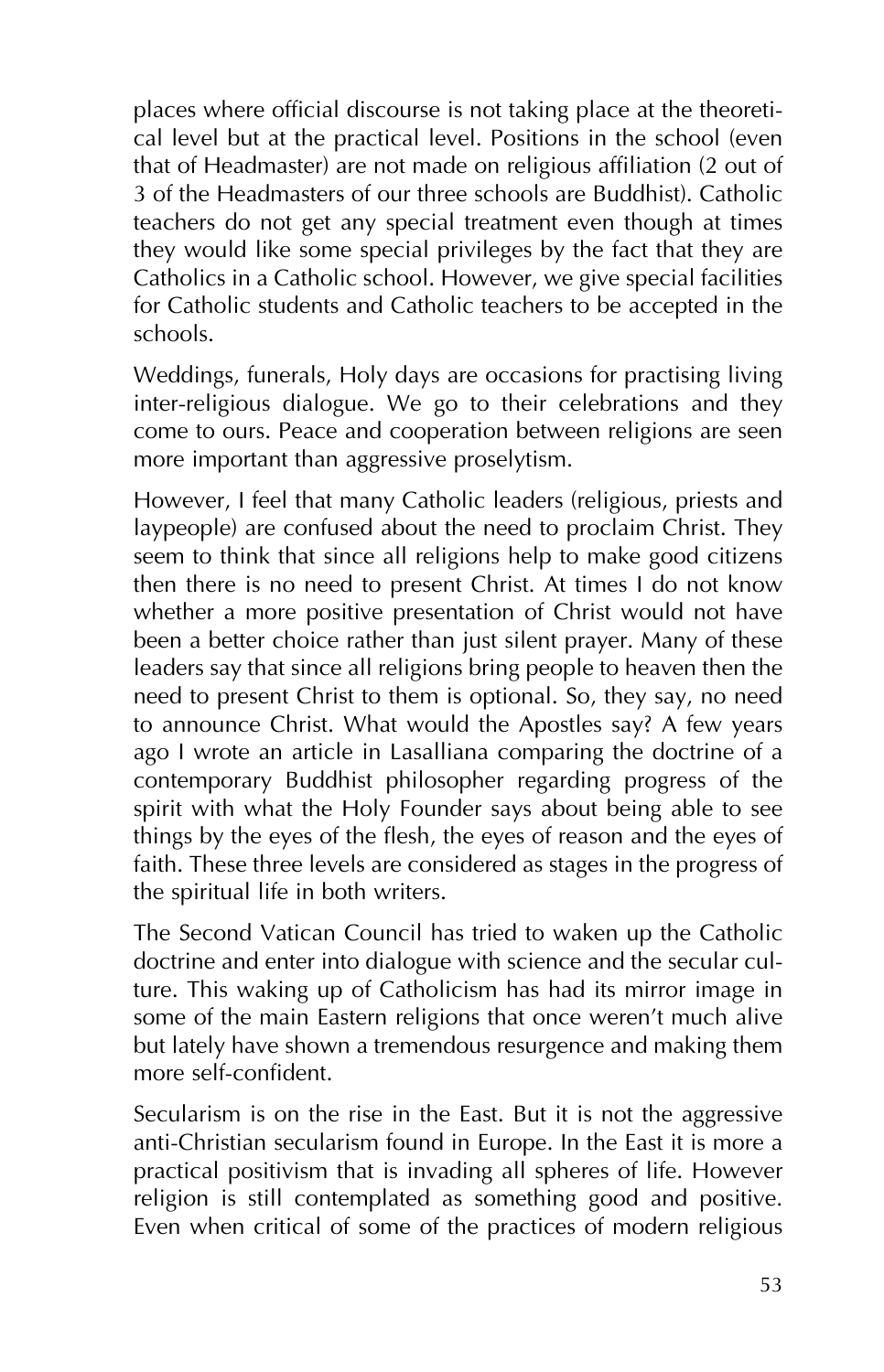practice there is still appreciation of the value of religion; this does not seem to be so in the secularism of Europe. Religions are not enemies of each other needing secularism as the referee; but it is the most powerful common enemy of all religions. That is why peace among religions and common understanding are so important.

## **2.4.4 Malaysia.**

Br John D'Cruz attests: In Malaysia<sup>33</sup>, our multi-ethnic population comprises: Malays (62%), Chinese (23%), Indians (7%) and those of other ethnic origins including non-citizens (7%). As far as religion is concerned, almost all of the Malays are Muslims, and most of the Chinese are Buddhists or Taoists or Confucians or a mixture of all three. About 85% of the Indian community is Tamil, and most of the Indians are Hindus. At most, Christians would form about 1.2% of the total population and would consist mainly of Chinese, Indians and Eurasians.

### *Lasallian insertion.*

Running schools would be the main work of the Brothers, and in these institutions our pupils would mainly be in the same proportion as the national representation mentioned above. However, in some cases there would be a bigger population of Chinese rather than Malay students in our schools. The same would also hold true for our Staff personnel.

However, the situation is not comfortable for several reasons. Although 45 schools belong to us in terms of ownership of land and/or buildings, more and more the Ministry of Education are the administrators as far as day-to-day operations are concerned: salaries. transfers, 'hiring and firing' of teachers, etc. We are all part of a national system of education. We also notice over-much Government interference in the schools of some religious communities. We have only two Brothers who are Headmaster/ Directors of our schools and it is not always easy to have a Christian, let alone a Catholic layman to be appointed as Head of our schools. Malay is the official language and Islam the official religion in Malaysia and a certain measure of Islamisation is part

<sup>33</sup> Population of 23,092,940.

Cf. *http://www.allyoucanread.com/population.asp?id=105* (02.07.05).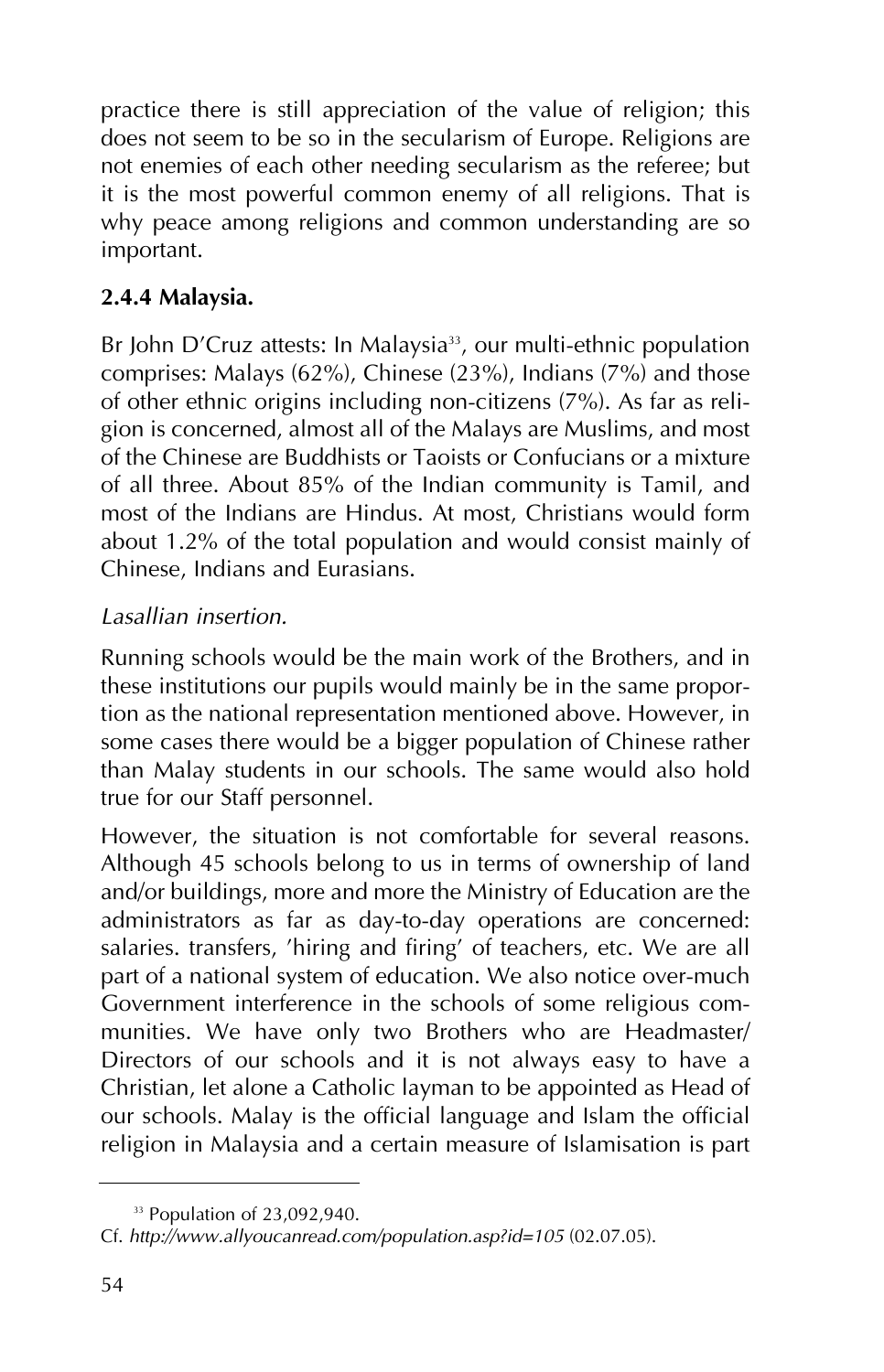of the overall educational policy. We, Brothers, don't have the resources to convert our schools into Private schools. In those places where we have started various non-formal Projects in favour of the poor, it would be quite rare that we would be supported by the Government or that Muslim pupils would be allowed to attend.

### *The impact of the situation on the presence of the Brothers.*

First of all, a clash with the political and religious situation in the country has helped in awakening awareness of some priorities in our involvement. We want to promote a more personalised spiritual life, placing the accent on solitude, silence and meditation, and on dialogue with the different spiritual traditions, and being implicated in common undertakings. And our direct involvement with the poor would merit more importance than administering large institutions which encourage academic diplomas and lucrative careers.

But likewise, it has enabled us to discern better our prejudices, our stereotypes and a lack of openness towards 'others', different from ourselves. We think we have the true religion. Our educational strategies suffer from an implicit proselytism. We are hesitant to give credit for the constructive contribution of persons of different faiths working together. Some have no confidence in principals belonging to another religion. And then, we do not offer teaching on all religions in all the schools.

In order the better to fit into the existing reality, we could adopt certain strategic positions. We could negotiate with the government to secure more authority in our own schools; take more initiatives to develop pastoral care in schools; form Catholic teachers in a Lasallian spirit; take better control of what we can cope with in all honesty; fit better, both Brothers and lay folk, into poor areas and devise, on an experimental basis, new approaches for their educational needs

That supposes that at the same time we can distance ourselves from other attitudes and models characteristic of an educational system which is self-sufficient, graded, aloof from the environment, and with everything planned in advance.

Lasallian pedagogy emphasises dialogue, simplicity, the formation of learning communities, and collective involvement.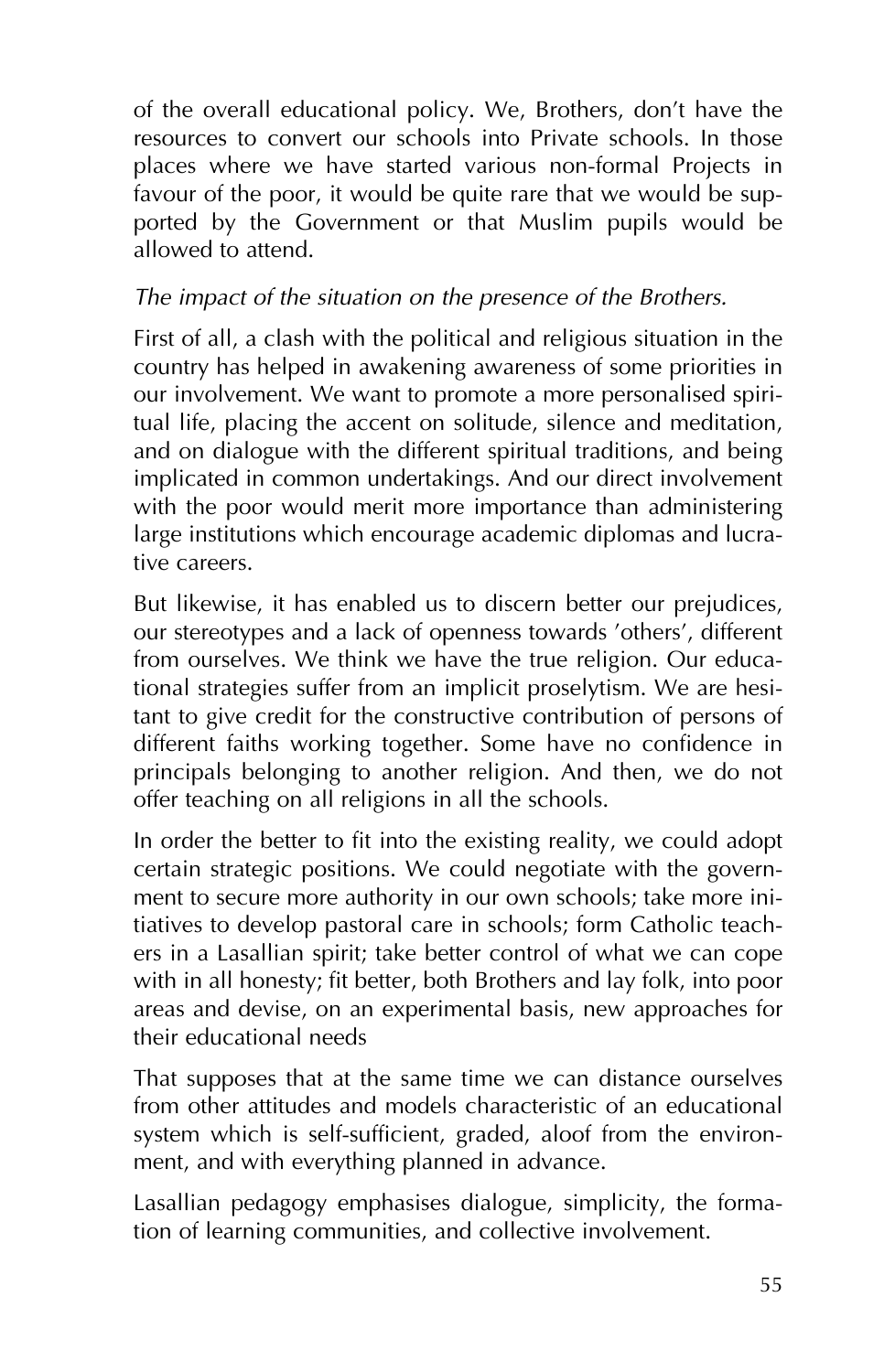## 2.4.5 Japan<sup>34</sup>.

#### *The religious situation in Japan*35.

Brother Jorge Gallardo de Alba reminds us that the traditional religions in Japan include Shintoism, Buddhism and Confucianism.

Shinto (The Way of the Gods) is the name given to religious practices, which were indigenous to Japan before Buddhism was introduced. It is concerned with humanity's relationship to nature, to agriculture, and to society. Harvest festivals are Shinto events. Shinto also concerns itself with community relationships, hence marriages are usually Shinto ceremonies. Shinto is more concerned with pollution than morals. For this reason, Shinto offerings are free of blood and include rice wine (sake), rice cakes (mochi), and entertainment such as dances and wrestling. Shinto shrines are marked by a torii gateway. The deity is usually represented at a shrine by a symbol such as a mirror.

The richness of Buddhism and its ties to Chinese culture helped it gain support at the Japanese court. Buddhism also answered spiritual needs which Shinto neglected, such as questions of morals and life after death. By the Nara period $36$ , the court supported the spread of Buddhism and sought to link the government to the grandeur of institutional Buddhism. Thus the emperor, who claimed descent from the Shinto goddess, also supported the spread of Buddhism. In addition, while Shinto dealt with issues of this world (crops, social relations, clan ancestors), Buddhism concentrated on ethical and metaphysical issues. Weddings may be a Shinto ceremony, but Buddhism deals with morality, funerals and questions about the future life of the human soul.

Confucianism is a social ethic imported from China. There is little institutional evidence of Confucianism in Japan, but its values

<sup>&</sup>lt;sup>34</sup> Japan's population is expected to peak out at 127.74 million in 2006, and then move into a period of decline. In 2003, the population of the elderly (65 years and older) was 24.31 million citizens and constitutes 19.0 per cent of the total population. The speed of aging of Japan's population is much faster compared with Western countries and is expected to continue expanding rapidly in the years ahead topping the 20 per cent level by 2006.

Cf. *http://www.stat.go.ip/english/data/handbook/c02cont.htm* (05.07.05)

<sup>35</sup> *http./www.geocities.com/buntarim/JReligon.htm* (05.07.05).

<sup>&</sup>lt;sup>36</sup> Buddhism spread to Japan from China, from 518. In 710 the capital of Japan was transferred to Nara, in the North.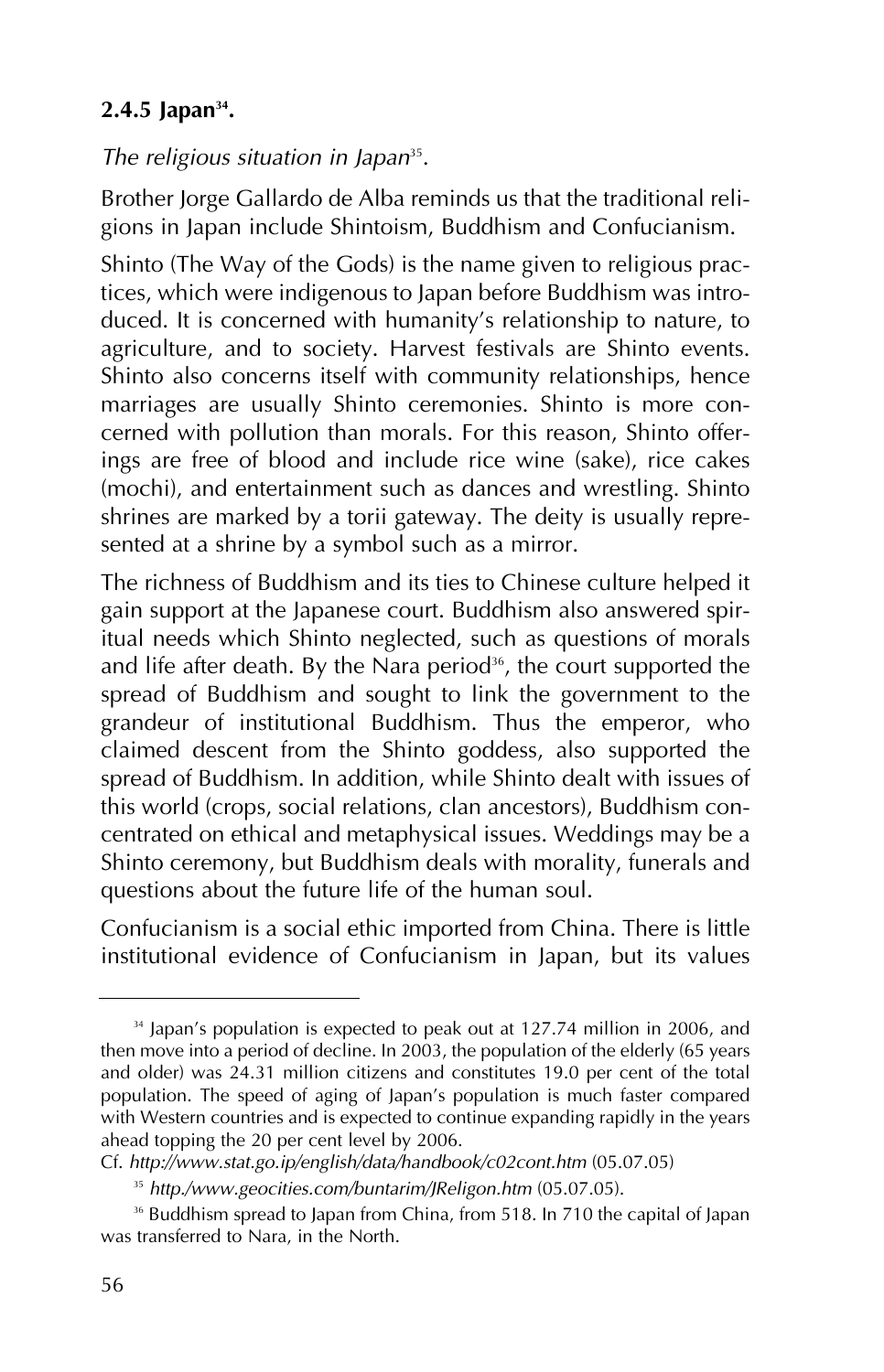have powerfully influenced Japanese society. Confucianism emphasised the need to find one's place in the greater social order, starting with one's own family and to be a responsible member of the social units to which one belongs.

In Japan, the nature of the seasons determines the manner of thinking about and understanding God. Most Japanese do not look upon themselves as 'religious', but the majority take part in the religious festivals such as the Shintoist and Buddhist feasts. They are celebrated according to the rhythm of the seasons: the festivals of sowing and harvesting, of the new and full moon, of fertility and death. Tragic events like cyclones, earthquakes and undersea upheavals are calamities affecting the whole population of these islands. They have influenced ideas about life in this world and eternal life, and about the permanence and transcendence of persons and things. When the Japanese are questioned about their belief, they give the impression of being embarrassed at being precise about their belonging to a formal religious system. A typical, humorous response says that "they are born as Shintoists, they marry as Christians, and they die as Buddhists". That reveals the relative nature (insignificance) of the question.

As numbers go, Christians make up an almost insignificant minority: only 0.8% of the population represent the different Christian Churches (443,644 Catholics, 639,000 Protestants). But while being a minority, Christianity enjoys, in Japan, complete liberty to carry on its evangelising activities. And Christian educational institutions have a solid reputation. Nearly 300,000 youths, the great majority of whom are not Christians, often attend Catholic schools across the country.

Speaking of statistics, the Brothers have 2,371 students, 2,347 of whom show no religious affiliation. All told there are 19 Catholics and 5 Protestants. That means that 98.8% really declare that they are secular. (Probably no one would identify himself as an "atheist" in the technical meaning of the term).

#### *The impact of this situation on the Brothers.*

Our various forms of apostolate have adapted to the peculiar character of the country, and our educational activity has been transformed by it. The attitude of our students with regard to education in general is pro-active. Given the reputation enjoyed by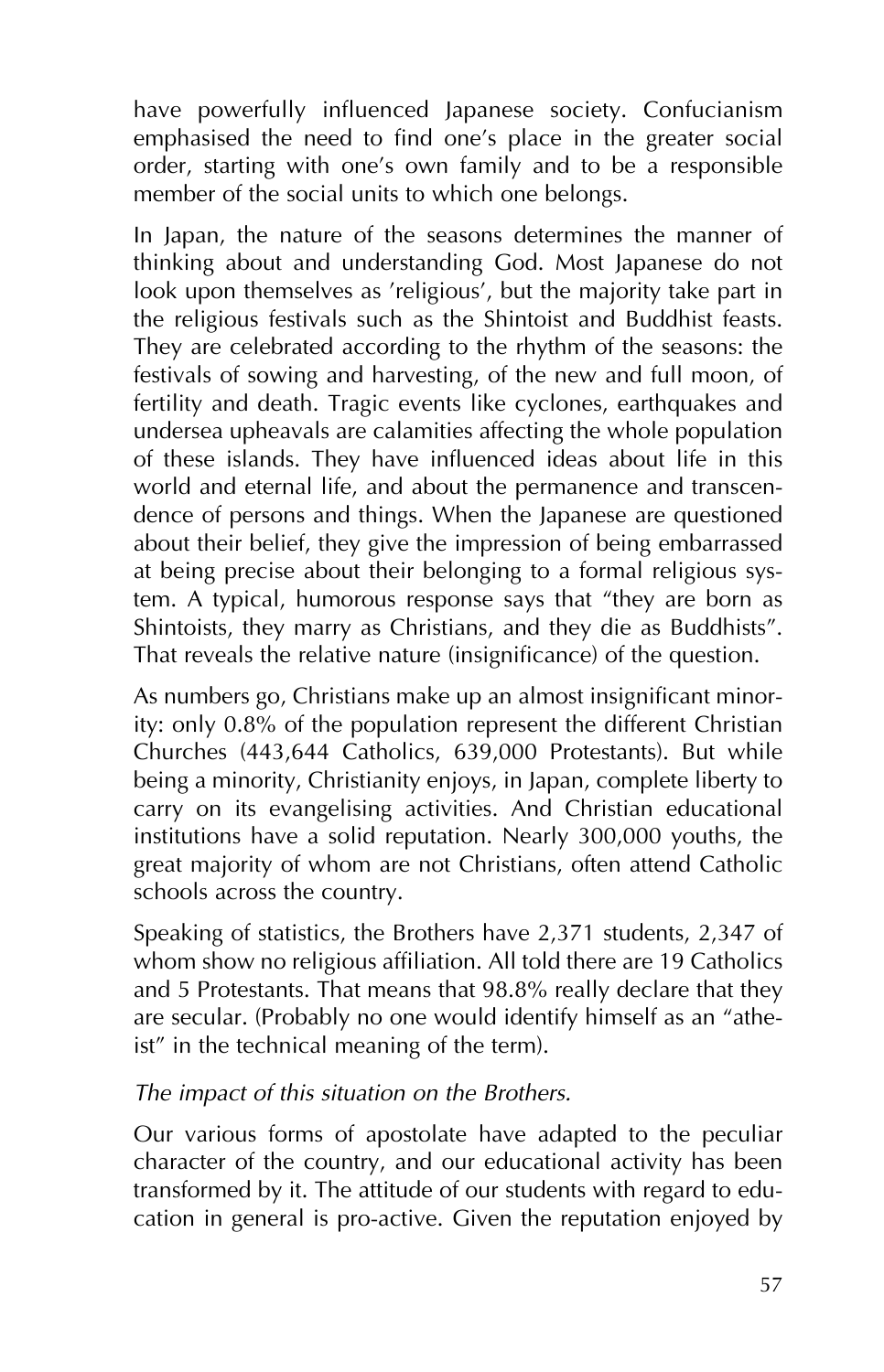the kind of education provided by our institutions, the students are motivated to study. In what concerns religious education, and after the novelty of first contact with the Bible, the young people show something of an indifference, without casting aside, in any way, either the content or religion as such. And our lay collaborators are very devoted to their tasks. The religious dimension of their involvement vis-à-vis students entrusted to them is looked upon as secondary, even insignificant.

Educational methods are traditional in the general sense or the term: large classes, the presentation is synonymous with lecturing, a strict way of evaluating knowledge, memorisation has priority over experience. The teaching methods are in line with the system of examinations for entering university which applies across the country according to a strictly arranged order. Our schools fit into it each year in keeping with the results of the graduating class. Moreover, the titular teacher of each group takes on somewhat the role of formator, counsellor and guide. His teaching load is reduced so that he can take better care of his students' needs. Regular meetings with individual students present special opportunities for a rounded education.

The emphasis is on five specific values: 1/ "guiri" or the fulfilment of duty; 2/ interpersonal relations based on the binomial "senpaikohai", which means: respect for the elderly and the duty of protecting the young; 3/ "dantai", or the sense of the group; 4/ "shori" or victory: the personal effort to develop competence and reach a goal; 5/ "haji" or shame: being careful about yourself and your activities so as not to be a cause of shame to yourself or to the reference group.

### *Making the meaning of the mission accessible.*

Before even assuming that Lasallian education should be open to a concrete reality, we would, firstly, in the case of Japan, have to respond to the questions and expectations that our lay collaborators put to us in December 2004 on the occasion of the Chapter of the Delegation. Everything considered, what is the vision, what are the means, and what is the style peculiar to Lasallian education? We would like to see the Brother, such as he is amongst us and with the students as the witness of that invisible world (Christian?) which we perceive intuitively. Perhaps, then, rather than ask the question: How do we "Lasallianise" our education in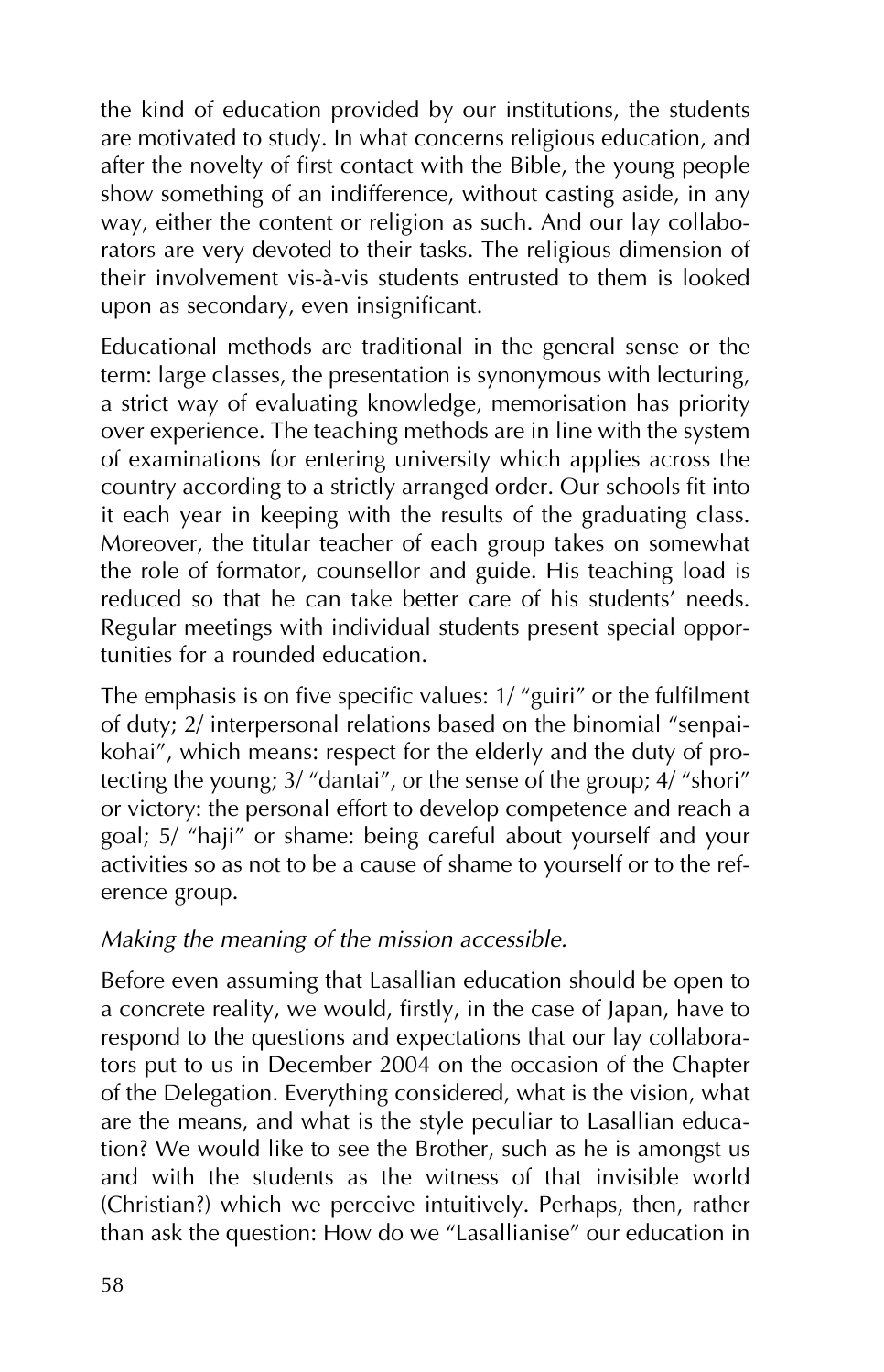Japan; we would have to ask other questions: What does De La Salle come to Japan to do? Why is it here and at this time?

The specific imprint that our Lasallian institutions have left here, in Japan is indeed toleration and respect. Although religious education is compulsory, we exert no pressure or blackmail (emotional or academic) 'to lead the young nearer to God'. Faith is a gift of God, which cannot be taught, which certainly cannot be imposed. The students appreciate this freedom, and perhaps thanks to it, it is possible for a group to show an interest, of their own free will, in one or other aspect by virtue of their participation in activities of the Christian formation circles, or by their presence at Mass, which the school organises every week.

The figure of John Baptist de La Salle is a unifying element. Around his person, teachers, students and especially the former students feel that they have an identity, independently of the religious orientation of this person or that.

In our centres, expressions like 'the Lasallian family' as well as 'the Lasallian spirit' are in everyday use. But, subconsciously, for the majority of those in contact with us, these expressions are, above all an inspiration and an open invitation to bring about the dream of local and universal brotherhood.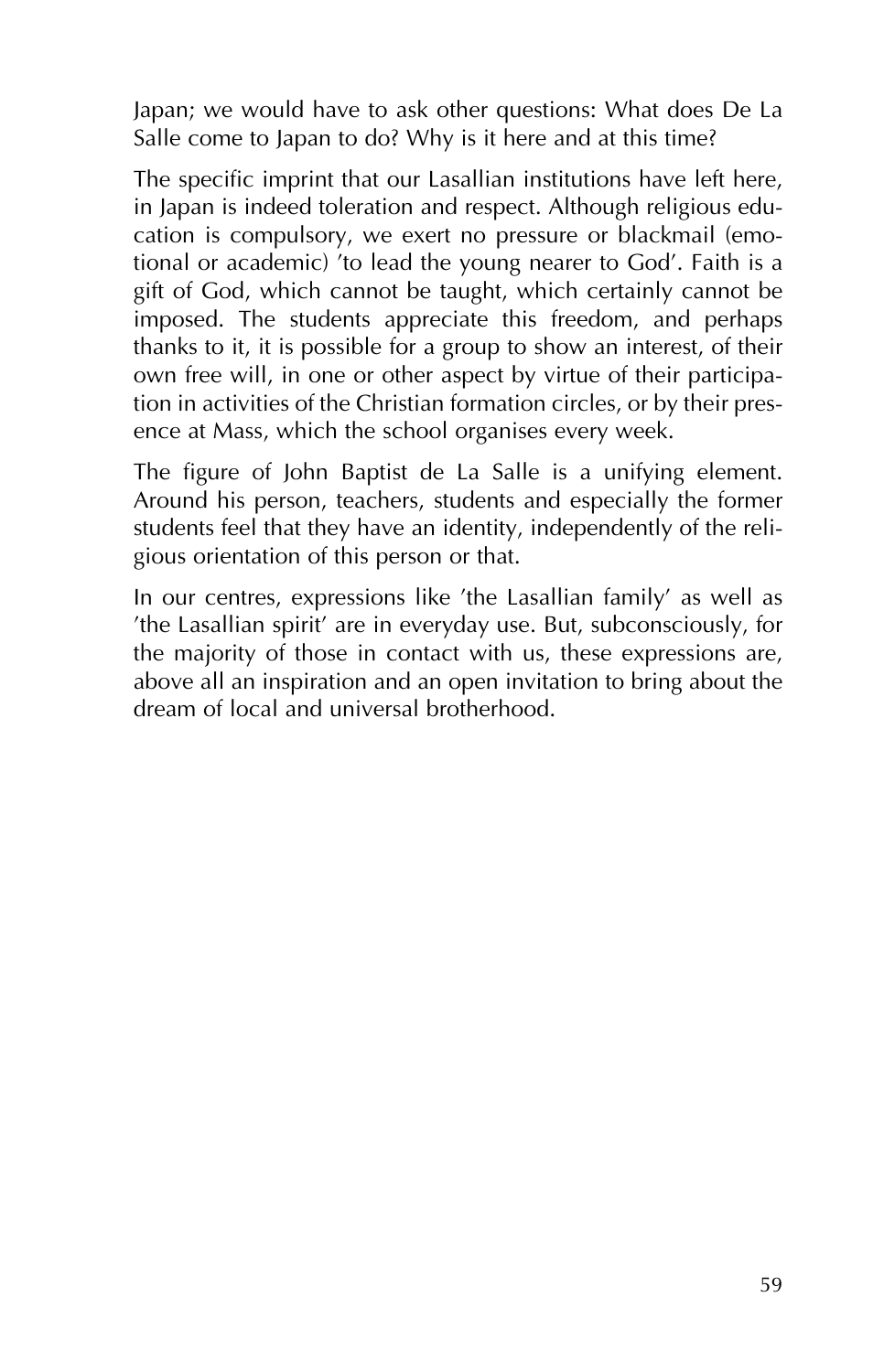# 3. Epilogue: This dossier gives food for thought

From reading through these different testimonies and listening attentively to the affinities and priorities peculiar to each involvement, certain themes spring forth. Of course this is not an exhaustive selection of the involvements of the Brothers in an intercultural and inter-religious milieu. There is much more to be told on this subject. And, indeed, each reader structures and interprets, in his own way, the facts placed before us from such different situations. The dossier remains open, halfway between a series of awareness-raising and concrete involvements on the one hand and on the other an in-depth reflection at the very heart of an international Institute which is becoming more and more diversified in its models of identification with its historical inspiration.

Five themes are suggested by way of direction for a more focussed reflection with these contributions as starting point.

# 3.1 Personalise the involvement with regard to a preferred public.

It has already been emphasised that very special circumstances and disturbing events have lead some Brothers to choose a different workplace, a different style of involvement, outside the beaten paths, closer to the urgent needs and critical situations experienced by some categories of children and youths. Their course of action is the expression of a movement towards innovation encouraged by the General Chapters since 1966. The new initiatives have often sparked off heated discussions: Why abandon the school? Why take care of marginalised youths, druggies, street kids…? More recently Françoise Gros and Francine Vaniscotte have reported their comments on innovative initiatives in the Institute: the poor in all their variety are the preferred "clientele" targeted by the Lasallians, with the risk of scattering isolated actions or of parcelling out small operations in the midst of great networks to the detriment of the vocational training of working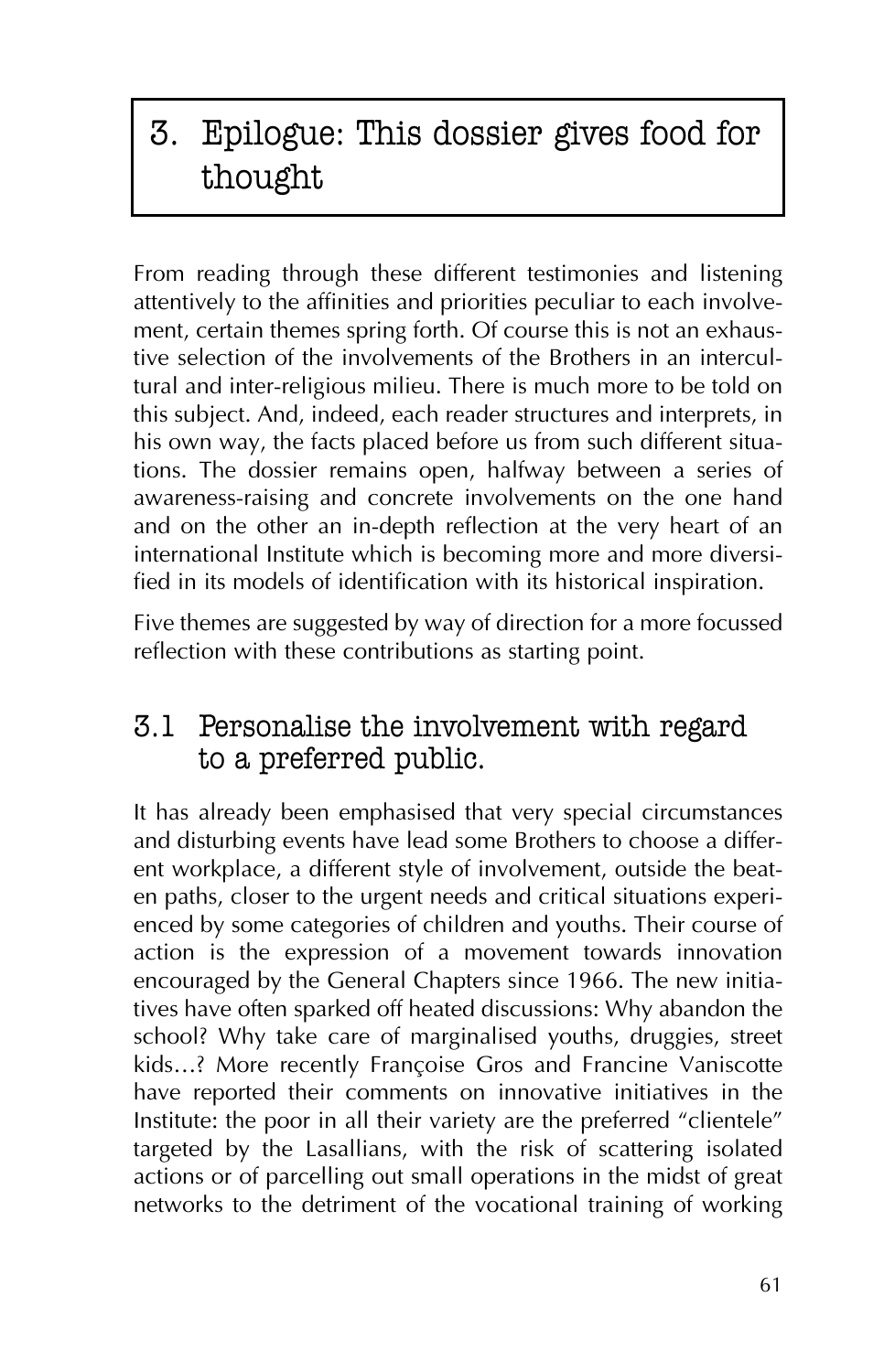class children, which was the historical and priority goal of the pedagogical activity of the Institute<sup>37</sup>.

There is, however, an essential dimension which seems to emerge from a good number of the testimonies brought together here. The protagonists have not solely been solicitous to avoid "turning their clients into conventional middle class people", to meet up with the poor and the helpless, but, above all, they seek to experience direct contact with people at risk in contemporary society. They are seeking a point of insertion where they can live to the full the creative dimension of the pedagogical act: the formation of the human person, building up the dignity of persons, getting totally involved in it with his personal sensitivity, forging links which are real and supportive, setting up working and living conditions in order to foster full development, which are supported to such an extent by modern society and the Church. Basically, in going through the experience they find again the 'foundational' intuition of John Baptist de La Salle. The current needs peculiar to a rapidly changing society demand that they be made part of the 'first generation'. Direct encounter with the persons concerned, the risk of innovation, personal development of the interpersonal operation of a commitment seem to be the a-b-c of the success of a mission. It is as if they wanted to guarantee the truth and veracity of their commitment, the impersonal dimension of big institutions and of classic educational procedures having become unbearable. Is it an invitation to the Institute to be more attentive to the risks associated with the bureaucratisation of education in schools, to the repetitive, alienating nature of institutionalisation and to reading a charism into the impersonal professionalism of a democratised school? So when do the Brothers live the charism of their Lasallian vocation? Given the diversity of geo-political situations and of places of insertion the answer today is not as evident as it was two or three centuries ago.

<sup>&</sup>lt;sup>37</sup> An analysis of Lasallian projects in 25 Districts, Final Report, October 2004; Lasallian Initiatives: towards a new identity? Final report of research carried out from 2002 to 2004, Texts in manuscript, National Institute for pedagogical research, Paris, and MEL, Rome.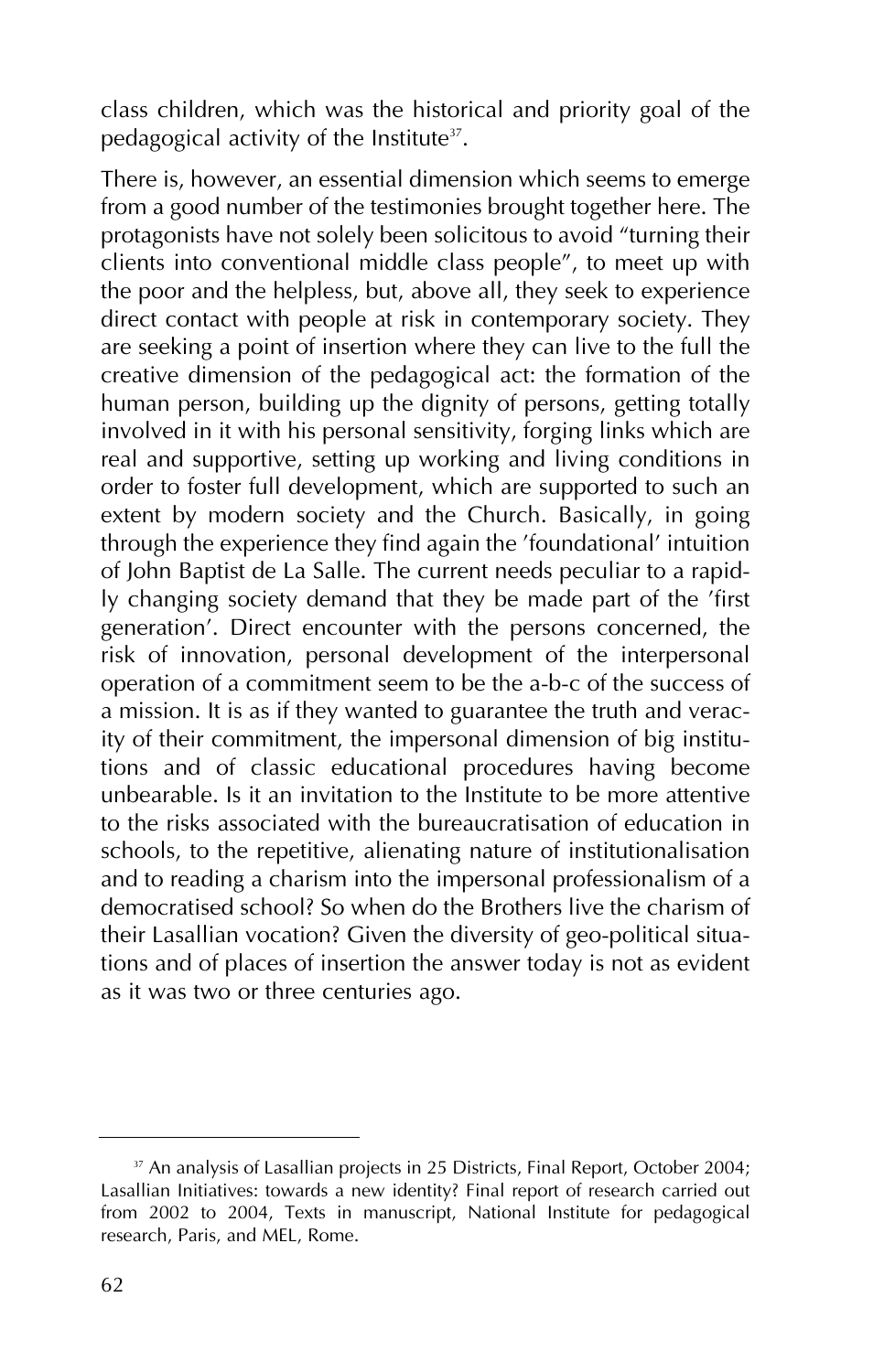# 3.2 Be changed by the other, rather than change the other.

A second awareness-raising matter springs to mind. Encounter with the 'other', who is fundamentally different, who finds himself on the other side of the tracks, who was initially the object of education, is revealed as an influential actor. Many of our witnesses indicate to what extent they have been deeply impressed by the humanity, the culture, the religious sensitivity, and the personal integrity of the other who is different. The other, meaning the poor, those excluded, the migrant, the refugee, the Muslim, the Hindu, the Palestinian, the Jew… dislodges the professional educator, the evangelising missionary, the representative of the 'superior' civilisation of the western world. It is a matter of changing perspective from the  $17<sup>th</sup>$  century, where each one was supposed to remain on his rung of the social ladder, because that was the divine will. It appears that becoming aware of the importance of the other, whatever his social position or his origin, has turned the educational relationship upside down. For sure, in the  $16<sup>th</sup>$  century, Bartholomew de las Casas O.P. committed himself, body and soul, to defending the basic human rights of the Indians against the devastating effects of the juridical system and the colonising ideology of the Europeans, supported by the Catholic Church of the time.

The Brothers took their place in the school of the groups which questioned them in their security. They were lead on by contacts with the "other", outside the usual clientele in our institution, to reinterpret the very content of their solidarity and their commitment. There was no longer any question of attributing to some divine will a social and economic ranking, source of suffering, destruction, discrimination and degradation. A whole range of philosophical thinking in the 19<sup>th</sup> century (Marxism for example) and especially in the second half of the  $20<sup>th</sup>$  century (the contributions of Lévinas, Ricoeur and so many others) gradually introduced a different perception of the person, surpassing the obvious authority associated with a social and economic hierarchy. More particularly, the second Vatican Council, liberation theologies, a theology of equality between men and women, a specialised and profound Christology and ecclesiology have overturned the interpretation of human and Christian identity. There is interest in the poor, certainly to help them reach a higher standard of living, but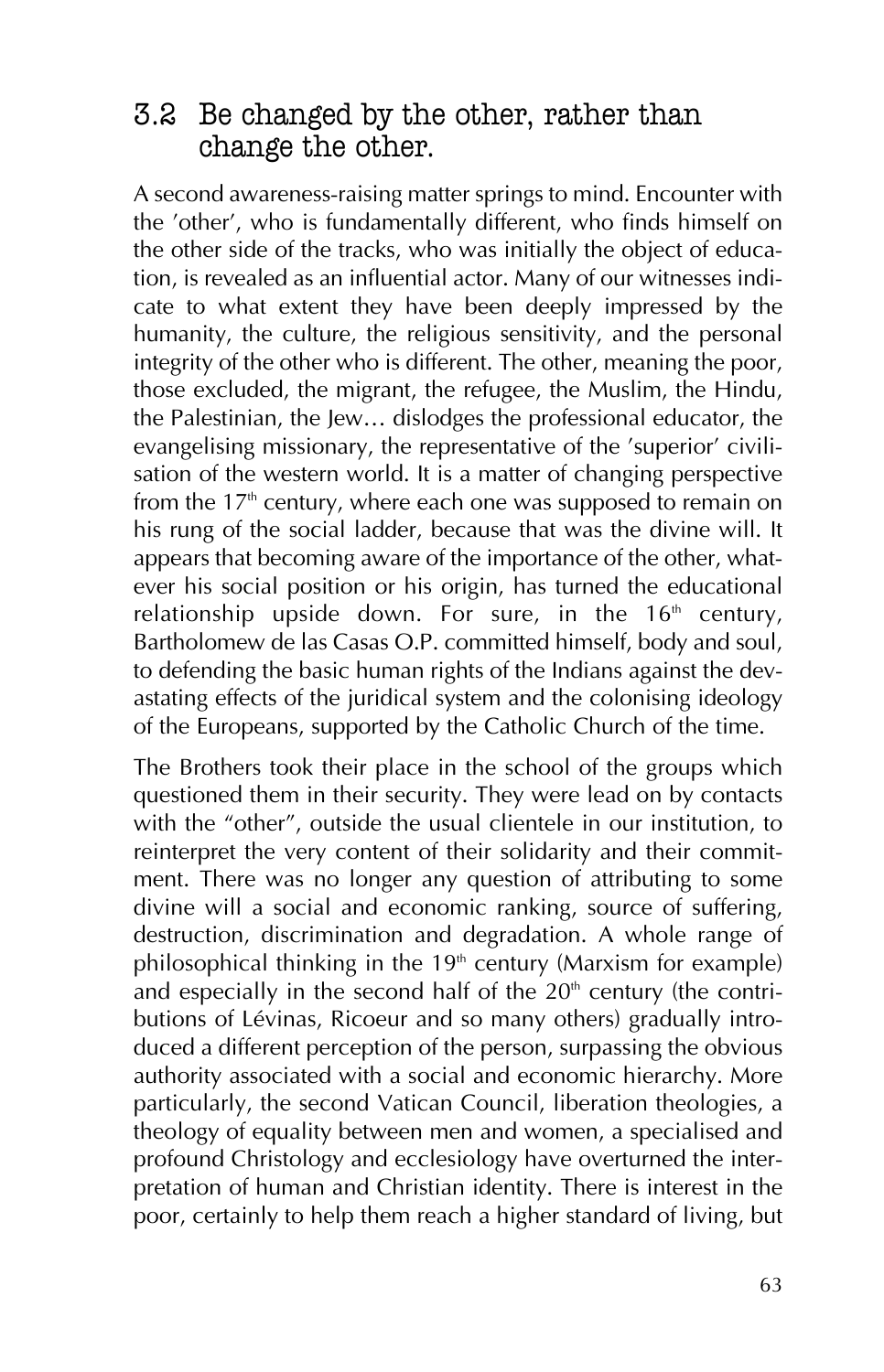even more because, journeying with the other, joining him in his concrete situation, will change me profoundly as an apprenticepilgrim. The Institute has been particularly sensitive to this new awareness since the great renewal begun in 1966. This is what emerges as the existential and lived reality researched by a certain number of Brothers and Lasallian collaborators.

Something similar is happening in relations with believers of other religions, representatives of other visions of life or traditions of wisdom. Encouraged by internationalisation and globalisation, and by media reports, populations are coming out of their geopolitical compartments and spending time with a multitude of scales of value and religious and philosophical traditions. Since Vatican II, the theology of salvation and the role of the Church as mediator have been deepened and open new perspectives, unthinkable during the period of exclusivity and exclusion in the name of schismatic obsession. The great religious traditions meet in another climate, today, with the hope of being able to discover by other means and together the mystery of the divine presence at the very heart of human reality. Brothers, standing with a Christian minority in the midst of a non-western culture and non-Christian religions, have shown us to what extent the spartan life and free service for the other has changed them and led them to venture into encounters which raise questions.

# 3.3 The status of western culture and the Christian religion.

The *multicultural* and *multi-religious* dimension of the educational mission: these are key words for the various authors who have collaborated in this dossier. It harks back, firstly, to the contextual sense of the educational mission. For these collaborators no such thing exists as a mission which is abstract, impersonal, a-historical, or universally the same everywhere. They speak of a commitment which is limited, has a concrete setting, is existential, fragile, susceptible to being hurt or destroyed every day by the contingent circumstances, by other agents or plans, or by some other paralysing determinisms.

What they say about their mission manifestly refers to a geo-political structure. History, the geographical reality, social and cultural traditions, and the economy and politics are mixed up in it and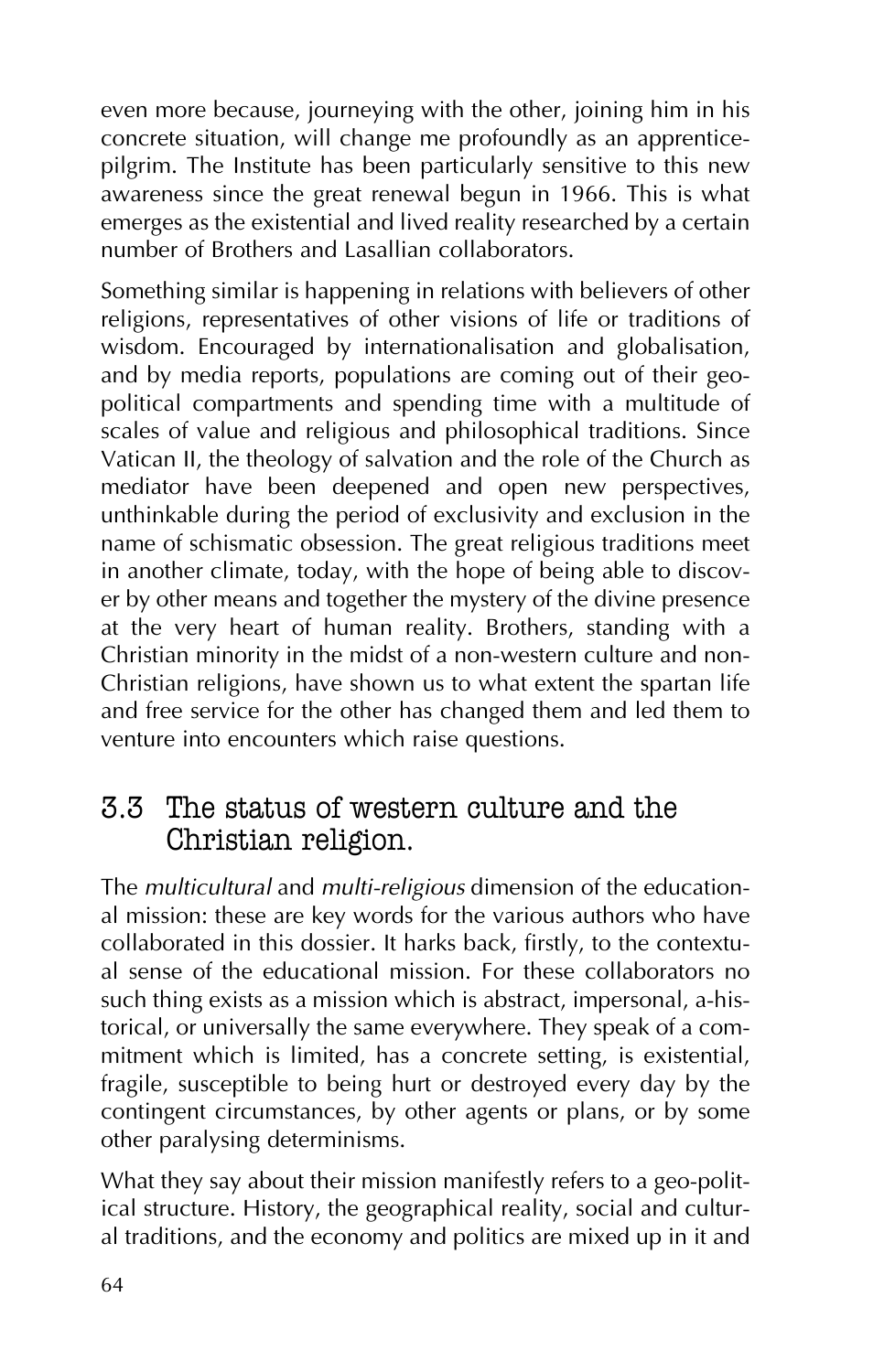influence the delicate balance between the different groups involved with their frequently conflicting interests. They take good care to position themselves in all this in a sensitive and tactful manner mindful of what is presented to the partners, young and adult.

It is quite clear that the Institute is of western origin, that its anthropological perceptions, its pedagogical approaches and its administrative structures are consistent with western culture, in spite of efforts at adaptation and integration into a different environment and ways of thinking. Multicultural contacts move with the times. The domination of one culture in comparison with others can be observed on other continents at other eras in history. Today, following from the colonisation and evangelisation starting from Europe, and following from the development of the democratic principle, multiculturalism presents itself in a new way. The distribution of Brothers over the five continents situates this problem at the very heart of the Institute and suggests an examination of conscience unequalled in the past. The reports from Brothers working in Latin America, Africa, the Near East and Asia offer interesting data to ask questions about what is original in each culture, and about the enrichment it represents for the Institute as a whole. But in a special way, they question the presumed hierarchy handling the reports between cultures and religions: whether it be orientalism or occidentalism. In the light of experience, pertinent questions arise concerning the consequences of the image that is spread as much about humanity as about religion, the gospel in particular.

What distinguishes our contemporary society is the tendency rather the imperative - to model all societies and national states according to constitutional democracy. This implies that the people concerned are aware of the fact that they themselves are the authors of the laws which bind them with regard to their traditions, their respective histories, their environment and the makeup of their society. Democracy supposes, in principle, the recognition of the diversity of cultural identities, of individual identities and uniqueness, of minorities as well as of majorities. Practical experience and international politics illustrate the extent of the extreme fragility of the project of democracy, and that it is rare to see a "really democratic democracy" come about. Often, they suffer from contrary tendencies by virtue of an unfair interpretation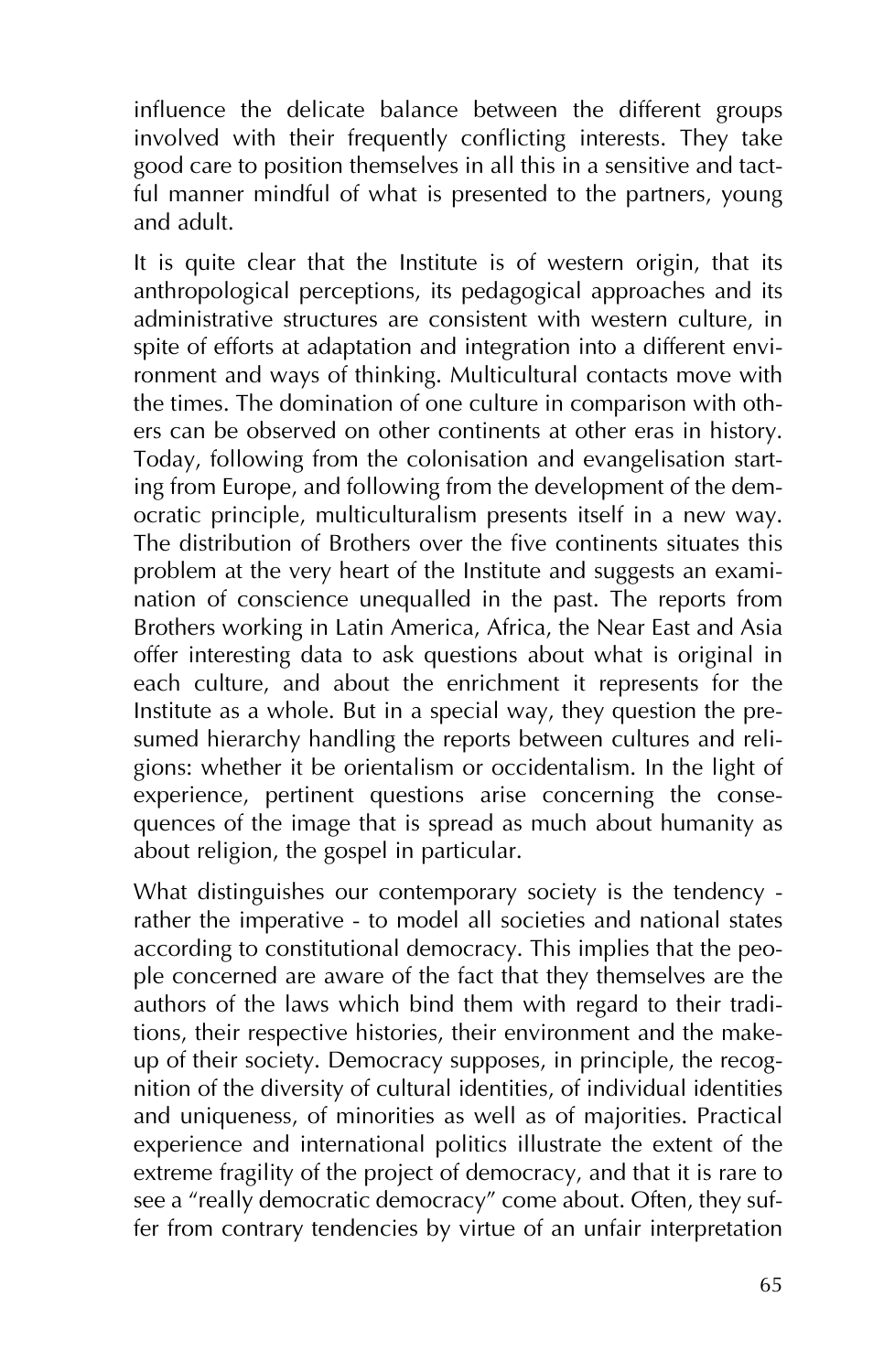of identical equality, whether this be in an ideological, dictatorial, military, economic, bureaucratic or autocratic sense… and so from a non-recognition or a mistaken recognition of certain persons or groups of persons. With modernity, a transference has taken place in the direction of the reflexive sense of recognition: to know yourself, knowledge of yourself - or in the passive sense 'be known' - mutual recognition and the recognition of responsibility. In the  $17<sup>th</sup>$  and  $18<sup>th</sup>$  centuries, recognition referred rather to objective recognition: to (re)know a reality, to identify an objective fact... 'to know' being an active verb. $38$ 

Multiculturality is an invitation to dialogue between persons recognised as equals. It is made possible as much by a policy of recognition in the name of the equal dignity of persons as by a policy of explicit recognition of the unique and distinctive character of each identity. What is important, then, is that all human beings have in common the potentiality of universal humanity<sup>39</sup>. It is in the name of this capacity that men can recognise and integrate diversity. It is in the name of this awareness, much more universal today than in the past<sup>40</sup> that the evangelisation and catechesis of the indigenous peoples of Latin America, of Africa and of Asia are being revisited in a critical manner and that the mutual recognition of cultural and historical traditions occupies an important place in projects for international collaboration.

If recognition of different cultural identities has made the headlines in education as well as in political democracies, recognition of the diversity of religious traditions is taking a new turn in contemporary society. The recognition of cultures is perhaps linked more to the process of modernity and the democratisation of societies; inter-religious contacts are encouraged instead in the context of the struggle for social justice.

In this sense, commentaries on the encounter of Christians with those of non-Christian religions, by Brothers from the Near East and Asia, where Christians are a minority, as also by those

<sup>38</sup> Paul Ricoeur, *Parcours de Reconnaissance*, Paris, 2004, p. 28ff.

<sup>&</sup>lt;sup>39</sup> Charles Taylor, The Politics of Recognition, in Amy Gutmann (Ed.) Multiculturalism. Examining the Politics of Recognition, New Jersey, 1994 25-73, this on p. 41.

<sup>40</sup> Gustavo Guttierrez, *Las Casas. In Search of the Poor of Jesus Christ* (Transl. Robert R. Barr), New York, 1993.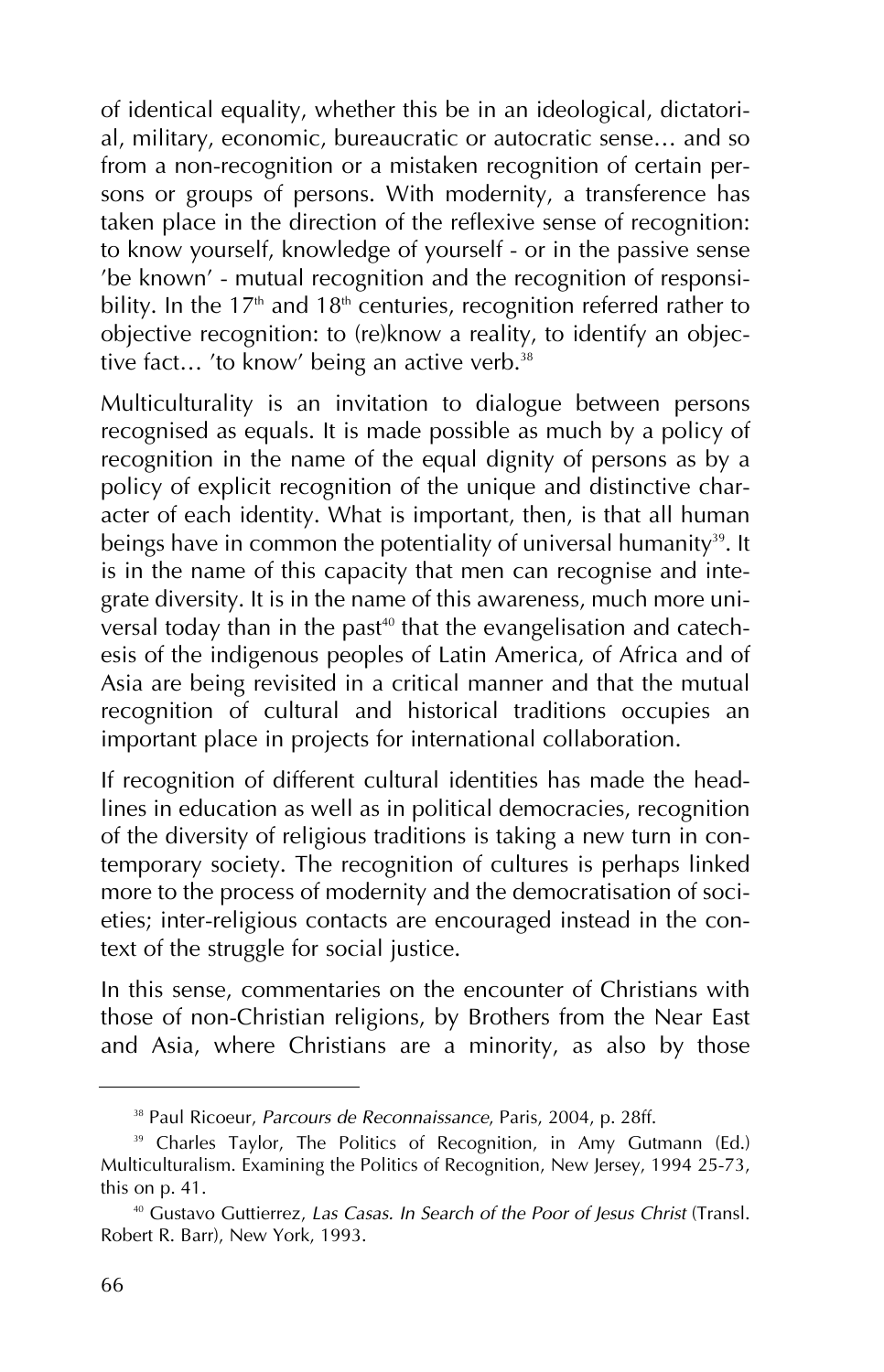involved in the immigrant milieu in Europe and the United States, deserve special attention.

To put the suffering of others at the core of today's reflection, then, constitutes a presupposition for every truth-claim including that of religions. The official God-talk should let go of the universal, strong, power-based monotheistic discourse. It raises suspicion among the contemporary educated generations. The biblical tradition, on the contrary, reveals a weak, vulnerable, and empathetic, monotheistic God image; the question about how to relate God and human suffering or evil is at its core. According to J.B. Metz, this paradigm can justly claim a universal meaning and value without the risk of being imperial or totalitarian<sup>41</sup>.

According to Jacques Dupuis, only after Vatican II does the Catholic Church progressively rediscover that God's Spirit is present in the religious life of other religions and works through their traditions, as it does in the Christian Churches<sup>42</sup>. In the  $21<sup>st</sup>$  century, it is obvious that world religions try to develop a more outspoken profile. In the public political debates religion - in its diversity - is recognised as a core dimension of the life of individuals and of societies as an essential factor of the identity of people and cultures. Religion is now granted a different and determining role in intercultural contacts, and in handling ethical dilemmas, although in certain countries, discrimination and persecution of Christians lead to critical situations.

For James Heisig<sup>43</sup>, the business of getting together is neither mere talk about religion, nor mere religious theory, but is itself a religious act<sup>44</sup>. In order to prevent the inter-religious dialogue from being pre-evangelisation, James Heisig prioritises three criteria:

1/ the practice of the commonsense core attitude of dialogue and self-criticism;

<sup>41</sup> J.B. Metz, Im Eingedenken fremden Leids. Zu einer Basis- und Brückenkategorie der christlichen Gottesrede, in : Schlette, H.R. *Religionskritik in interculturelle und interreligiöser Sicht*, Bonn, 1998, here pp. 27-34.

<sup>42</sup> J. Dupuis, Der Interreligiöse Dialog als Herousforderung für die christliche Identität, *Zeitschrift für Missionwissenschraft und Religionwissenschraft* 88 (2004) 3-19, here pp. 9-110.

<sup>43</sup> Nanzan Institute for Religion and Culture, Nagoya, Japan.

<sup>44</sup> J. W. Heisig, *Dialogues at One Inch Above The Ground*, New York, Herder & Herder, 2003, p. 128.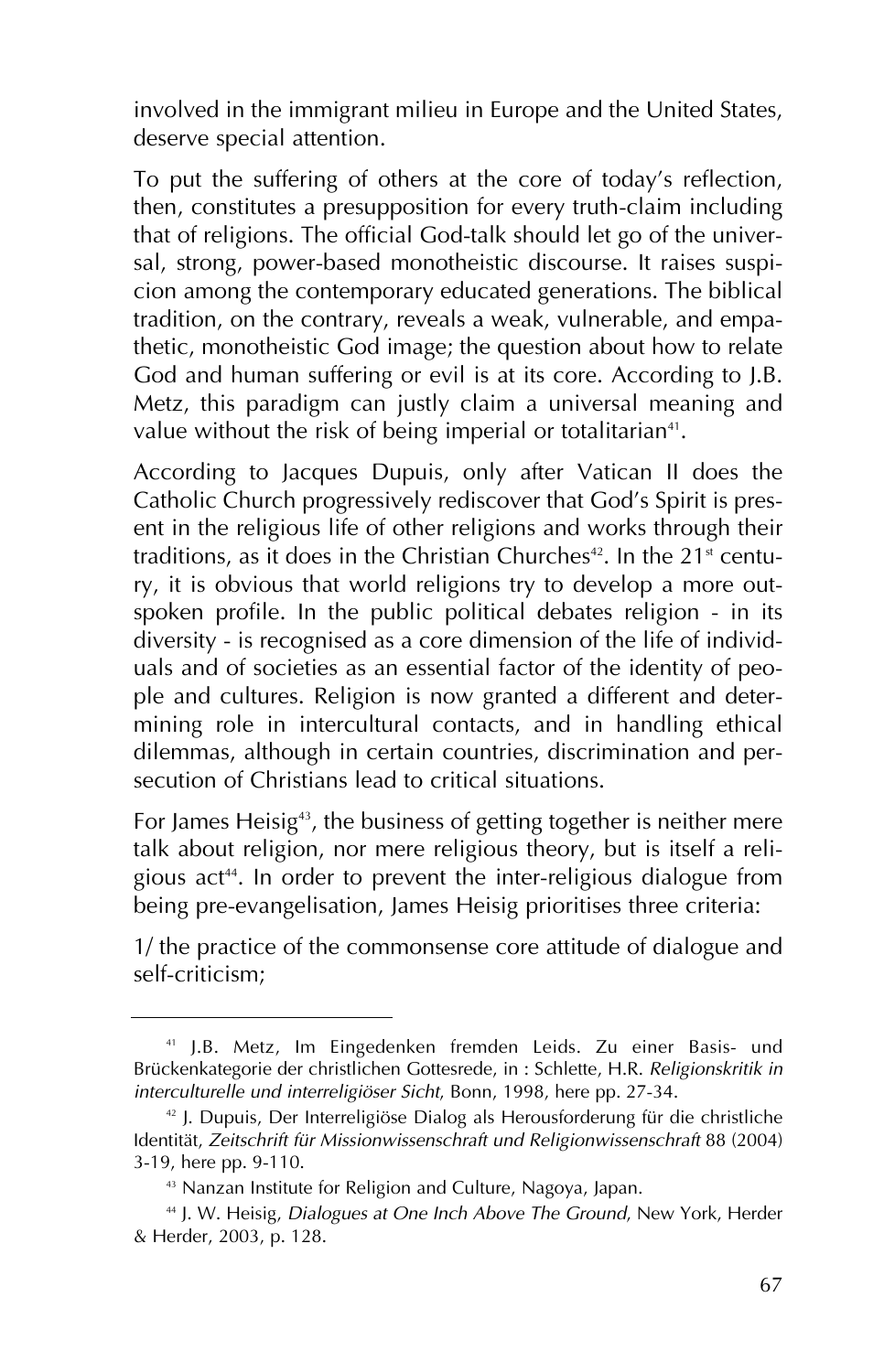2/ to be sensitive to the esteem for people's submission to the authority of Tradition and for the tenacity of one's beliefs, religion being at the limits of reason, and

3/ to recognise that inter-religious dialogue is about a mutual conversation; the evolution of one's own symbolic system is enriched and challenged by that of other faiths<sup>45</sup>. This implies that the status given to religions in the inter-religious dialogue is of crucial importance for its ultimate credibility. Where do the partners belong in the first place? For J. Heisig, "one's primary religious allegiance can be the point at which religious faiths together open out to responsibility for the world and the secondary allegiance to that concrete set of symbols or revelations within which one lives and thinks"46. The mutual conversion, then, is not about shifting to the other's religious paradise, or making a joint statement, but of "conversion through a dialogue to a kind of inter-religiosity, a broadening of religious loyalties beyond one's particular affiliation and awakening to the need of mutual support for moral praxis"<sup>47</sup>. The practice of inter-religious dialogue, which aims at a personal change of the partners involved is not a mere individual matter, but also affects the structure of religious institutions.

These perceptions invite the Institute to give deep reconsideration to the concepts of 'mission', evangelisation and Christian education, given its frankly multiculturalist and multi-religious nature. There are grounds for critically examining the presuppositions, the attitudes, the pedagogical strategies, both managerial and administrative, and the ideological connotations of international relations so as to create a new environment and a new culture. The announcement of the next General Chapter  $(44<sup>th</sup>)$  in 2007, by placing the accent on 'interactive' preparation, intends to encourage an evolution in this direction<sup>48</sup>.

# 3.4 A modest mediation or invading 'Lasallianism'.

In glancing through the different contributions, it is interesting to note the ways in which the authors refer to John Baptist de La

<sup>45</sup> *Ibid.*, pp.129-133.

<sup>46</sup> *Ibid.*, p.131.

<sup>47</sup> *Ibid.*, p.133.

<sup>48</sup> General Council, Via Aurelia 476, Rome, *Circular 453* of 24 June 2005.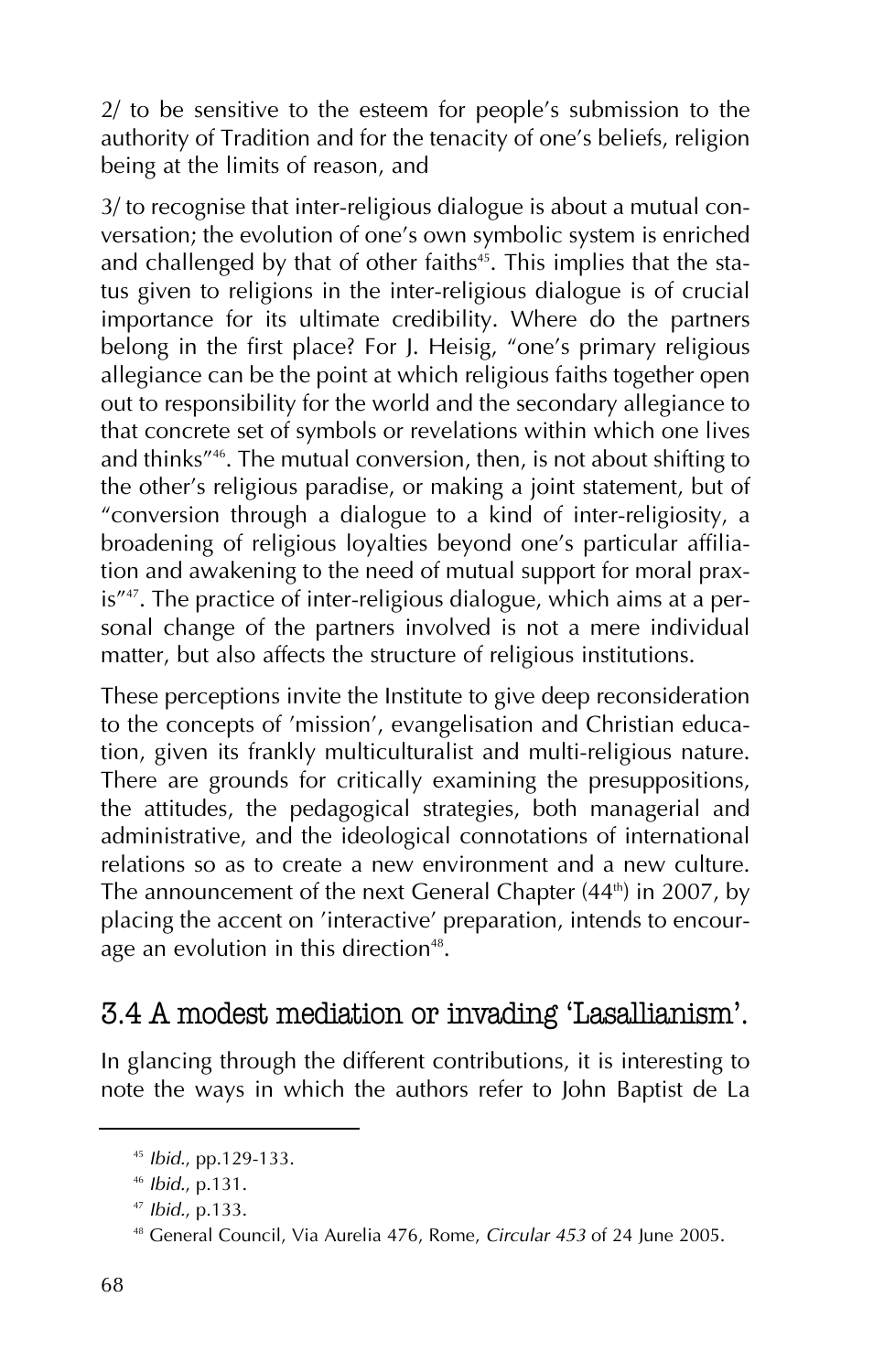Salle and to Lasallian culture. On the question of new initiatives, outside the formally recognised Lasallian institution, the Brothers are discreet in referring to their spiritual membership. Their involvement in different kinds of initiatives in Europe in a pluralist, multicultural and multi-religious milieu makes them more mindful of human, social and spiritual necessities in the broad sense of the term. Although impressed by the impact such an involvement can have on their Christian and Lasallian identity, causing a new realization of their 'vocation' to surface, they do not insist on this example and do not seem preoccupied with any new 'Lasallian organisational culture'. Secularisation in Europe seems to support instead the concern to 'humanise' the lives and multiple relationships existing at the heart of modern society. What is important in this situation is the awakening to value, to respect and dignity, to solidarity, to the transcendent, to religious inclinations, and to the gospel… The peculiarities of the traditional identities, at the very core of Christianity which is sociologically still in the majority in Europe, no longer work in the first place as a connecting link to mass identification.

By contrast, when the Brothers work in a non-Christian milieu, in a country where Christians constitute a tiny - though symbolically important - minority, the problem arises of the identification of the group, of the institution and of the educational project. Contacts within an essentially Muslim or openly multi-religious society are always tricky. The Brothers stress that they have no desire at all to be associated with any proselytising whatsoever. They avoid any attempt at evangelisation and are careful not to mention the name of Jesus Christ. It is noted then that reference to John Baptist de La Salle meets no resistance and works as a nondangerous reference for all. Human and pedagogical values, the culture of acceptance, openness and involvement in a service 'for which there is no payment' are identified as being specifically Lasallian. The pupils/students and their parents, the teachers and administrative personnel do not find them in other educational institutions in the region. This culture reflecting a certain number of characteristics gives rise at least to a favourable bias towards Lasallian works. But many also find in it confirmation of their most fundamental human, and religious aspirations and the basis of a transforming experience. So, some see themselves as 'Lasallian' Buddhists or Muslims. They integrate a certain Christian affinity (in the John Baptist de La Salle way) into their own identity.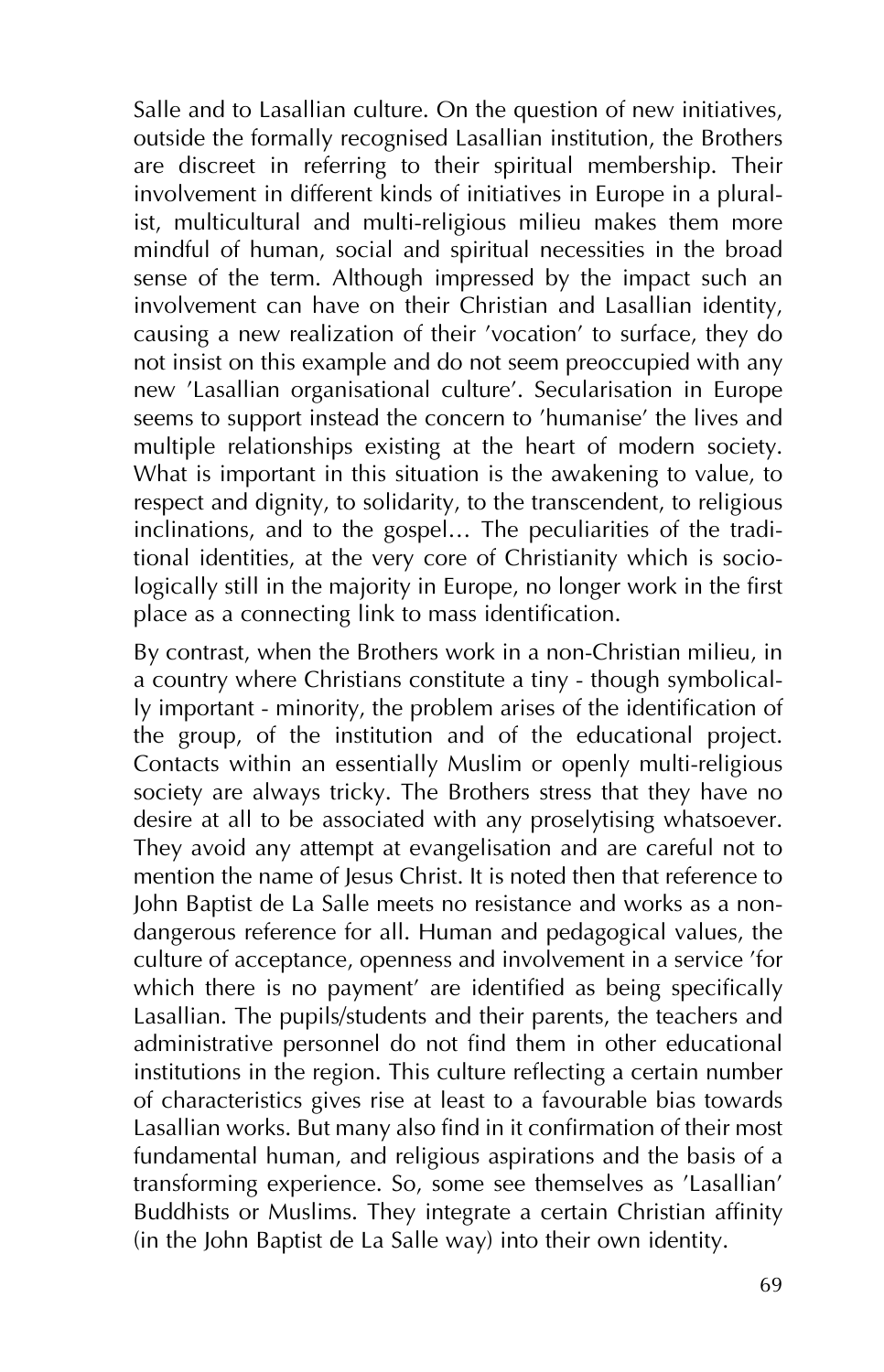What, then, is the extent of this mediation? Is it a matter of an opportunistic eclecticism? Or is it an authentic accumulation of Buddhist, Muslim… identity enriched by certain aspects peculiar to the Christian faith, very similar to Christians feeling called to delve into the culture of the books peculiar to Muslims and Jews, to integrate some aspect of Zen Buddhism, some Taoist attitude or some Hindu attitude as J. Heisig seems to be suggesting.

There is no room for mistake. De La Salle is clearly located at a very precise moment in the history of the Catholic Church, and canonised by the same Church. In his time, he identified completely with the mission of spreading the gospel of Jesus Christ and establishing a deeply Christian society. This mission constituted the main purpose of his Institute, demanding solidarity body and soul with the ecclesial institution. He collaborated enthusiastically with the renewal of the Council of Trent, opposing Protestantism, and proclaiming that the Church alone offers salvation to all humanity - outside the Church there is no salvation.

When the Brothers beautify their buildings and surrounding parks with statues of John Baptist de La Salle and other 'Lasallian', and therefore 'Christian' artefacts, they present them as a possible connecting link with the inspiration that gives a focus to their presence. Do they assume that, through their Founder, the students, teachers and staff will become susceptible to the Christian faith. Is this 'beautification' accompanied by appropriate information about what this 'culture' represents in the history of the European and western Church? Or does this strategy encourage instead and in an unconsidered, implicit manner, a selective reading of the frame of reference peculiar to the Brothers, in terms of the expectations and sensitivities peculiar to 'non-Christian' society? At the least, it is to be hoped that an inter-religious culture can become established at the very heart of each (Lasallian) institution, depicting the particular worlds of the different religious and philosophical traditions presented in the school community. What kind of mediation does "De La Salle" really represent in a multicultural and multi-religious milieu? What could it contribute for a dialogue and a multicultural and multi-religious encounter, without creating any ambiguity which in the long run could injure interreligious dialogue as well as the meaning of the Lasallian charism? This reflection, stemming almost spontaneously from the presence of Brothers in a non-Christian milieu, deserves being taken into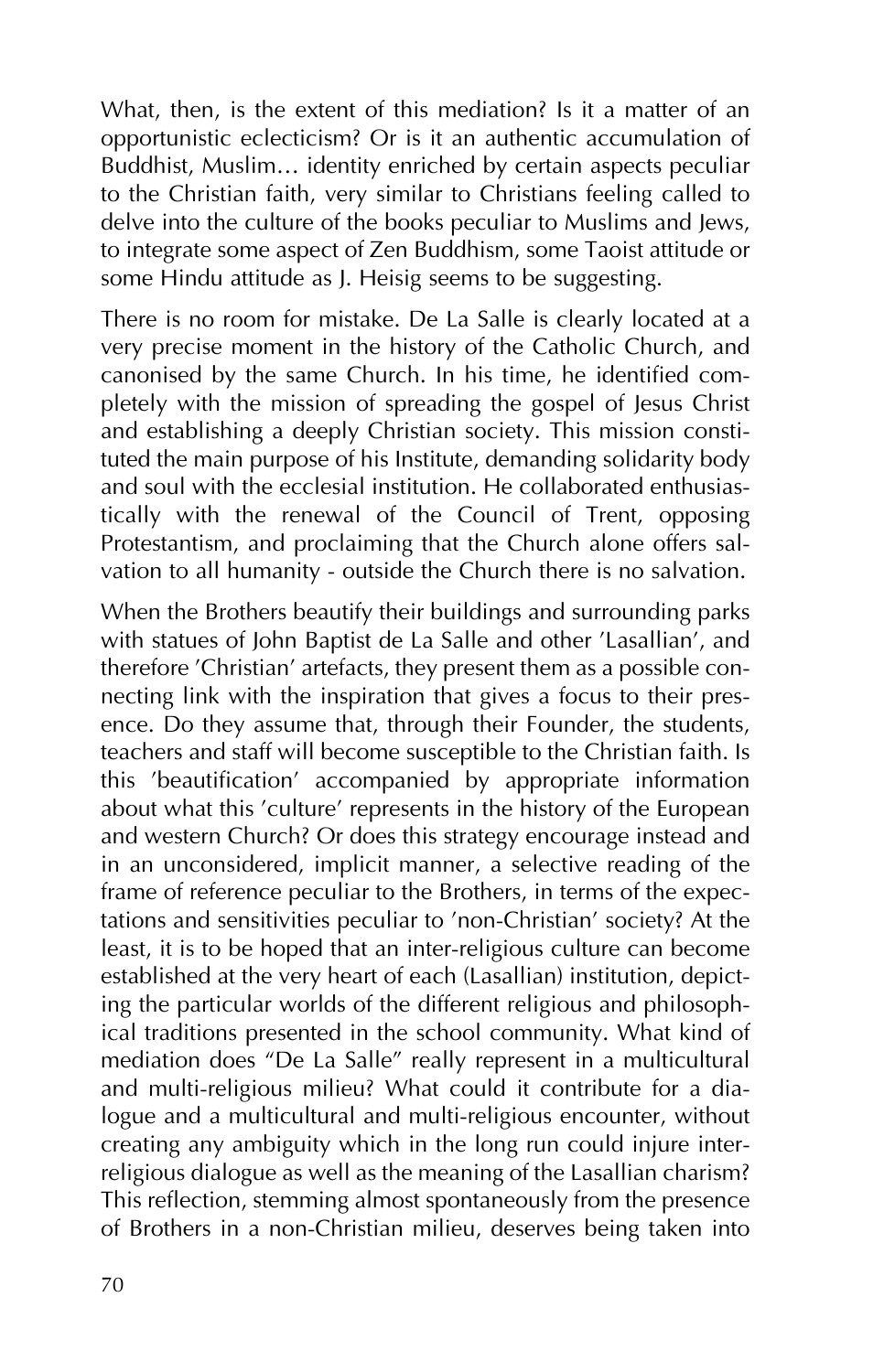consideration by the whole Institute. And a similar enrichment is brewing through meeting with indigenous religions in Latin America or with the cultural and religious traditions of Africa. The implications of the experience of the 'dispersion' of the Brothers into other continents and cultures, recalled at the start of this bulletin, will not be slow, in a 'globalised' world, to question the Institute on the meaning and underlying direction of its educational and spiritual proposal.

# 3.5 Teaching religion in school.

Finally, in virtue of its special historical direction, the Lasallian educational project is intent on offering a Christian formation through appropriate religious teaching and through a spiritual and pastoral formation. All the authors are inspired by the gospel for their involvement and envisage spreading its content in their respective milieus. Here and there, they describe what is being organised on this matter in Lasallian establishments, or they point to problematic aspects. At first sight, their desire to take care of the teaching of religion evidently remains in force. Why give up so vital a dimension of the Lasallian educational project? However, the emergence of the multicultural and multi-religious theme changes the coordinates of institutionalised religious formation. Although the question is posed quite differently in each continent, it is possible that 'secularised' Europe depicts a rather unique reality in its kind<sup>49</sup>.

First of all, in the course of the centuries the status of school establishments has changed greatly. Access to schooling has evolved from a possibility for the privileged to an obligation, to a distinctive right in a democratic society. The status of "cults" is subject to relations between Church and State, between society and religion, and this has responded to different ideas regarding the legitimacy, the juridical and ecclesiastical terms for teaching religion in schools. Multiple models of action have inspired a wide range of practices, some of them conflicting with one another, even contradictory. The situation has become complex. As long as the school appears as a homogeneous milieu, exclusively Catholic,

<sup>48</sup> Grace Davie, *Europe:The Exceptional Case. Parameters of Faith in the Modern World*, London, 2002.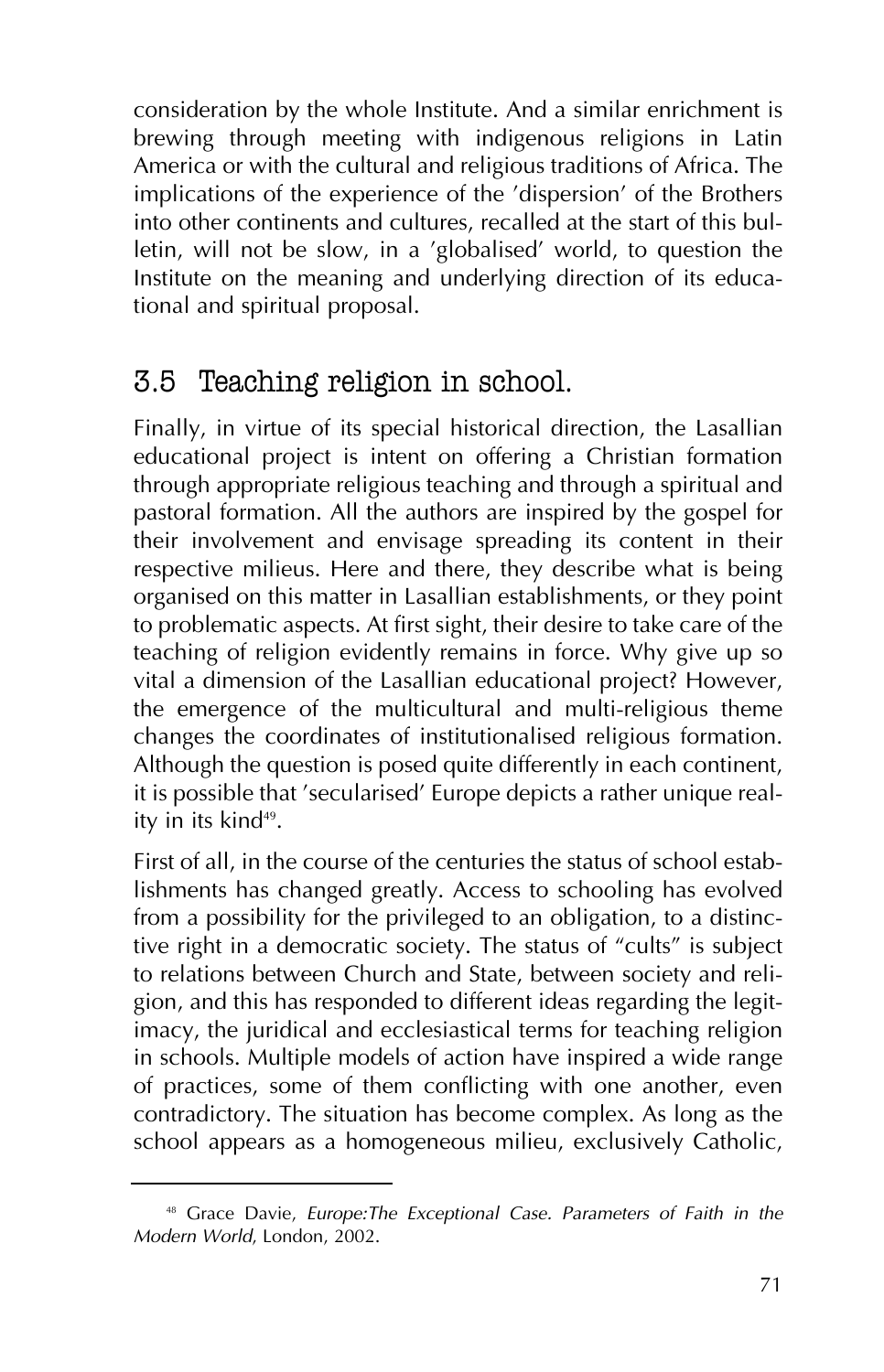such was the case at the time of John Baptist de La Salle, the objectives are clear, the pedagogy uniform and the expected results in harmony with the expectations of the ecclesial environment. It is then a matter of maintaining the continuity of an established situation.

Can this hypothesis be maintained when a school inspired by Christianity takes root in a non-Christian, multicultural, multi-religious milieu? And this is the case in European society. The more the school appears as a social institution, managed by the government, open to all, guaranteeing equal opportunities for all, the more a question arises regarding the legitimate authority of the Church in the school milieu. This question clearly arises for the public school<sup>50</sup>. As far as a 'denominational' network, organised by the Church is affected, its existence becomes impossible without substantial support from the government. The maintenance of an entirely independent denominational school network would be impossible except at a very high price paid by the parents. And this inexorably results in selecting an elite clientele. Sometimes, with a view to maintaining the autonomy of 'Lasallian' establishments, there is a readiness to abandon the advertised target of the Lasallian tradition: to give priority to assuring a Christian and professional formation for the children of the working class in a given society.

When, within all schools, cultural and religious pluralism becomes established, it is time to review the interpretation and handling of institutionalised religious formation. This is also becoming a question that must be addressed in the case of denominational private schools. Up to the present day, ecclesiastical authorities have maintained the proposition that offering the

<sup>&</sup>lt;sup>50</sup> Flavio Pajer argues in favour of the undenominational teaching of religion in public schools (taking Italy as a case in point). Cf. Pajer (ed.) *Europa, scuola, religioni. Monoteism e confessione cristiane per une nuova cittadinanzi*, Torino, 2005; Id., Un dilemma pedagogico nella società multiculturale: educare identità religiosa nonostante il pluralisme, o attaverso il pluralismo? In: Roberto De Vita and Fabio Berti (ed.), *Democrazia, liberta religiosa et società multiculturali*, Milano, 2005 (in print). See also F. Pajer, *Education scolaire et culture religieuse*, MEL Bulletin 6, Rome, 2003, Id., Multi- faith Education in the Europe of Tomorrow: A Civic Responsibility for Universities and Schools, in B. Roebben & M Warren, *Religious Education as Practical Theology. Essays in Honor of Herman Lombaerts*, Leuven, 2001, pp. 191-216.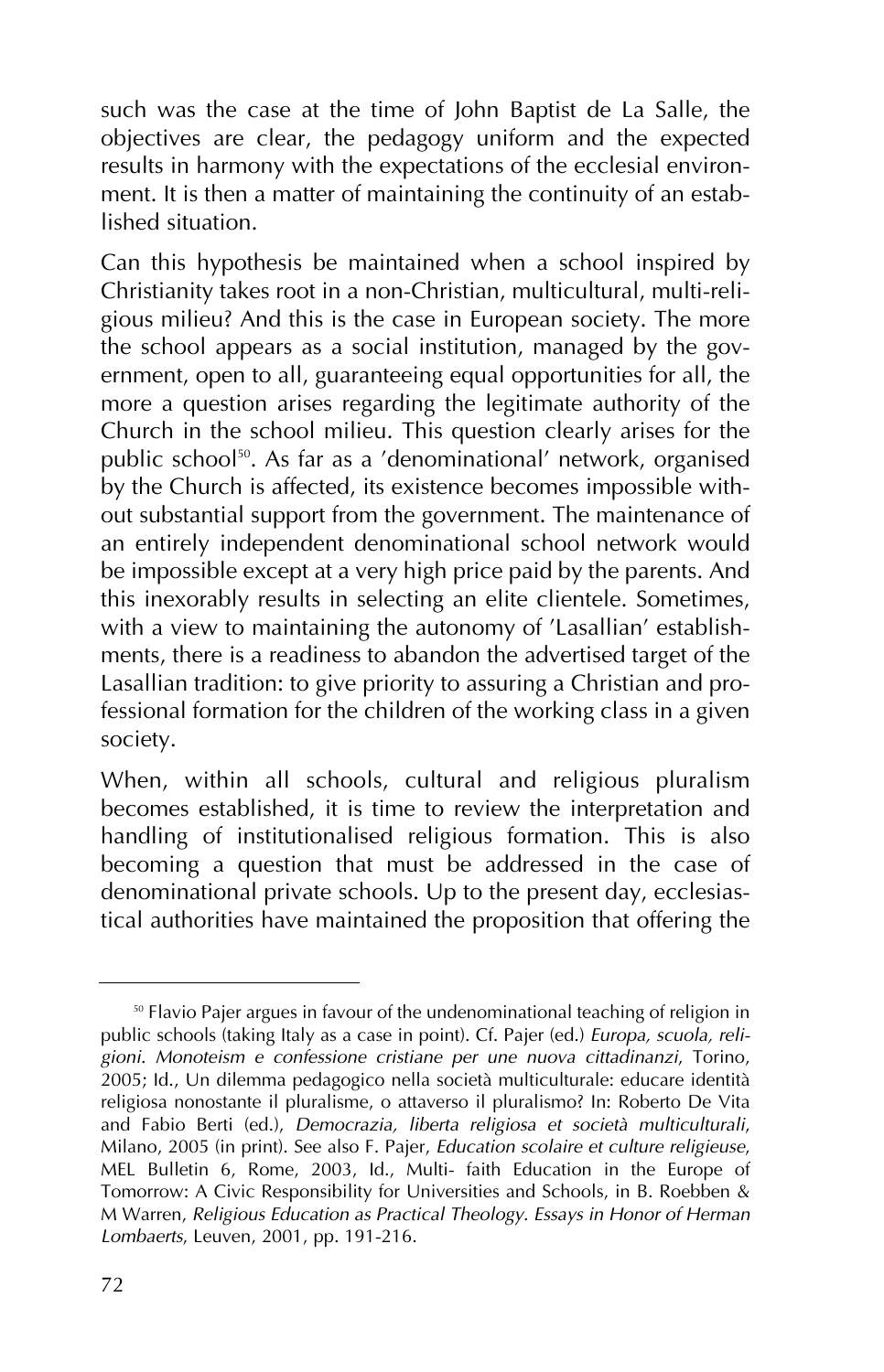Christian faith is the primary objective of the religious teaching they organise. For many young people the school is the only place where this initiation remains possible. It must not be given up. But, even if, as the agreement between Church and State guarantees in several countries, the Church has kept complete authority over the training and appointment of teachers, the curriculum, the teaching methods and the assessment of the religious teaching in the public schools as well as in the Catholic schools, that teaching cannot be carried out in a sequential manner. The very presence of students belonging to different religious traditions or claiming to be non-believers, calls for an adjustment of the aims, and at the very least, for a structure for dialogue<sup>51</sup>. Of course, the religious leanings of the family influence the children for the rest of their lives; they are the primary foundation on which they take their personal position once they are adults. But the multicultural and multi-religious environment characteristic of contemporary society and the school population constitute the framework which is the starting point from which a solid personal identity can be developed. A direct encounter with other life options, other identities, will encourage young people to explore at a deep level their religious or original ideological sympathies. As for the pedagogical project of the Institute, it should make it a rule to take into consideration the specific circumstances in different cultural and religious contexts and foresee the opportunity to propagate an 'interreligious apprenticeship<sup>'52</sup>. The arguments are not solely of the opportunistic or contextual order but also of the theological, pedagogical and juridical order.

<sup>&</sup>lt;sup>51</sup> See on this subject the form the discussion took in Germany: Norbert Mette, Identity before or Identity Through Familiarisation with Plurality? The Actual Discussion Concerning School Based Religious Education in Germany, in B Roebben & M. Warren, *Religious Education as Practical Theology: Essays in Honor of Professor Herman Lombaerts*,Leuven, 2001, pp. 217-244 (French translation: Identité avant ou par la familiarisation avec le pluralisme? Discussion actuelle concernant l'éducation religieuse dans les écoles en Allemagne, *Lumen Vitae*, No. 3, 2002, 271-301).

<sup>&</sup>lt;sup>52</sup> Herman Lombaerts, The Impact of the Status of Religion in Contemporary Society Upon Interreligious Learning, in D. Pollefeyt (Ed.), *Interreligious Learning*, Leuven, 2006 (in print).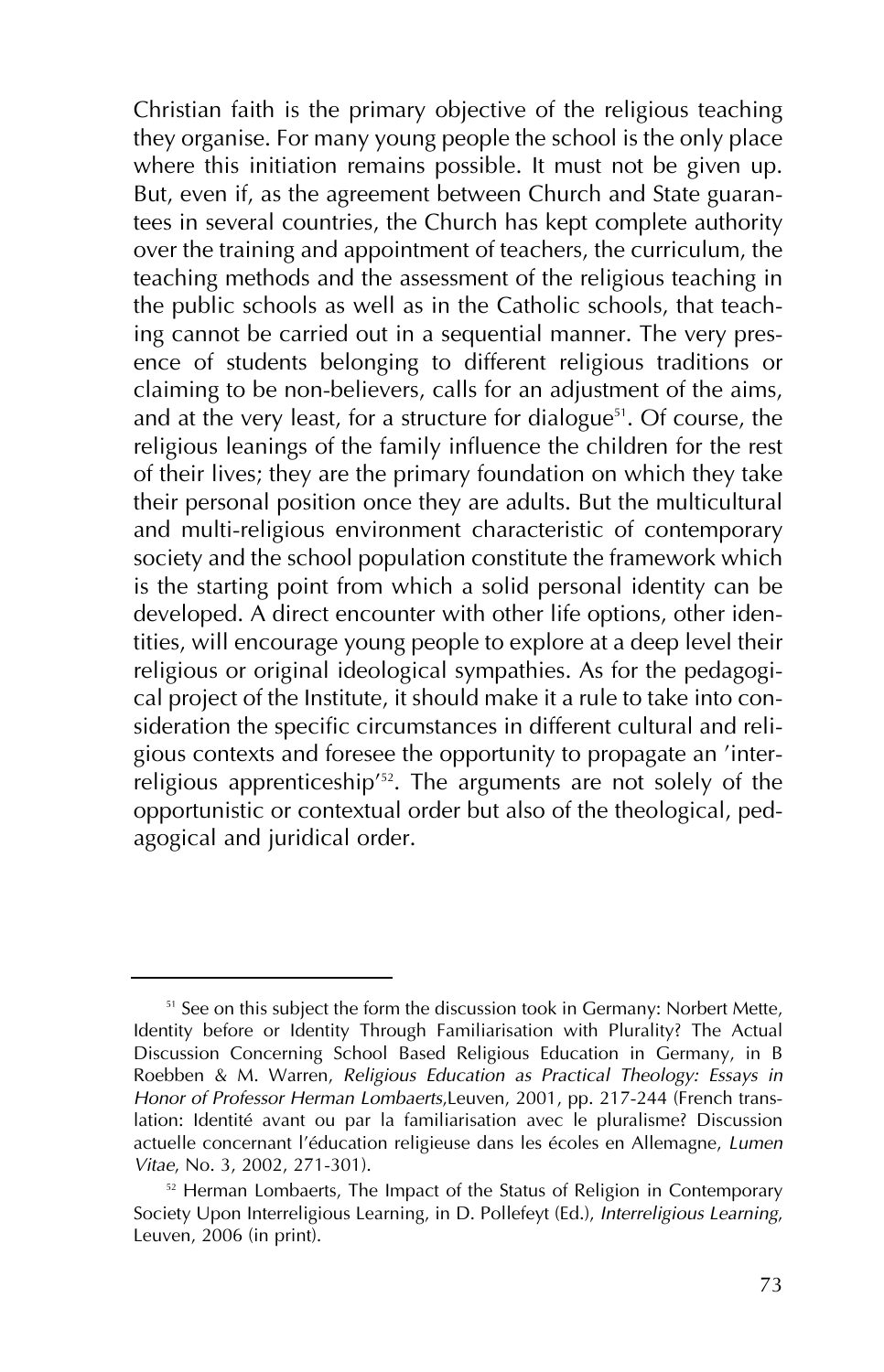# Summary

| Foreword.<br>5 |                                                                              |                                                                                       |    |  |  |
|----------------|------------------------------------------------------------------------------|---------------------------------------------------------------------------------------|----|--|--|
| 1.             |                                                                              | Introduction.                                                                         | 7  |  |  |
| 2.             | The responses to the inquiry: the Lasallian world, a<br>diversified reality. |                                                                                       |    |  |  |
|                | 2.1                                                                          | Some pilot-initiatives in Europe.                                                     | 15 |  |  |
|                |                                                                              | 2.1.1 The world of minorities and of the excluded.                                    | 16 |  |  |
|                |                                                                              | 2.1.2 People on the move, itinerant Gypsies.                                          | 18 |  |  |
|                |                                                                              | 2.1.3 Pedagogy of the working world.                                                  | 21 |  |  |
|                |                                                                              | 2.2 The presence of the Brothers among the Mayas, the<br>Quechuas and the Aymaras     | 25 |  |  |
|                |                                                                              | 2.2.1 Indigenous people in their own environment.                                     | 25 |  |  |
|                |                                                                              | 2.2.2 In Bolivia: Radio San Gabriele.                                                 | 26 |  |  |
|                |                                                                              | 2.2.3 In Guatemala: overcoming racism.                                                | 29 |  |  |
|                |                                                                              | 2.2.4 Receiving the gospel.                                                           | 31 |  |  |
|                |                                                                              | 2.2.5 The contribution of the Brothers to evangelisa-<br>tion.                        | 32 |  |  |
|                |                                                                              | 2.3 Near East: Christians amongst Muslims and Jews.                                   | 33 |  |  |
|                |                                                                              | 2.3.1 In Egypt.                                                                       | 34 |  |  |
|                |                                                                              | 2.3.2 In Turkey: a ferment of cultures.                                               | 37 |  |  |
|                |                                                                              | 2.3.3 Bethlehem University: a symbolic place.                                         | 40 |  |  |
|                |                                                                              | 2.4 The Lasallian Educational Mission in a Multicultural<br>and Multi-religious Asia. | 43 |  |  |
|                |                                                                              | 2.4.1 India.                                                                          | 43 |  |  |
|                |                                                                              | 2.4.2 Pakistan.                                                                       | 48 |  |  |
|                |                                                                              | 2.4.3 Thailand.                                                                       | 50 |  |  |
|                |                                                                              | 2.4.4 Malaysia.                                                                       | 54 |  |  |
|                |                                                                              | 2.4.5 Japan.                                                                          | 56 |  |  |